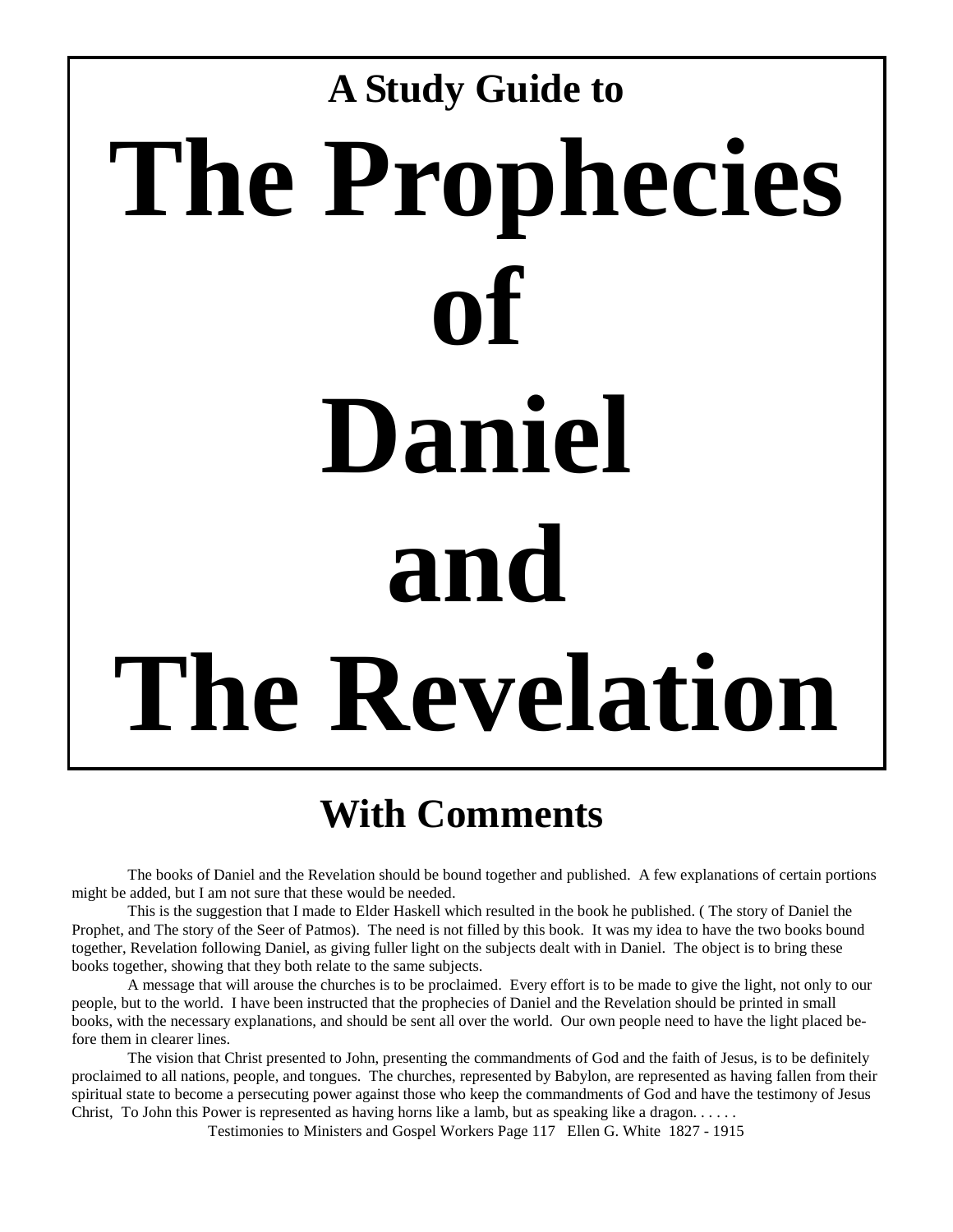# Introduction

"There are in the Scriptures some things which are hard to be understood and which, according to the language of Peter, the unlearned and unstable wrest unto their own destruction. We may not, in this life, be able to explain the meaning of every passage of Scripture; but there are no vital points of practical truth that will be clouded in mystery. When the time shall come, in the providence of God, for the world to be tested upon the truth for that time, minds will be exercised by His Spirit to search the Scriptures, even with fasting and with prayer, until link after link is searched out and united in a perfect chain. Every fact which immediately concerns the salvation of souls will be made so clear that none need err or walk in darkness.

….Those who lived in past generations were accountable for the light which was permitted to shine upon them. Their minds were exercised in regard to different points of Scripture which tested them. But they did not understand the truths which we do. They were not responsible for the light which they did not have. They had the Bible, as we have; but the time for the unfolding of special truth in relation to the closing scenes of this earth's history is during the last generations that shall live upon the earth.

 Special truths have been adapted to the conditions of the generations as they have existed. The present truth, which is a test to the people of this generation, was not a test to the people of generations far back." 2 Testimonies 692,693

"There is no excuse for any one in taking the position that there is no more truth to be revealed, and that all our expositions of Scripture are without an error. The fact that certain doctrines have been held as truth for many years by our people, is not a proof that our ideas are infallible. Age will not make error into truth, and truth can afford to be fair. No true doctrine will lose anything by close investigation. We are living in perilous times, and it does not become us to accept everything claimed to be truth without examining it thoroughly; neither can we afford to reject anything that bears the fruits of the Spirit of God; but we should be teachable, meek and lowly of heart. There are those who oppose everything that is not in accordance with their own ideas." Review & Herald 1892-12-20

"We have many lessons to learn, and many, many to unlearn. God and heaven alone are infallible. Those who think that they will never have to give up a cherished view, never have occasion to change an opinion, will be disappointed. As long as we hold to our own ideas and opinions with determined persistency, we cannot have the unity for which Christ prayed." Review & Herald 1892-07-26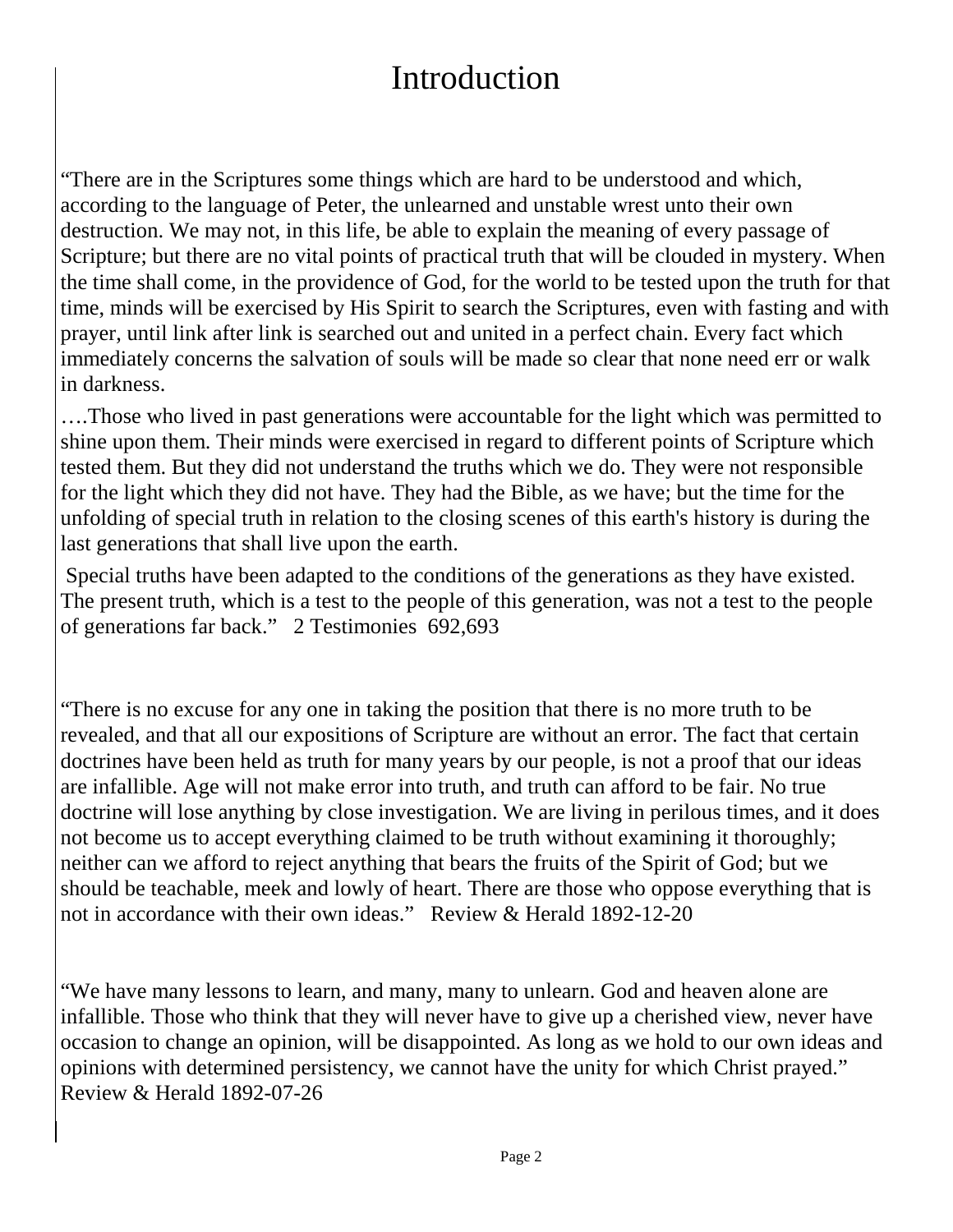#### **Daniel Chapter 2 Vision**

2.31

Thou, O king, sawest, and behold a great image. This great image, whose brightness was excellent, stood before thee; and the form thereof was terrible.

2.32

This image's head was of fine gold, his breast and his arms of silver, his belly and his thighs of brass,

2.33

His legs of iron, his feet part of iron and part of clay.

2.34

Thou sawest till that a stone was cut out without hands, which smote the image upon his feet that were of iron and clay, and brake them to pieces.

2.35

Then was the iron, the clay, the brass, the silver, and the gold, broken to pieces together, and became like the chaff of the summer threshingfloors; and the wind carried them away, that no place was found for them: and the stone that smote the image became a great mountain, and filled the whole earth.

2.36

This is the dream; and we will tell the interpretation thereof before the king. 2.37

Thou, O king, art a king of kings: for the God of heaven hath given thee a kingdom, power, and strength, and glory.

2.38

And wheresoever the children of men dwell, the beasts of the field and the fowls of the heaven hath he given into thine hand, and hath made thee ruler over them all. Thou art this head of gold.

2.39

And after thee shall arise another kingdom inferior to thee, and another third kingdom of brass, which shall bear rule over all the earth.

#### 2.40

And the fourth kingdom shall be strong as iron: forasmuch as iron breaketh in pieces and subdueth all things: and as iron that breaketh all these, shall it break in pieces and bruise.

2.41

And whereas thou sawest the feet and toes, part of potters' clay, and part of iron, the kingdom shall be divided; but there shall be in it of the strength of the iron, forasmuch as thou sawest the iron mixed with miry clay.

2.42

And as the toes of the feet were part of iron, and part of clay, so the kingdom shall be partly strong, and partly broken.

2.43

And whereas thou sawest iron mixed with miry clay, they shall mingle themselves with the seed of men: but they shall not cleave one to another, even as iron is not mixed with clay.

2.44

And in the days of these kings shall the God of heaven set up a kingdom, which shall never be destroyed: and the kingdom shall not be left to other people, but it shall break in pieces and consume all these kingdoms, and it shall stand for ever. 2.45

Forasmuch as thou sawest that the stone was cut out of the mountain without hands, and that it brake in pieces the iron, the brass, the clay, the silver, and the gold; the great God hath made known to the king what shall come to pass hereafter: and the dream is certain, and the interpretation thereof sure.

First Vision begins, it presents four great empires.

 In the Revelation all the books of the Bible meet and end. Here is the complement of the book of Daniel. One is a prophecy; the other a revelation. **The book that was sealed is not the Revelation, but that portion of the prophecy of Daniel relating to the last days.** The angel commanded, "But thou, O Daniel, shut up the words, and seal the book, even to **the time of the end.**" Daniel 12:4.

The Acts of the Apostles 585 This is talking about Daniel 11. More specifically the later part of Daniel 11 and Daniel 12

God gave Babylon the "Scepter of power and authority" to rule

1. Babylonian Kingdom has been given the power and authority to rule over all. 540 B.C.

2. Medo-Persian Kingdom now takes (is given by God) the power and authority to rule 538 B.C.

3. Kingdom of Greece then takes (is given by God) the power and authority to rule 331 B.C.

4. Next the Kingdom of Rome takes (is given by God) the power and authority to rule 161 B.C.

The power and authority to rule is then taken by (is given by God) the Kingdoms of Europe and the world

Ten Toes - Ten world powers at the end of time. See Rev. 17:3,12

The monarchs of the world intermarried hoping to unite Europe but it was never united.

Kingdom of God destroys the kingdoms of the earth and takes back the power and authority to rule

First Vision ends.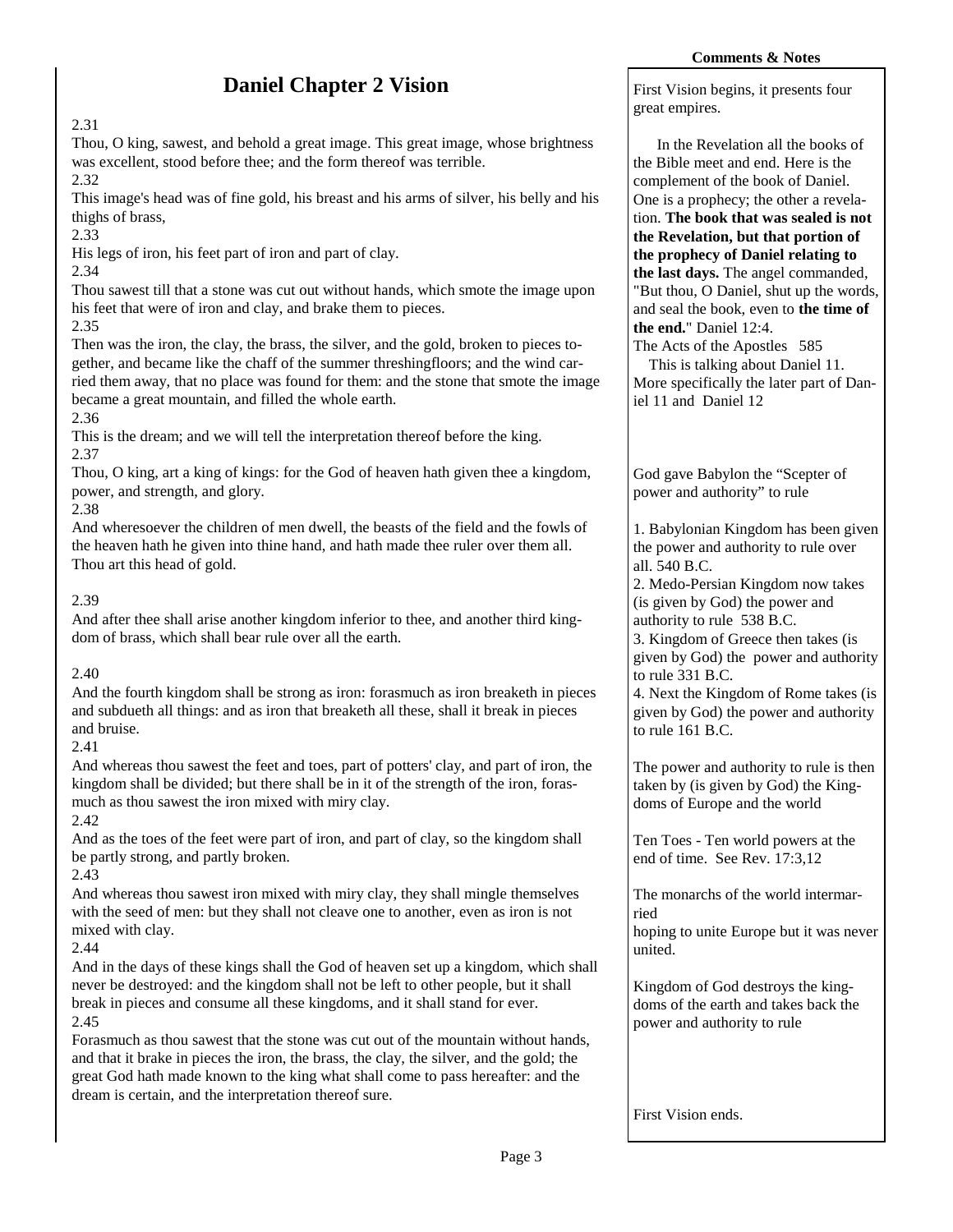#### **Daniel Chapter 7 Vision**  7.1 In the first year of Belshazzar king of Babylon Daniel had a dream and visions of his head upon his bed: then he wrote the dream, and told the sum of the matters. 7.2 Daniel spake and said, I saw in my vision by night, and, behold, the four winds of the heaven strove upon the great sea. 7.3 And four great beasts came up from the sea, diverse one from another. 7.4 The first was like a lion, and had eagle's wings: I beheld till the wings thereof were plucked, and it was lifted up from the earth, and made stand upon the feet as a man, and a man's heart was given to it. 7.5 And behold another beast, a second, like to a bear, and it raised up itself on one side, and it had three ribs in the mouth of it between the teeth of it: and they said thus unto it, Arise, devour much flesh. 7.6 After this I beheld, and lo another, like a leopard, which had upon the back of it four wings of a fowl; the beast had also four heads; and dominion was given to it. 7.7 After this I saw in the night visions, and behold a fourth beast, dreadful and terrible, and strong exceedingly; and it had great iron teeth: it devoured and brake in pieces, and stamped the residue with the feet of it: and it was diverse from all the beasts that were before it; and it had ten horns. 7.8 I considered the horns, and, behold, there came up among them another little horn, before whom there were three of the first horns plucked up by the roots: and, behold, in this horn were eyes like the eyes of man, and a mouth speaking great things. 7.9 I beheld till the thrones were cast down, and the Ancient of days did sit, whose garment was white as snow, and the hair of his head like the pure wool: his throne was like the fiery flame, and his wheels as burning fire. 7.10 A fiery stream issued and came forth from before him: thousand thousands ministered unto him, and ten thousand times ten thousand stood before him: the judgment was set, and the books were opened. 7.11 I beheld then because of the voice of the great words which the horn spake: I beheld even till the beast was slain, and his body destroyed, and given to the burning flame. 7.12 As concerning the rest of the beasts, they had their dominion taken away: yet their lives were prolonged for a season and time. 7.13 I saw in the night visions, and, behold, one like the Son of man came with the clouds Second Vision begins, it reveals the 5th empire. Wind - Jeremiah 25:31,32. Zech. 7:14 The Sea - Rev. 17.15 1. Babylonian Kingdom receives the power and authority to rule 540-538 BC 2. Medo-Persian Kingdom receives the power and authority to rule 538-331 BC. See notes on next page. 3. Kingdom of Greece receives the power and authority to rule 331-161 BC 4. Kingdom of Rome receives the power and authority to rule 161 BC-351 AD Ten horns - the Ten Kingdoms of Europe receives the power and authority to rule. Rome became divided between 351-483 AD Papal Rome - Little horn conquered the Heruli, Vandals, and the Ostrogoths between 493 AD & 538 AD Little horn - Papal Rome receives the power and authority to rule 538 - 1798 AD 7:9 The judgment scene The Millennium

The Kingdom of Christ is given the power and authority to rule by God. The "Dominion" is given by God to whom he wills.

**Comments & Notes** 

of heaven, and came to the Ancient of days, and they brought him near before him.

And there was given him dominion, and glory, and a kingdom, that all people, nations, and languages, should serve him: his dominion is an everlasting dominion, which shall not pass away, and his kingdom that which shall not be destroyed.

I Daniel was grieved in my spirit in the midst of my body, and the visions of my head

7.14

7.15

troubled me.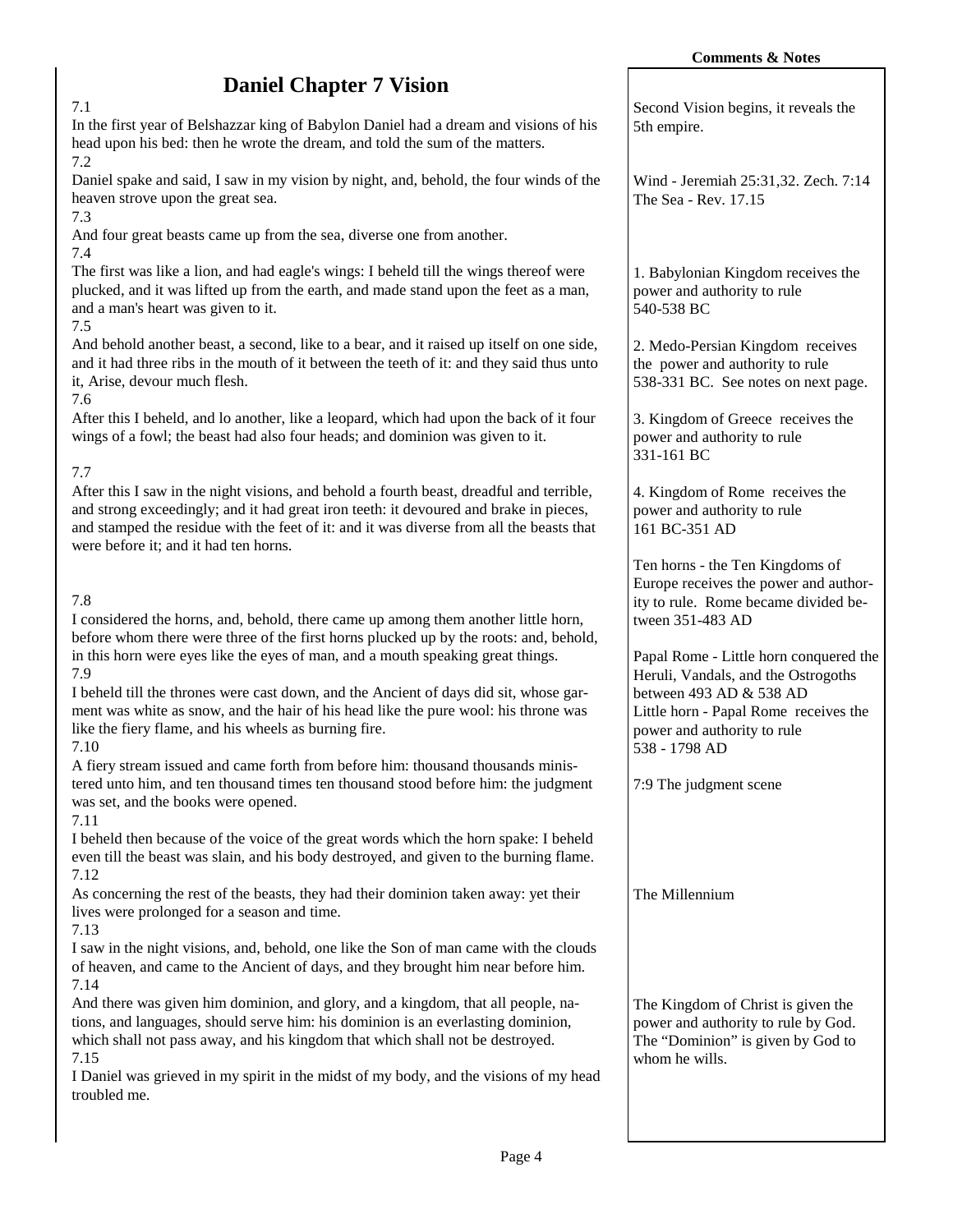| Dan.                                                                                                                                                                                                                                                                                                                                                                            | <b>Comments &amp; Notes</b>                                                                                                                                         |
|---------------------------------------------------------------------------------------------------------------------------------------------------------------------------------------------------------------------------------------------------------------------------------------------------------------------------------------------------------------------------------|---------------------------------------------------------------------------------------------------------------------------------------------------------------------|
| 7.16<br>I came near unto one of them that stood by, and asked him the truth of all this. So he<br>told me, and made me know the interpretation of the things.<br>7.17                                                                                                                                                                                                           |                                                                                                                                                                     |
| These great beasts, which are four, are four kings, which shall arise out of the earth.<br>7.18                                                                                                                                                                                                                                                                                 | The Roman empire was overrun by<br>barbarians and crushed into ten king-                                                                                            |
| But the saints of the most High shall take the kingdom, and possess the kingdom for<br>ever, even for ever and ever.<br>7.19                                                                                                                                                                                                                                                    | doms which are represented by the ten<br>horns.                                                                                                                     |
| Then I would know the truth of the fourth beast, which was diverse from all the oth-<br>ers, exceeding dreadful, whose teeth were of iron, and his nails of brass; which de-<br>voured, brake in pieces, and stamped the residue with his feet;<br>7.20                                                                                                                         |                                                                                                                                                                     |
| And of the ten horns that were in his head, and of the other which came up, and be-<br>fore whom three fell; even of that horn that had eyes, and a mouth that spake very<br>great things, whose look was more stout than his fellows.<br>7.21                                                                                                                                  | Papal power came into existence and<br>destroyed three of the ten kingdoms.                                                                                         |
| I beheld, and the same horn made war with the saints, and prevailed against them;<br>7.22                                                                                                                                                                                                                                                                                       | Persecution of the Dark Ages.                                                                                                                                       |
| Until the Ancient of days came, and judgment was given to the saints of the most<br>High; and the time came that the saints possessed the kingdom.<br>7.23                                                                                                                                                                                                                      | The ten horns are the:<br>Anglo Saxons, Franks, Alemanne<br>Lombards, Visigoths, Burgundians                                                                        |
| Thus he said, The fourth beast shall be the fourth kingdom upon earth, which shall<br>be diverse from all kingdoms, and shall devour the whole earth, and shall tread it<br>down, and break it in pieces.<br>7.24                                                                                                                                                               | Suevi, Heruli, Vandals, Ostrogoths                                                                                                                                  |
| And the ten horns out of this kingdom are ten kings that shall arise: and another shall<br>rise after them; and he shall be diverse from the first, and he shall subdue three<br>kings.                                                                                                                                                                                         | Papal Rome subdued the Heruli, Van-<br>dals, and the Ostrogoths.                                                                                                    |
| 7.25                                                                                                                                                                                                                                                                                                                                                                            | Change times - Sabbath to Sunday                                                                                                                                    |
| And he shall speak great words against the most High, and shall wear out the saints                                                                                                                                                                                                                                                                                             | Change laws - Remove the second                                                                                                                                     |
| of the most High, and think to change times and laws: and they shall be given into                                                                                                                                                                                                                                                                                              | commandment. Given power and                                                                                                                                        |
| his hand until a time and times and the dividing of time.                                                                                                                                                                                                                                                                                                                       | authority to rule for 1260 years.                                                                                                                                   |
| 7.26<br>But the judgment shall sit, and they shall take away his dominion, to consume and to                                                                                                                                                                                                                                                                                    | The power and authority to rule is<br>taken away from the Papal power and                                                                                           |
| destroy it unto the end.<br>7.27                                                                                                                                                                                                                                                                                                                                                | it is destroyed. See Rev.11:2,3;<br>12:6,14                                                                                                                         |
| And the kingdom and dominion, and the greatness of the kingdom under the whole                                                                                                                                                                                                                                                                                                  |                                                                                                                                                                     |
| heaven, shall be given to the people of the saints of the most High, whose kingdom is<br>an everlasting kingdom, and all dominions shall serve and obey him.                                                                                                                                                                                                                    | Dominion - power and authority to rule<br>is given to the saints.                                                                                                   |
| <b>Notes</b>                                                                                                                                                                                                                                                                                                                                                                    | Second Vision ends.                                                                                                                                                 |
| Medo-Persian Kingdom: The Median and the Persian kingdoms united and became<br>Medo-Persia. The Persians were the stronger of the two nations thus the reason why<br>the bear raised up on one side and in Dan. 8 the ram has one horn longer than the<br>other. The three ribs represent the three areas of the world that it conquered west-<br>ward northward and southward. | God was, in the beginning, dishonored<br>by the holy pair in Eden, because they<br>held the word of Satan above the word<br>of God. This is the difficulty with the |
| The Bible, just as it reads, is to be our guide. Nothing is so calculated to enlarge the<br>mind and strengthen the intellect as the study of the Bible. No other study will so<br>elevate the soul and give vigor to the faculties as the study of the living oracles. The                                                                                                     | people to-day. If they would take God's<br>word just as it reads, and have rever-<br>ence for it, and receive the sacred ora-                                       |

elevate the soul and give vigor to the faculties as the study of the living oracles. The minds of thousands of ministers of the gospel are dwarfed because they are permitted to dwell upon commonplace things, and are not exercised in searching for the hidden treasure of the word of God. As the mind is brought to the study of God's word, the understanding will enlarge, and the higher powers will develop for the comprehension of high and ennobling truth. RH. 1897-09-28

cles of God as his voice, there would be a growing regard for the law of Je-

hovah. RH. 1888-12-18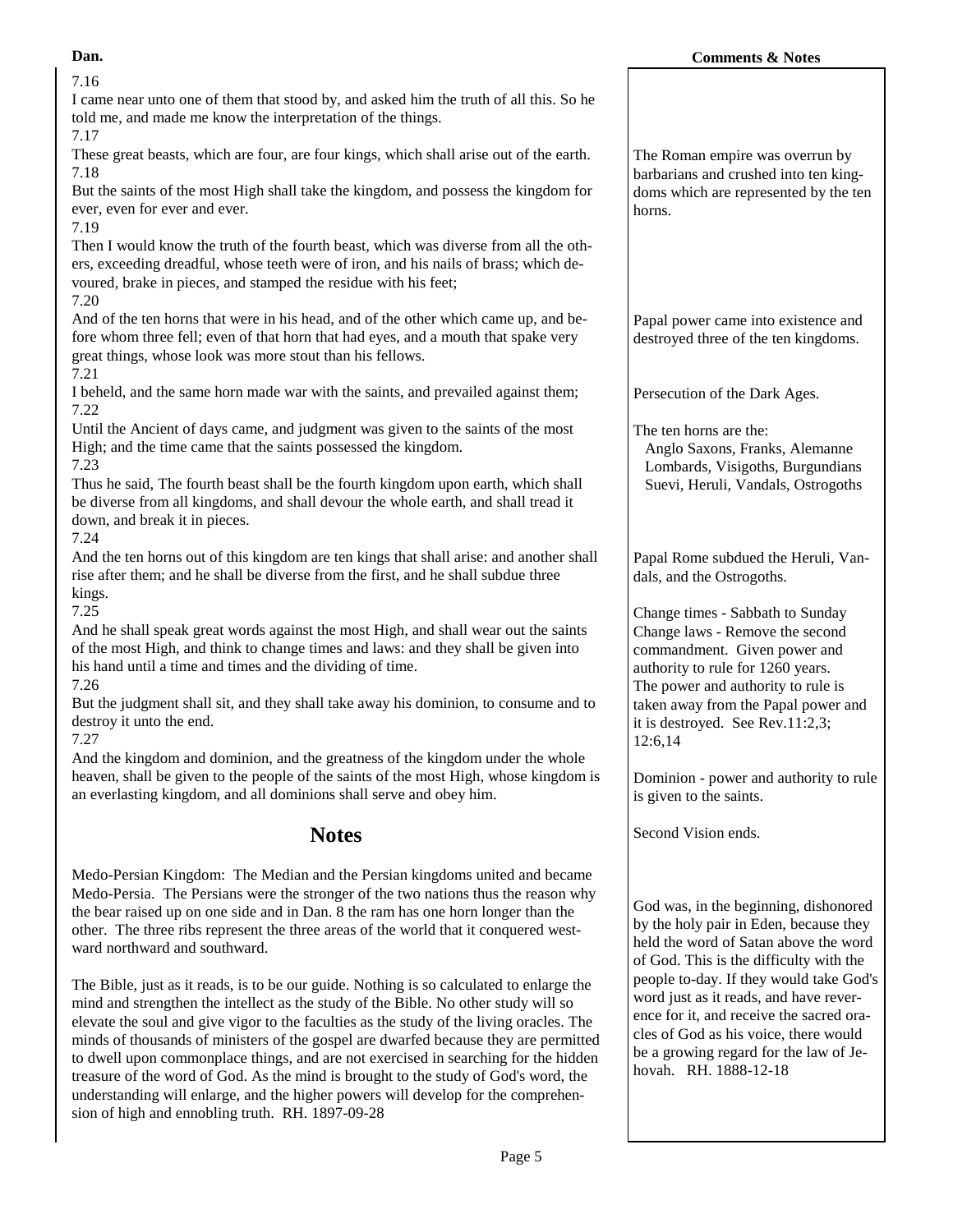#### **Daniel Chapter 8 Vision**

8.1 In the third year of the reign of king Belshazzar a vision appeared unto me, even unto me Daniel, after that which appeared unto me at the first. 8.2 And I saw in a vision; and it came to pass, when I saw, that I was at Shushan in the palace, which is in the province of Elam; and I saw in a vision, and I was by the river of Ulai. 8.3 Then I lifted up mine eyes, and saw, and, behold, there stood before the river a ram which had two horns: and the two horns were high; but one was higher than the other, and the higher came up last. 8.4 I saw the ram pushing westward, and northward, and southward; so that no beasts might stand before him, neither was there any that could deliver out of his hand; but he did according to his will, and became great. 8.5 And as I was considering, behold, an he goat came from the west on the face of the whole earth, and touched not the ground: and the goat had a notable horn between his eyes. 8.6 And he came to the ram that had two horns, which I had seen standing before the river, and ran unto him in the fury of his power. 8.7 And I saw him come close unto the ram, and he was moved with choler against him, and smote the ram, and brake his two horns: and there was no power in the ram to stand before him, but he cast him down to the ground, and stamped upon him: and there was none that could deliver the ram out of his hand. 8.8 Therefore the he goat waxed very great: and when he was strong, the great horn was broken; and from it came up four notable ones toward the four winds of heaven. 8.9 And out of one of them came forth a little horn, which waxed exceeding great, toward the south, and toward the east, and toward the pleasant land. 8.10 And it waxed great, even to the host of heaven; and it cast down some of the host and of the stars to the ground, and stamped upon them. 8.11 Yea, he magnified himself even to the prince of the host, and by him the **daily** sacrifice was taken away, and the place of his sanctuary was cast down. 8.12 And an host was given him against the **daily** sacrifice by reason of transgression, and it cast down the truth to the ground; and it practiced, and prospered. 8.13 Then I heard one saint speaking, and another saint said unto that certain saint which spake, How long shall be the vision concerning the **daily** sacrifice, and the transgression of desolation, to give both the sanctuary and the host to be trodden under foot? 8.14 And he said unto me, Unto **two thousand and three hundred days**; then shall the sanctuary be cleansed. 8.15 And it came to pass, when I, even I Daniel, had seen the vision, and sought for the meaning, then, behold, there stood before me as the appearance of a man. 8.16 And I heard a man's voice between the banks of Ulai, which called, and said, Gabriel, make this man to understand the vision. Third Vision begins. Medo-Persian Kingdom The Medes came first but the Persians were the stronger of the two. See also Isaiah 45:24 - 45:6 a prophecy about Cyrus. Kingdom of Greece. The Notable horn represented Alexander the Great who conquered the world with incredible speed. When Alexander died his four generals divided the kingdom amongst themselves. Papal Rome grew out of the ruins of the Roman empire. 8:11,12,13 "Daily" is better translated "the mighty and the holy people" See 8:24. last part, also verses 15-25 is an explanation of the prophecy found in verses 2-14 See Appendix #1 "Sacrifice" should not be in the text at all; it was supplied by the translators. See EW 74. The statement can be found on the next page. See also **#1** in Appendix 2300 years till the judgment begins. Began in 457 B.C. ended 1844 A.D. See Dan. 9:24 1 Day = 1 year see Ezekiel 4:6 I have appointed thee each day for a year.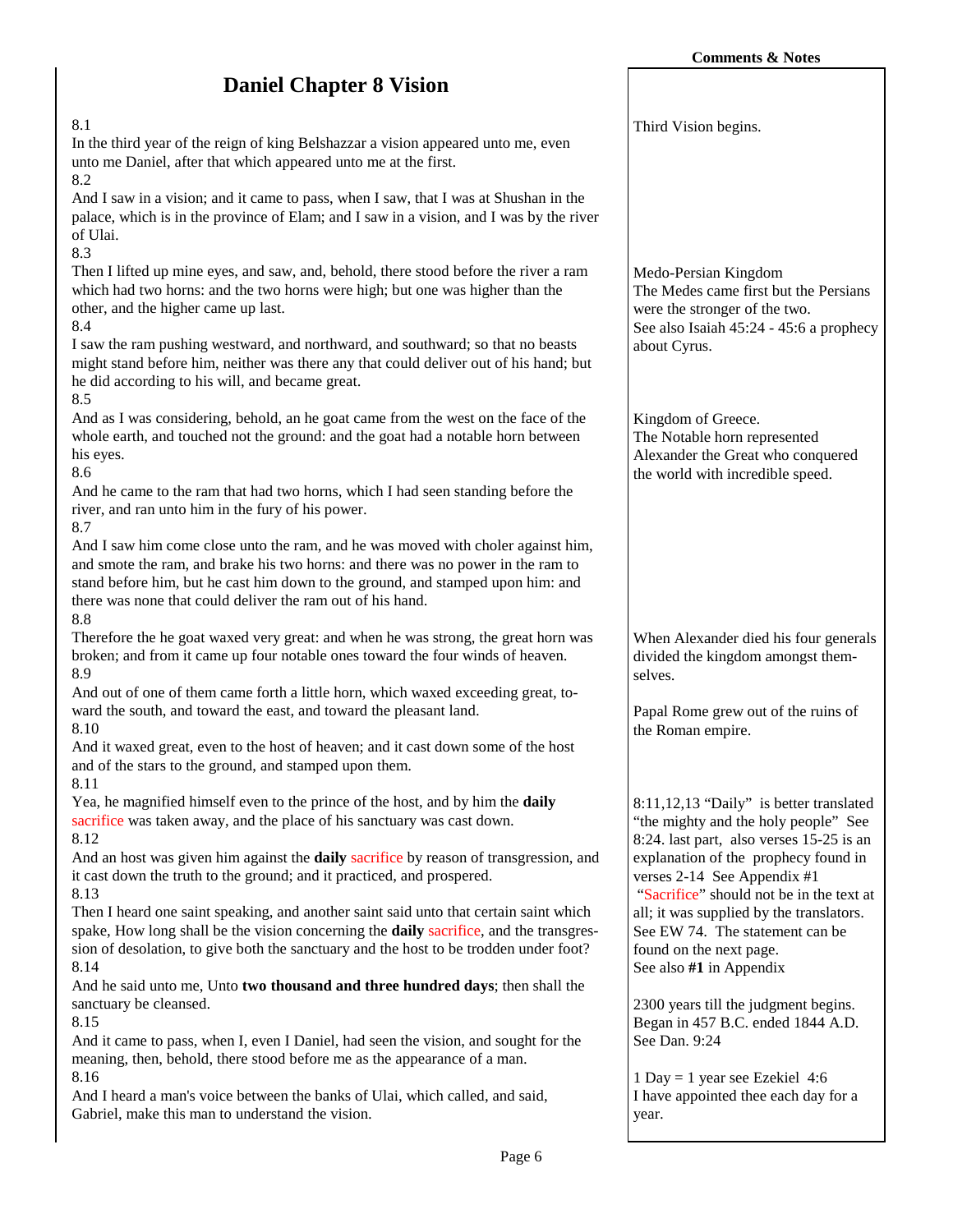| Dan.                                                                                                                                                                       | <b>Comments &amp; Notes</b>                                                         |
|----------------------------------------------------------------------------------------------------------------------------------------------------------------------------|-------------------------------------------------------------------------------------|
|                                                                                                                                                                            |                                                                                     |
| 8.17                                                                                                                                                                       |                                                                                     |
| So he came near where I stood: and when he came, I was afraid, and fell upon my                                                                                            |                                                                                     |
| face: but he said unto me, Understand, O son of man: for at the time of the end shall                                                                                      | Gabriel is told to give Daniel the                                                  |
| be the vision.<br>8.18                                                                                                                                                     | interpretation of the previous vision.                                              |
| Now as he was speaking with me, I was in a deep sleep on my face toward the                                                                                                | In these verses we are given the clue as<br>to what the Daily is.                   |
| ground: but he touched me, and set me upright.                                                                                                                             |                                                                                     |
| 8.19                                                                                                                                                                       |                                                                                     |
| And he said, Behold, I will make thee know what shall be in the last end of the indig-                                                                                     |                                                                                     |
| nation: for at the time appointed the end shall be.                                                                                                                        |                                                                                     |
| 8.20                                                                                                                                                                       |                                                                                     |
| The ram which thou sawest having two horns are the kings of Media and Persia.                                                                                              |                                                                                     |
| 8.21                                                                                                                                                                       |                                                                                     |
| And the rough goat is the king of Grecia: and the great horn that is between his eyes                                                                                      | The first king was Alexander the Great.                                             |
| is the first king.                                                                                                                                                         |                                                                                     |
| 8.22                                                                                                                                                                       |                                                                                     |
| Now that being broken, whereas four stood up for it, four kingdoms shall stand up                                                                                          | When Alexander died his four generals                                               |
| out of the nation, but not in his power.                                                                                                                                   | divided the kingdom amongst them-                                                   |
| 8.23                                                                                                                                                                       | selves.                                                                             |
| And in the latter time of their kingdom, when the transgressors are come to the full, a                                                                                    |                                                                                     |
| king of fierce countenance, and understanding dark sentences, shall stand up.                                                                                              | Papal Rome                                                                          |
| 8.24                                                                                                                                                                       |                                                                                     |
| And his power shall be mighty, but not by his own power: and he shall destroy won-<br>derfully, and shall prosper, and practice, and shall destroy the mighty and the holy | The Papacy persecutes & destroys                                                    |
| people.                                                                                                                                                                    | Gods people during the dark ages using<br>the power of the state.                   |
| 8.25                                                                                                                                                                       | See Dan 8:11-14                                                                     |
| And through his policy also he shall cause craft to prosper in his hand; and he shall                                                                                      |                                                                                     |
| magnify himself in his heart, and by peace shall destroy many: he shall also stand up                                                                                      |                                                                                     |
| against the Prince of princes; but he shall be broken without hand.                                                                                                        |                                                                                     |
| 8.26                                                                                                                                                                       |                                                                                     |
| And the vision of the evening and the morning which was told is true: wherefore shut                                                                                       | Third Vision ends.                                                                  |
| thou up the vision; for it shall be for many days.                                                                                                                         |                                                                                     |
|                                                                                                                                                                            | "Did our Lord say that that day and hour                                            |
| "Then I saw in relation to the "daily" (Dan. 8:12) that the word "sacrifice" was                                                                                           | should never be known? Did He not give                                              |
| supplied by man's wisdom, and does not belong to the text, and that the Lord gave                                                                                          | us signs of the times, in order that we                                             |
| the correct view of it to those who gave the judgment hour cry. When union existed,                                                                                        | may know at least the approach of His                                               |
| before 1844, nearly all were united on the correct view of the "daily"; but in the con-                                                                                    | coming, as one knows the approach of                                                |
| fusion since 1844, other views have been embraced, and darkness and confusion                                                                                              | the summer by the fig tree putting forth<br>its leaves? Matthew 24:32. Are we never |
| have followed."                                                                                                                                                            | to know that period, whilst He Himself                                              |
| Early Writings of Ellen G. White Page 74 Par. 2                                                                                                                            | exhorteth us not only to read Daniel the                                            |
| In every age there is a new development of truth, a message of God to the people                                                                                           | prophet, but to understand it? and in that                                          |
|                                                                                                                                                                            | very Daniel, where it is said that the                                              |

of that generation. The old truths are all essential; new truth is not independent of the old, but an unfolding of it. It is only as the old truths are understood that we can comprehend the new. COL. 127

#### What is a "time"?

A comparison with parallel prophecies, ...by other designations [of time], enables us to calculate the length of time involved[in a "time times, and a half"]. In Rev.12:14 the period is...referred to earlier in the chapter by the designation "a thousand two hundred and threescore days" (Rev. 12:6). In Rev. 11:2,3 the expression "a thousand two hundred and threescore days" is equated with "forty and two months." Thus it is clear that a period of three and a half times equals 42 months, ...equals 1260 days, and that a "time" represents 12 months, or 360 days. 4 BC 833.

A "time" represents a "Bible year" of 360 days. A Jewish month has 30 days in it thus 42 months equals 1260 days or a "time times and a half" or "a thousand two hundred and threescore days".

words were shut up to the time of the end (which was the case in his time), and that 'many shall run to and fro' (a Hebrew expression for observing and thinking

edge' (regarding that time) 'shall be increased.' Daniel 12:4. Besides this, our Lord does not intend to say by this, that the approach of the time shall not be known, but that the exact 'day and hour knoweth no man.' Enough, He does say, shall be known by the signs of the times, to induce us to prepare for His coming,

upon the time), 'and knowl-

as Noah prepared the ark." The Great Controversy 359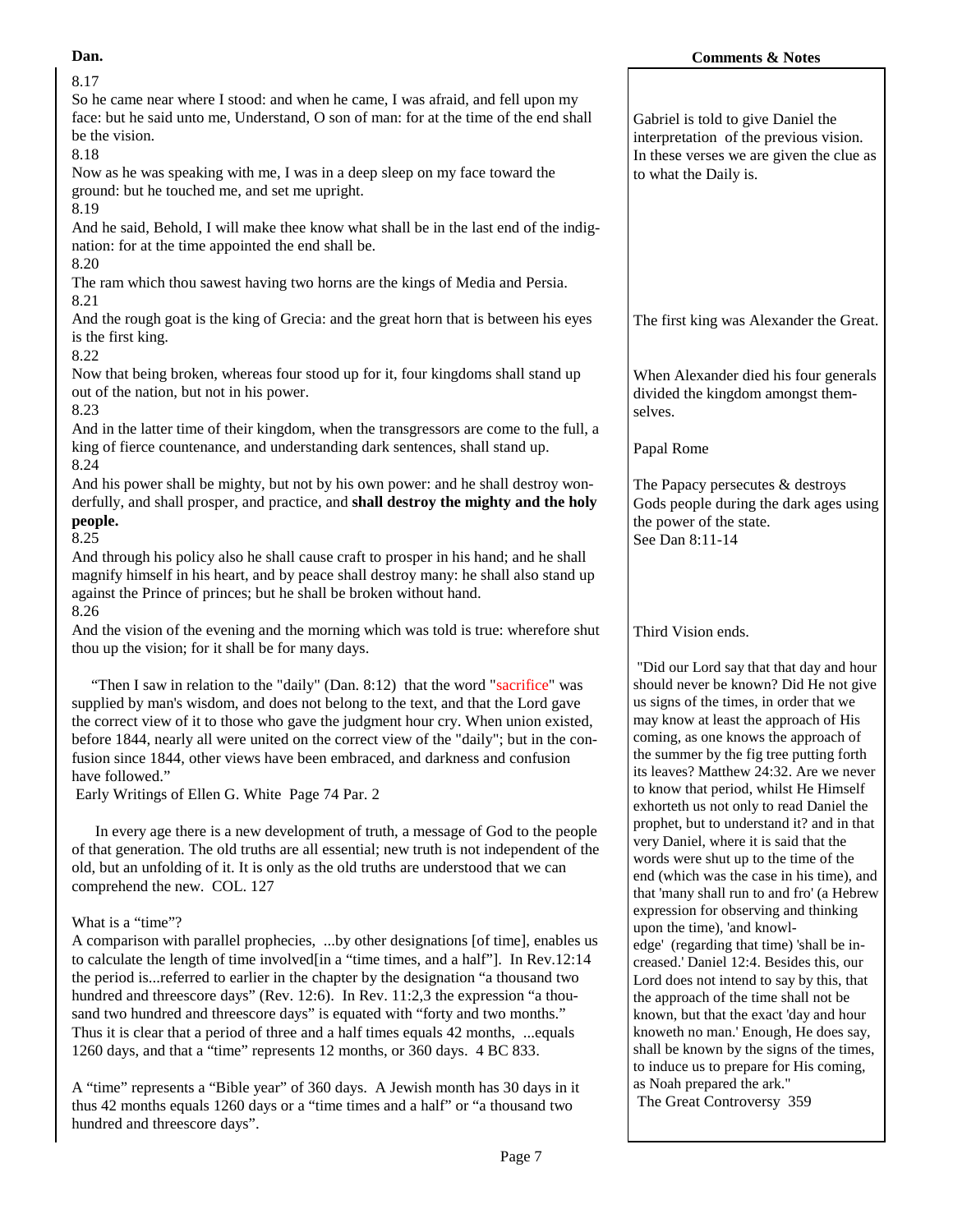#### **Daniel Chapter 9 Vision**

9.1

In the first year of Darius the son of Ahasuerus, of the seed of the Medes, which was made king over the realm of the Chaldeans; 9.2

In the first year of his reign I Daniel understood by books the number of the years, whereof the word of the LORD came to Jeremiah the prophet, that he would accomplish seventy years in the desolations of Jerusalem.

9.3

And I set my face unto the Lord God, to seek by prayer and supplications, with fasting, and sackcloth, and ashes:

9.4

And I prayed unto the LORD my God, and made my confession, and said, O Lord, the great and dreadful God, keeping the covenant and mercy to them that love him, and to them that keep his commandments;

9.5

We have sinned, and have committed iniquity, and have done wickedly, and have rebelled, even by departing from thy precepts and from thy judgments: 9.6

Neither have we hearkened unto thy servants the prophets, which spake in thy name to our kings, our princes, and our fathers, and to all the people of the land. 9.7

O Lord, righteousness belongeth unto thee, but unto us confusion of faces, as at this day; to the men of Judah, and to the inhabitants of Jerusalem, and unto all Israel, that are near, and that are far off, through all the countries whither thou hast driven them, because of their trespass that they have trespassed against thee.

9.8

O Lord, to us belongeth confusion of face, to our kings, to our princes, and to our fathers, because we have sinned against thee.

9.9

To the Lord our God belong mercies and forgivenesses, though we have rebelled against him;

9.10

Neither have we obeyed the voice of the LORD our God, to walk in his laws, which he set before us by his servants the prophets.

9.11

Yea, all Israel have transgressed thy law, even by departing, that they might not obey thy voice; therefore the curse is poured upon us, and the oath that is written in the law of Moses the servant of God, because we have sinned against him. 9.12

And he hath confirmed his words, which he spake against us, and against our judges that judged us, by bringing upon us a great evil: for under the whole heaven hath not been done as hath been done upon Jerusalem.

9.13

As it is written in the law of Moses, all this evil is come upon us: yet made we not our prayer before the LORD our God, that we might turn from our iniquities, and understand thy truth.

9.14

Therefore hath the LORD watched upon the evil, and brought it upon us: for the LORD our God is righteous in all his works which he doeth: for we obeyed not his voice.

9.15

And now, O Lord our God, that hast brought thy people forth out of the land of Egypt with a mighty hand, and hast gotten thee renown, as at this day; we have sinned, we have done wickedly.

Jeremiah 25.8-13 Therefore thus saith the LORD of hosts; Because ye have not heard my words, Behold, I will send and take all the families of the north, saith the LORD, and Nebuchadrezzar the king of Babylon, my servant, and will bring them against this land, and against the inhabitants thereof, and against all these nations round about, and will utterly destroy them, and make them an astonishment, and an hissing, and perpetual desolations. Moreover I will take from them the voice of mirth, and the voice of gladness, the voice of the bridegroom, and the voice of the bride, the sound of the millstones, and the light of the candle. And this whole land shall be a desolation, and an astonishment; and **these nations shall serve the king of Babylon seventy years**. And it shall come to pass, when seventy years are accomplished, that I will punish the king of Babylon, and that nation, saith the LORD, for their iniquity, and the land of the Chaldeans, and will make it perpetual desolations. And I will bring upon that land all my words which I have pronounced against it, even all that is written in this book, which Jeremiah hath prophesied against all the nations.

The Jews were to be in captivity for 70 years and that time was almost up.

Daniel in his prayer shows us what we should be doing in these last days. We should be like Daniel asking God to forgive us our sins and the sins of His people and pleading with Him to come and deliver us from captivity and take us to our home in heaven.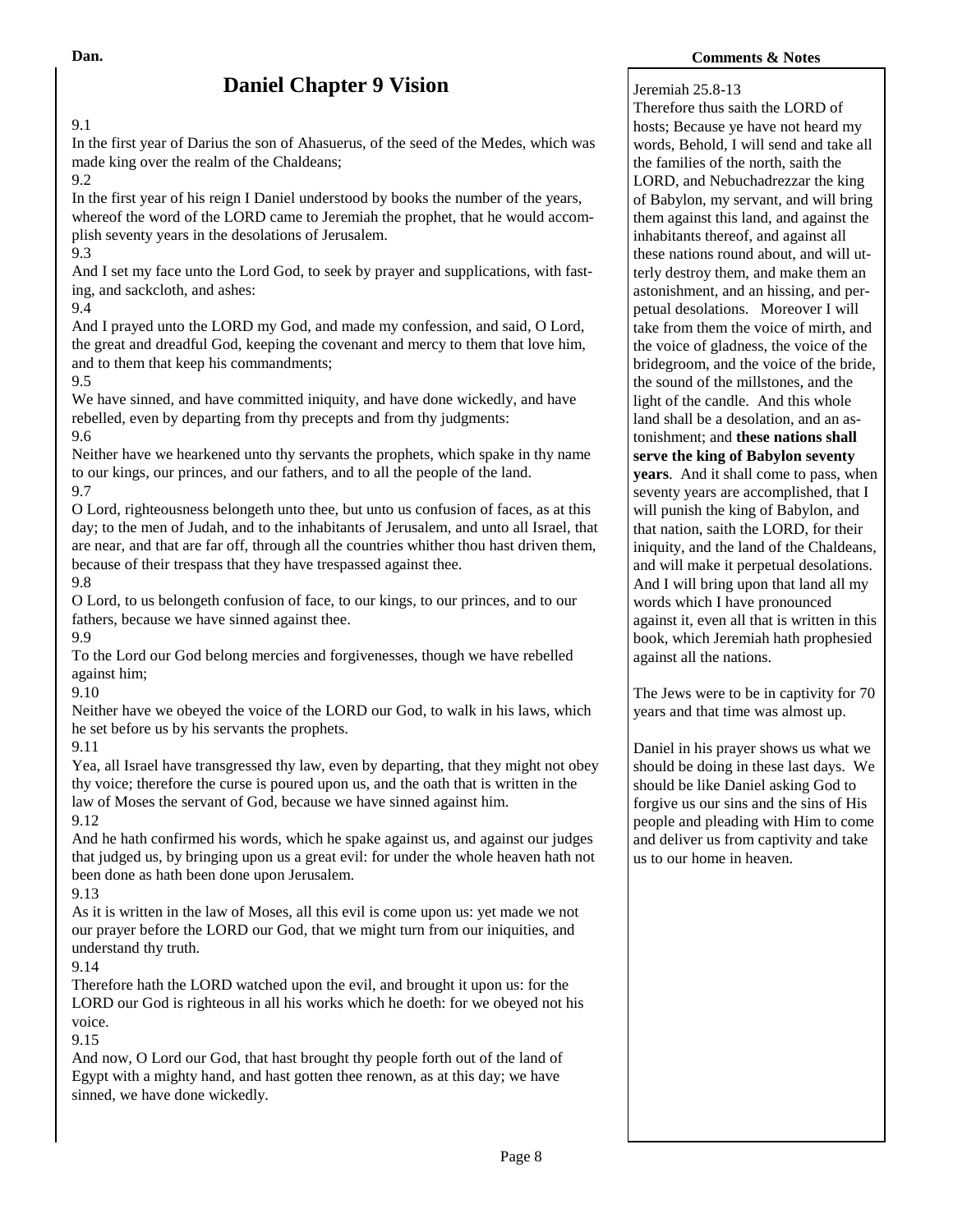#### **Dan.**

|                                                                                                                                                                                                                                                                                                         | $\sim$ ommunio et tiono                                                                                                                                                                                                                            |
|---------------------------------------------------------------------------------------------------------------------------------------------------------------------------------------------------------------------------------------------------------------------------------------------------------|----------------------------------------------------------------------------------------------------------------------------------------------------------------------------------------------------------------------------------------------------|
| 9.16                                                                                                                                                                                                                                                                                                    |                                                                                                                                                                                                                                                    |
| O Lord, according to all thy righteousness, I beseech thee, let thine anger and thy<br>fury be turned away from thy city Jerusalem, thy holy mountain: because for our<br>sins, and for the iniquities of our fathers, Jerusalem and thy people are become a re-                                        |                                                                                                                                                                                                                                                    |
| proach to all that are about us.<br>9.17                                                                                                                                                                                                                                                                |                                                                                                                                                                                                                                                    |
| Now therefore, O our God, hear the prayer of thy servant, and his supplications, and<br>cause thy face to shine upon thy sanctuary that is desolate, for the Lord's sake.<br>9.18                                                                                                                       |                                                                                                                                                                                                                                                    |
| O my God, incline thine ear, and hear; open thine eyes, and behold our desolations,<br>and the city which is called by thy name: for we do not present our supplications be-<br>fore thee for our righteousnesses, but for thy great mercies.                                                           |                                                                                                                                                                                                                                                    |
| 9.19<br>O Lord, hear; O Lord, forgive; O Lord, hearken and do; defer not, for thine own<br>sake, O my God: for thy city and thy people are called by thy name.<br>9.20                                                                                                                                  |                                                                                                                                                                                                                                                    |
| And whiles I was speaking, and praying, and confessing my sin and the sin of my<br>people Israel, and presenting my supplication before the LORD my God for the holy<br>mountain of my God;<br>9.21                                                                                                     |                                                                                                                                                                                                                                                    |
| Yea, whiles I was speaking in prayer, even the man Gabriel, whom I had seen in the<br>vision at the beginning, being caused to fly swiftly, touched me about the time of the<br>evening oblation.<br>9.22                                                                                               |                                                                                                                                                                                                                                                    |
| And he informed me, and talked with me, and said, O Daniel, I am now come forth<br>to give thee skill and understanding.<br>9.23                                                                                                                                                                        |                                                                                                                                                                                                                                                    |
| At the beginning of thy supplications the commandment came forth, and I am come<br>to show thee; for thou art greatly beloved: therefore understand the matter, and con-<br>sider the vision.<br>9.24                                                                                                   |                                                                                                                                                                                                                                                    |
| Seventy weeks are determined upon thy people and upon thy holy city, to finish the<br>transgression, and to make an end of sins, and to make reconciliation for iniquity,<br>and to bring in everlasting righteousness, and to seal up the vision and prophecy, and<br>to anoint the most Holy.<br>9.25 | 70 weeks - 490 days - 490 years till<br>probation for the Jews ended. The 70<br>weeks began in 457 B.C. ended in 34<br>A.D.                                                                                                                        |
| Know therefore and understand, that from the going forth of the commandment to<br>restore and to build Jerusalem unto the Messiah the Prince shall be seven weeks, and<br>threescore and two weeks: the street shall be built again, and the wall, even in trou-<br>blous times.                        | From the commandment, 457 B.C. 7<br>weeks - 49 days - years to build walls<br>and streets (see Ezra, Nehemiah) and<br>Threescore and two weeks: 62 weeks -                                                                                         |
| 9.26<br>And after threescore and two weeks shall Messiah be cut off, but not for himself: and<br>the people of the prince that shall come shall destroy the city and the sanctuary; and<br>the end thereof shall be with a flood, and unto the end of the war desolations are de-<br>termined.<br>9.27  | 434 days - years. or a total of 69<br>weeks - 483 days - years till Jesus be-<br>gan his ministry from the beginning of<br>the 70 weeks. or 62 weeks from the<br>building of the walls etc. leaving 1<br>week - 7 days - years for Christ's minis- |
| And he shall confirm the covenant with many for one week: and in the midst of the<br>week he shall cause the sacrifice and the oblation to cease, and for the overspreading<br>of abominations he shall make it desolate, even until the consummation, and that de-                                     | try to the Jews. See verse 27<br>He will confirm the covenant for one                                                                                                                                                                              |
| termined shall be poured upon the desolate.                                                                                                                                                                                                                                                             | week - 7 days - years. After 3 1/2<br>years he was crucified causing the ob-<br>lation to cease. Stephen was stoned 3<br>1/2 years later, the Jewish nation was<br>then rejected and the gospel then went<br>to the world.                         |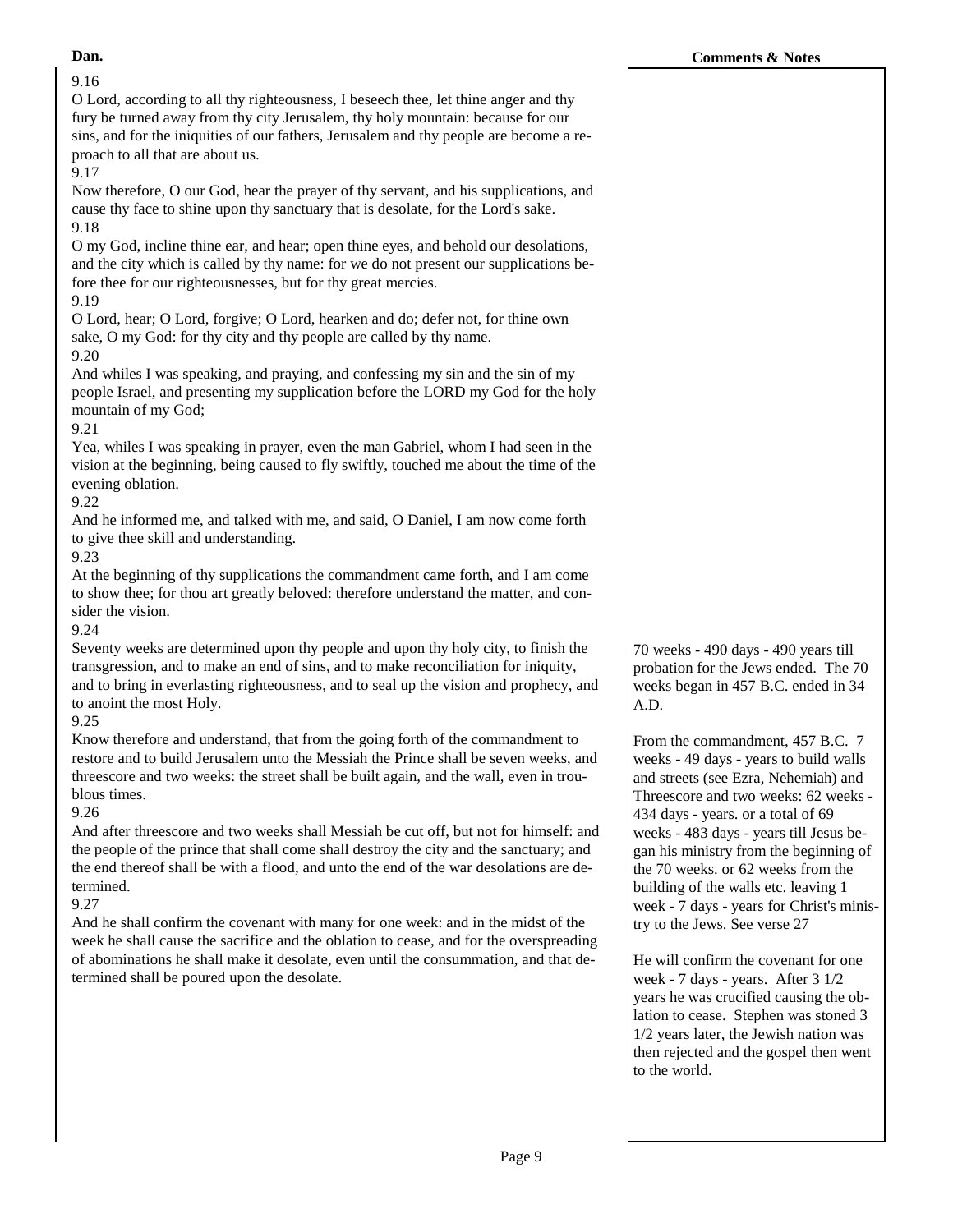| Daniel Chapter 11 & 12 Vision                                                                                                                                                                                                                                                                                                                                                                 |                                                                                                |
|-----------------------------------------------------------------------------------------------------------------------------------------------------------------------------------------------------------------------------------------------------------------------------------------------------------------------------------------------------------------------------------------------|------------------------------------------------------------------------------------------------|
| 11.1                                                                                                                                                                                                                                                                                                                                                                                          | Fourth Vision begins, it presents seven<br>empires, Babylon has already fallen.                |
| Also I in the first year of Darius the Mede, even I, stood to confirm and to strengthen<br>him.<br>11.2                                                                                                                                                                                                                                                                                       |                                                                                                |
| And now will I show thee the truth. Behold, there shall stand up yet three kings in<br>Persia; and the fourth shall be far richer than they all: and by his strength through his<br>riches he shall stir up all against the realm of Grecia.<br>11.3                                                                                                                                          | Medo-Persia 538 B.C. Forth king was<br>Xerxes                                                  |
| And a mighty king shall stand up, that shall rule with great dominion, and do accord-<br>ing to his will.<br>11.4                                                                                                                                                                                                                                                                             | Grecia conquers Medo-Persia -<br>Alexander the Great 331 B.C.                                  |
| And when he shall stand up, his kingdom shall be broken, and shall be divided to-<br>ward the four winds of heaven; and not to his posterity, nor according to his domin-<br>ion which he ruled: for his kingdom shall be plucked up, even for others beside<br>those.<br>11.5                                                                                                                | Alexander's kingdom was fought over<br>by his four generals and was never<br>united.           |
| And the king of the south shall be strong, and one of his princes; and he shall be<br>strong above him, and have dominion; his dominion shall be a great dominion.<br>11.6                                                                                                                                                                                                                    | Egypt tries to become Empire #4<br>King of the south - Egypt.                                  |
| And in the end of years they shall join themselves together; for the king's daughter of<br>the south shall come to the king of the north to make an agreement: but she shall not<br>retain the power of the arm; neither shall he stand, nor his arm: but she shall be given<br>up, and they that brought her, and he that begat her, and he that strengthened her in<br>these times.<br>11.7 | Egypt and Syria form an alliance<br>hoping to become 4th Empire.<br>King of the north - Syria. |
| But out of a branch of her roots shall one stand up in his estate, which shall come<br>with an army, and shall enter into the fortress of the king of the north, and shall deal<br>against them, and shall prevail:<br>11.8                                                                                                                                                                   | Egypt and Syria at war.                                                                        |
| And shall also carry captives into Egypt their gods, with their princes, and with their<br>precious vessels of silver and of gold; and he shall continue more years than the king<br>of the north.<br>11.9                                                                                                                                                                                    | Egypt punishes Syria                                                                           |
| So the king of the south shall come into his kingdom, and shall return into his own<br>land.<br>11.10                                                                                                                                                                                                                                                                                         | Egypt and Syria continue to struggle<br>verses 9-13                                            |
| But his sons shall be stirred up, and shall assemble a multitude of great forces: and<br>one shall certainly come, and overflow, and pass through: then shall he return, and<br>be stirred up, even to his fortress.<br>11.11                                                                                                                                                                 |                                                                                                |
| And the king of the south shall be moved with choler, and shall come forth and fight<br>with him, even with the king of the north: and he shall set forth a great multitude; but<br>the multitude shall be given into his hand.<br>11.12                                                                                                                                                      |                                                                                                |
| And when he hath taken away the multitude, his heart shall be lifted up; and he shall<br>cast down many ten thousands: but he shall not be strengthened by it.<br>11.13                                                                                                                                                                                                                       |                                                                                                |
| For the king of the north shall return, and shall set forth a multitude greater than the<br>former, and shall certainly come after certain years with a great army and with much<br>riches.<br>11.14                                                                                                                                                                                          |                                                                                                |
| And in those times there shall many stand up against the king of the south: also the<br>robbers of thy people shall exalt themselves to establish the vision; but they shall<br>fall.                                                                                                                                                                                                         | Rome emerges (200 B.C.) and<br>conquers Syria 65 B.C. Verses 14,15                             |

#### **Comments & Notes**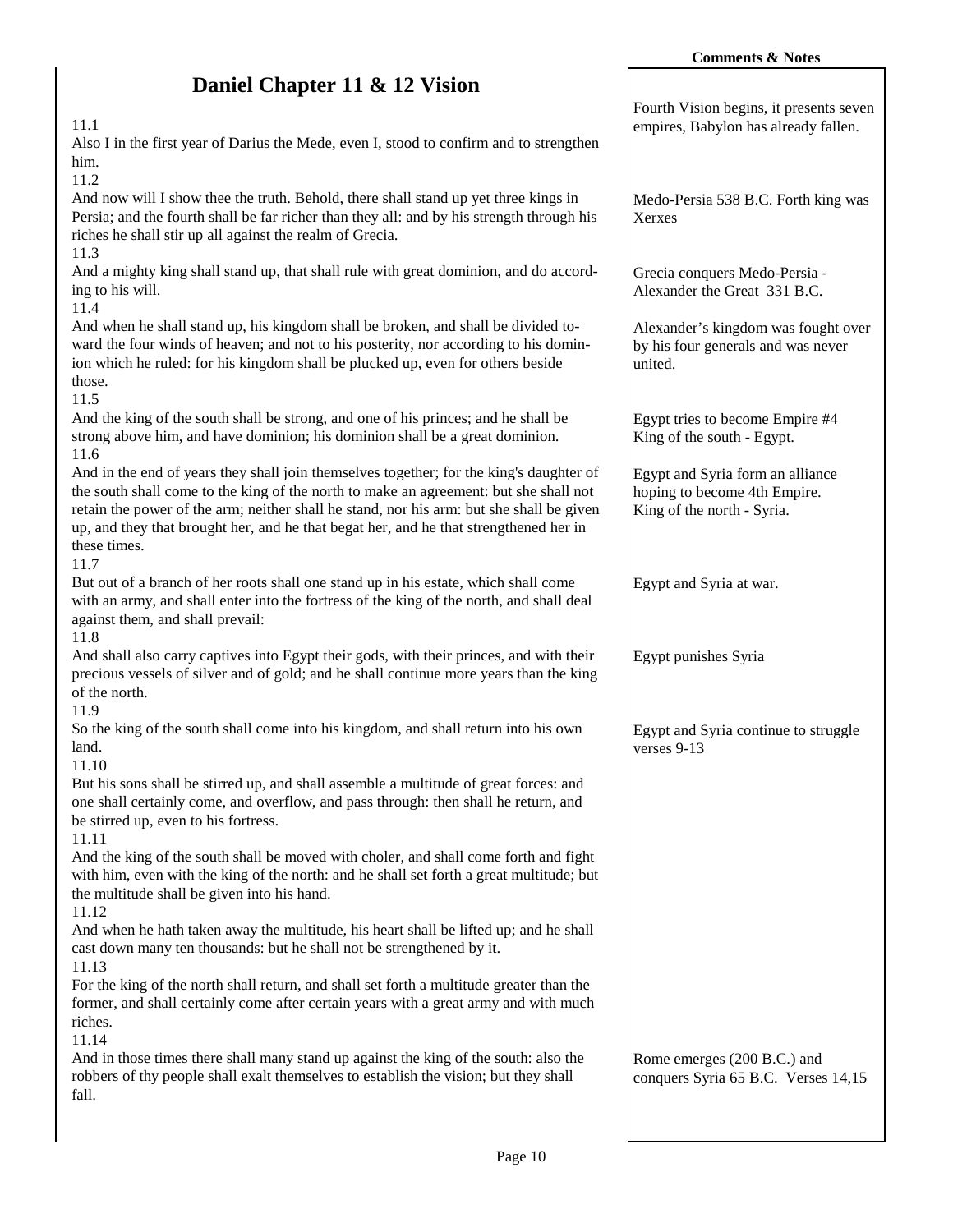| Dan.                                                                                                                                                                                                                                                                                                                    | <b>Comments &amp; Notes</b>                                                                                                                                   |
|-------------------------------------------------------------------------------------------------------------------------------------------------------------------------------------------------------------------------------------------------------------------------------------------------------------------------|---------------------------------------------------------------------------------------------------------------------------------------------------------------|
| 11.15<br>So the king of the north shall come, and cast up a mount, and take the most fenced<br>cities: and the arms of the south shall not withstand, neither his chosen people,<br>neither shall there be any strength to withstand.<br>11.16                                                                          |                                                                                                                                                               |
| But he that cometh against him shall do according to his own will, and none shall<br>stand before him: and he shall stand in the glorious land, which by his hand shall be<br>consumed.<br>11.17                                                                                                                        | Rome conquers Palestine.                                                                                                                                      |
| He shall also set his face to enter with the strength of his whole kingdom, and upright<br>ones with him; thus shall he do: and he shall give him the daughter of women, cor-<br>rupting her: but she shall not stand on his side, neither be for him.<br>11.18                                                         | Rome conquers Egypt 47 B.C.                                                                                                                                   |
| After this shall he turn his face unto the isles, and shall take many: but a prince for<br>his own behalf shall cause the reproach offered by him to cease; without his own re-<br>proach he shall cause it to turn upon him.<br>11.19                                                                                  | Pagan Rome established under Julius<br>Caesar 44 B.C.                                                                                                         |
| Then he shall turn his face toward the fort of his own land: but he shall stumble and<br>fall, and not be found.<br>11.20                                                                                                                                                                                               | Julius Caesar falls. Killed by his<br>friends                                                                                                                 |
| Then shall stand up in his estate a raiser of taxes in the glory of the kingdom: but<br>within few days he shall be destroyed, neither in anger, nor in battle.<br>11.21                                                                                                                                                | "Raiser of taxes" Caesar Augustus<br>(Jesus is born Luke 2:1)                                                                                                 |
| And in his estate shall stand up a vile person, to whom they shall not give the honour<br>of the kingdom: but he shall come in peaceably, and obtain the kingdom by flatteries.<br>11.22                                                                                                                                | Tiberius Caesar, "a vile person"                                                                                                                              |
| And with the arms of a flood shall they be overflown from before him, and shall be<br>broken; yea, also the prince of the covenant.<br>11.23                                                                                                                                                                            | Crucifixion of "The Prince of the<br>Covenant" - Christ. A.D. 31                                                                                              |
| And after the league made with him he shall work deceitfully: for he shall come up,<br>and shall become strong with a small people.<br>11.24                                                                                                                                                                            | Deception - Apostasy enters<br>Christianity. A.D. 100                                                                                                         |
| He shall enter peaceably even upon the fattest places of the province; and he shall do<br>that which his fathers have not done, nor his fathers' fathers; he shall scatter among<br>them the prey, and spoil, and riches: yea, and he shall forecast his devices against the<br>strong holds, even for a time.<br>11.25 | Persecution of the early church.                                                                                                                              |
| And he shall stir up his power and his courage against the king of the south with a<br>great army; and the king of the south shall be stirred up to battle with a very great<br>and mighty army; but he shall not stand: for they shall forecast devices against him.<br>11.26                                          | Struggle of Roman bishops with<br>Arianism. A.D. 270                                                                                                          |
| Yea, they that feed of the portion of his meat shall destroy him, and his army shall<br>overflow: and many shall fall down slain.<br>11.27                                                                                                                                                                              | The fall of Arianism. See Dan. 7:8                                                                                                                            |
| And both these kings' hearts shall be to do mischief, and they shall speak lies at one<br>table; but it shall not prosper: for yet the end shall be at the time appointed.<br>11.28                                                                                                                                     | Intrigue and struggle for power.                                                                                                                              |
| Then shall he return into his land with great riches; and his heart shall be against the<br>holy covenant; and he shall do exploits, and return to his own land.<br>11.29                                                                                                                                               | Church hierarchy formed;<br>A.D. 323                                                                                                                          |
| At the time appointed he shall return, and come toward the south; but it shall not be<br>as the former, or as the latter.<br>11.30                                                                                                                                                                                      | Fading power of pagan Roman<br>emperors. A change takes place.                                                                                                |
| For the ships of Chittim shall come against him: therefore he shall be grieved, and<br>return, and have indignation against the holy covenant: so shall he do; he shall even<br>return, and have intelligence with them that forsake the holy covenant.<br>11.31                                                        | Barbarian invasions cause the fall of<br>Rome A.D. 476. Canstantine became a<br>"Christian". Has intelligence with them<br>and the Catholic church comes into |
| And arms shall stand on his part, and they shall pollute the sanctuary of strength,                                                                                                                                                                                                                                     | being. A change from paganisam to                                                                                                                             |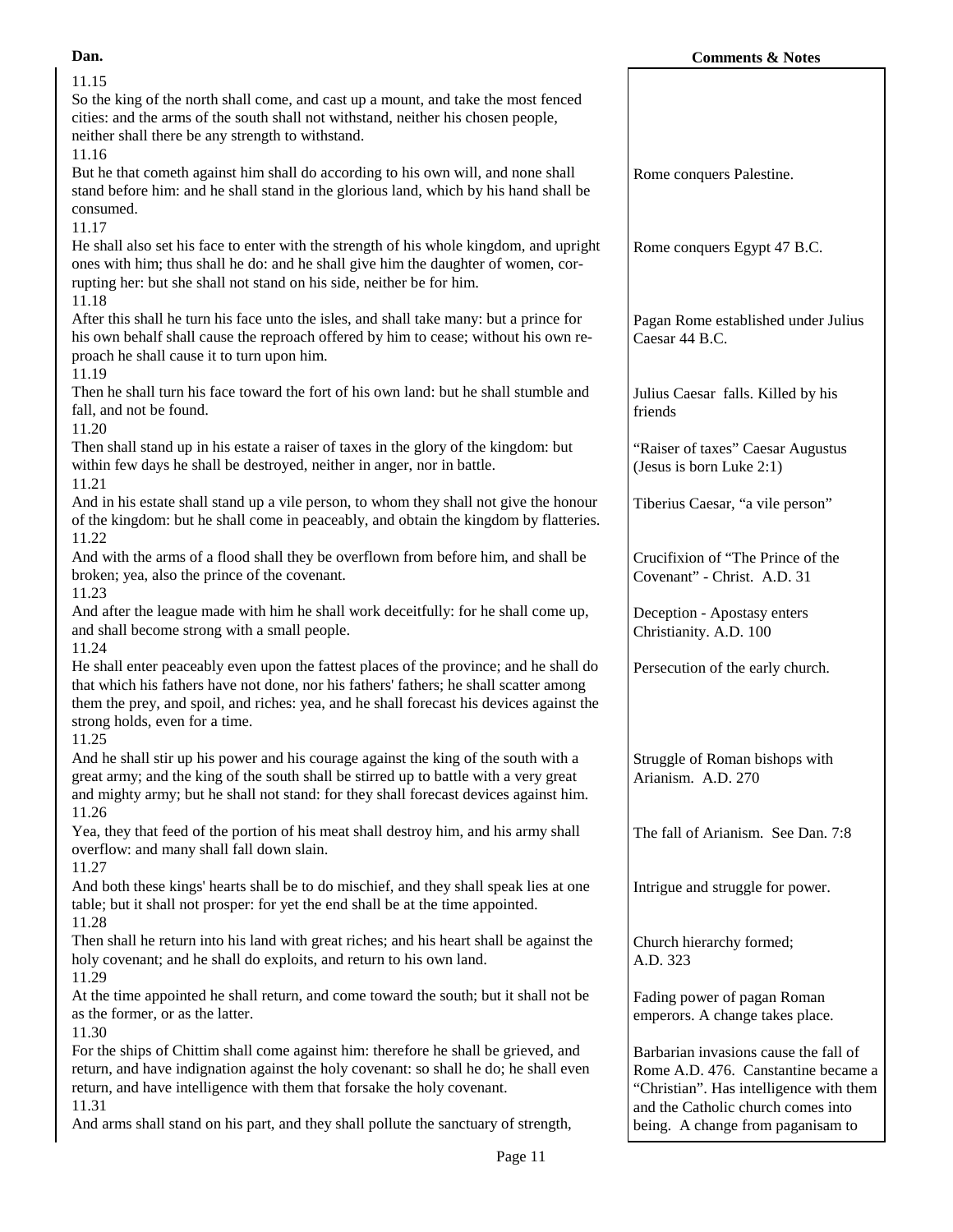#### **Dan.**

and shall take away the **daily** sacrifice, and they shall place (set up) the abomination that maketh desolate.

#### 11.32

And such as do wickedly against the covenant shall he corrupt by flatteries: but the people that do know their God shall be strong, and do exploits. 11.33

And they that understand among the people shall instruct many: yet they shall fall by the sword, and by flame, by captivity, and by spoil, many days.

11.34

Now when they shall fall, they shall be holpen with a little help: but many shall cleave to them with flatteries.

#### 11.35

And some of them of understanding shall fall, to try them, and to purge, and to make them white, even to the time of the end: because it is yet for a time appointed. 11.36

And the king shall do according to his will; and he shall exalt himself, and magnify himself above every god, and shall speak marvellous things against the God of gods, and shall prosper till the indignation be accomplished: for that that is determined shall be done.

11.37

Neither shall he regard the God of his fathers, nor the desire of women, nor regard any god: for he shall magnify himself above all.

11.38

But in his estate shall he honour the God of forces: and a god whom his fathers knew not shall he honour with gold, and silver, and with precious stones, and pleasant things.

11.39

Thus shall he do in the most strong holds with a strange god, whom he shall acknowledge and increase with glory: and he shall cause them to rule over many, and shall divide the land for gain.

11.40

And at the time of the end shall the king of the south push at him: and the king of the north shall come against him like a whirlwind, with chariots, and with horsemen, and with many ships; and he shall enter into the countries, and shall overflow and pass over.

11.41

He shall enter also into the glorious land, and many countries shall be overthrown: but these shall escape out of his hand, even Edom, and Moab, and the chief of the children of Ammon.

11.42

He shall stretch forth his hand also upon the countries: and the land of Egypt shall not escape.

11.43

But he shall have power over the treasures of gold and of silver, and over all the precious things of Egypt: and the Libyans and the Ethiopians shall be at his steps. 11.44

But tidings out of the east and out of the north shall trouble him: therefore he shall go forth with great fury to destroy, and utterly to make away many. 11.45

And he shall plant the tabernacles of his palace between the seas in the glorious holy mountain; yet he shall come to his end, and none shall help him.

12.1

And at that time shall Michael stand up, the great prince which standeth for the children of thy people: and there shall be a time of trouble, such as never was since there was a nation even to that same time: and at that time thy people shall be delivered, every one that shall be found written in the book.

#### **Comments & Notes**

"Christian". ' Take away the **mighty and the holy people**' (See Appendix #1) using the power of the state, The Franks. The Papacy rises. A.D. 508 Empire #5 - Papal supremacy #1 (538-1798) God's people enter the Dark Ages. A.D. 538 Gods people share their faith, and are killed and predicated for many days, 1260 years of papal persecution. European Reformation gave hope.

A.D. 1500

Some of the reformers will fall, they will be tried and purged and made white, until "the time of the end" - "a time appointed" A.D. 1798

We now see a description of Papal beliefs and teachings during her rule.

The pope is god, Priests not to marry, he shall claim to be over all, god.

Mary, a god whom his fathers knew not.

He will do this in the strong holds of Christianity….

At the time of the end (1798) Empire #6 Napoleon – France conquered Egypt and became "the kingof the south". See **#2** & **#3** in Appendix

Verse 43 Empire #7 - Papal supremacy #2. But he (the king, the pope) returned to power. In 1929 when Musolini gave him a kingdom, the papal states. The pope was again a king, a "beast". See Appendix **#4 & 4B**

Verse 44 "Tidings . . . from the east" (The Loud Cry) enrages the Papacy, brings about the Universal Death Decree (UDD) Rev. 13:15. Verse 45 Papacy sets up a presence in Jerusalem. Soon after this the Papacy comes to its end.

Verse 12:1 When the Papacy moves to Jerusalem then Jesus stands up and we move into the last events of earth's history.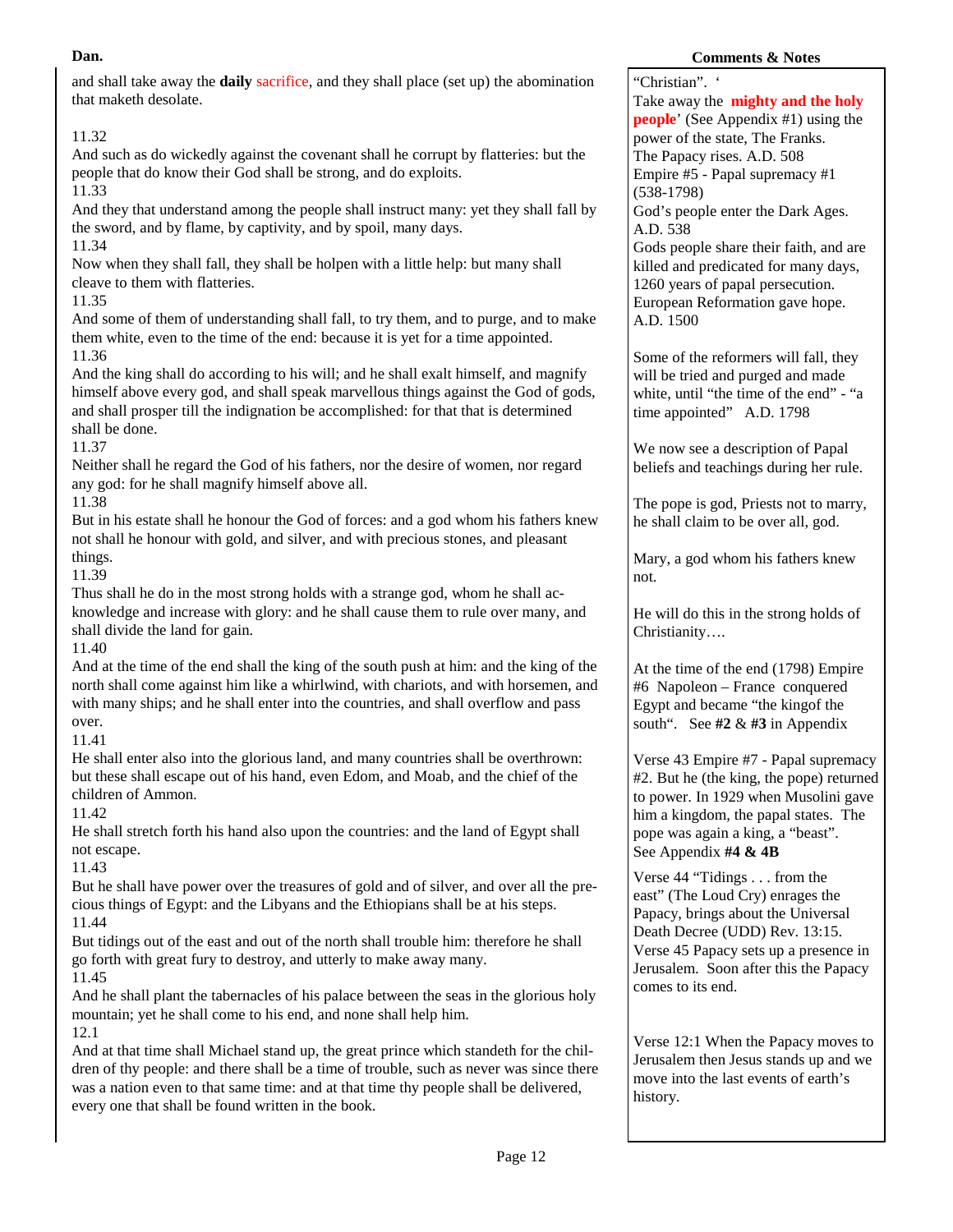**"Let us read and study the 12th chapter of Daniel. It is a warning we shall all need to understand before the time of the end." Ellen G. White Ltr. 161, July 30, 1903** 

**I have covered Daniel 12 in a separate paper.** 

#### **Note:**

The prophecies of Daniel primarily cover the time period from Babylon down to 1844. Daniel 1 to 11:40 deals with the time period prior to 1844 while Daniel 11:41 to the end of chapter 12 deals with the time period after 1844. Revelation deals primarily with the time period following 1844. Revelation 1 to 6:9 is dealing with the time period prior to 1844 except for the description of the Laodicean church and Revelation 6:10 to the end of Revelation 22 is primarily dealing with the time period after 1844 except for a brief history lesson found in Revelation 12. Revelation 13 again goes into future events.

The Sabbath question will be the issue in the great conflict in which all the world will act a part. [Rev. 13:4-8, 10 quoted.] This entire chapter is a revelation of what will surely take place [Rev. 13:11, 15-17 quoted] (MS 88, 1897).

See also Appendix #5

For a complete study on Daniel 12 ask me for my Paper on Daniel 12 for a donation of \$2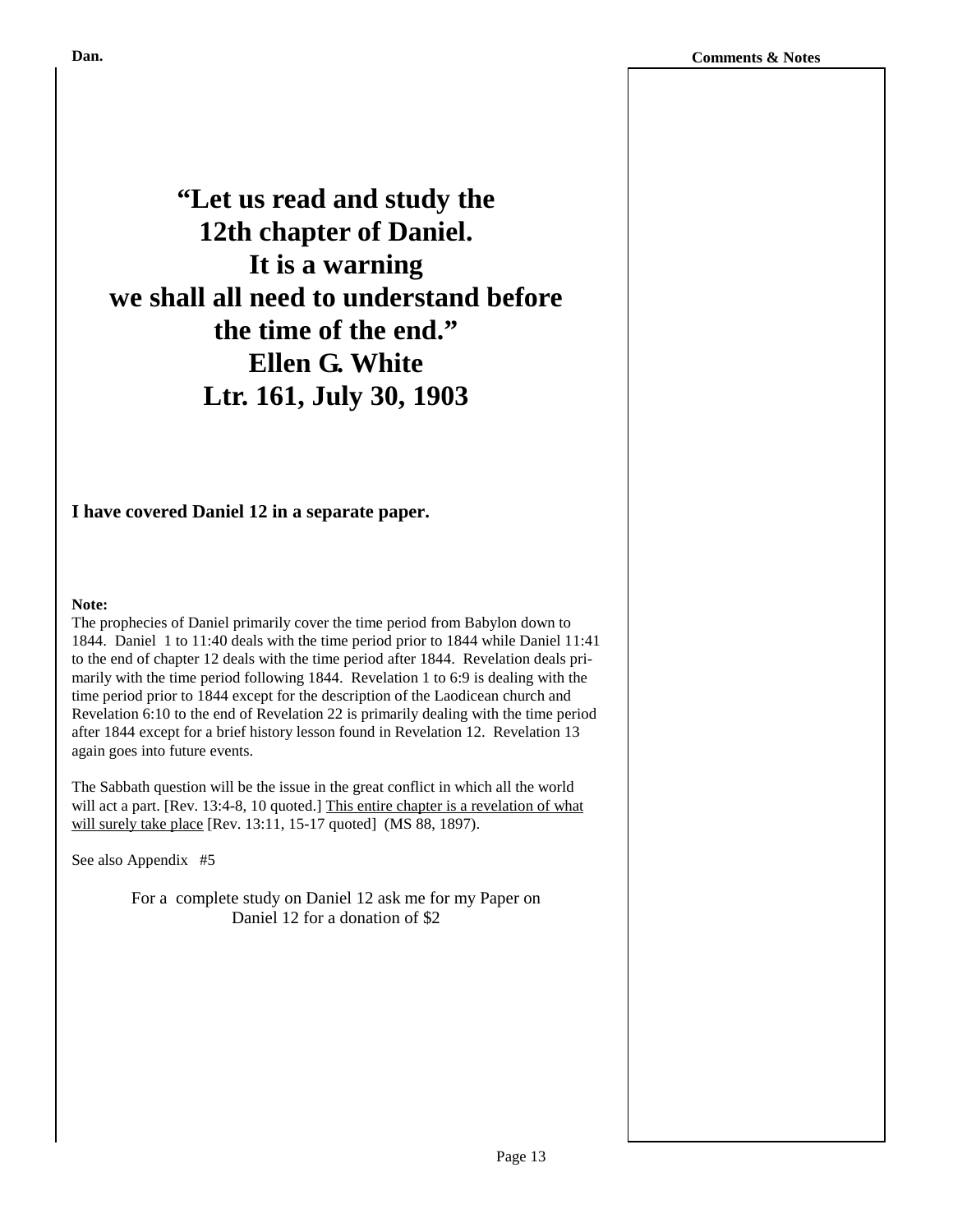### **Revelation chapters 1 to 4**

| 1.1                                                                                                                                                                                               |                                                                           |
|---------------------------------------------------------------------------------------------------------------------------------------------------------------------------------------------------|---------------------------------------------------------------------------|
| The Revelation of Jesus Christ, which God gave unto him, to show unto his servants<br>things which must shortly come to pass; and he sent and signified it by his angel unto<br>his servant John: | God was, in the beginning, dishonored                                     |
| 1.2                                                                                                                                                                                               | by the holy pair in Eden, because they                                    |
| Who bare record of the word of God, and of the testimony of Jesus Christ, and of all                                                                                                              | held the word of Satan above the word                                     |
| things that he saw.                                                                                                                                                                               | of God. This is the difficulty with the                                   |
| 1.3                                                                                                                                                                                               | people to-day. If they would take God's                                   |
| Blessed is he that readeth, and they that hear the words of this prophecy, and keep                                                                                                               | word just as it reads, and have rever-                                    |
| those things which are written therein: for the time is at hand.                                                                                                                                  | ence for it, and receive the sacred ora-                                  |
| 1.4                                                                                                                                                                                               | cles of God as his voice, there would                                     |
| John to the seven churches which are in Asia: Grace be unto you, and peace, from                                                                                                                  | be a growing regard for the law of Je-                                    |
| him which is, and which was, and which is to come; and from the seven Spirits                                                                                                                     | hovah. RH. 1888-12-18                                                     |
| which are before his throne;<br>1.5                                                                                                                                                               |                                                                           |
| And from Jesus Christ, who is the faithful witness, and the first begotten of the dead,                                                                                                           |                                                                           |
| and the prince of the kings of the earth. Unto him that loved us, and washed us from                                                                                                              |                                                                           |
| our sins in his own blood,                                                                                                                                                                        |                                                                           |
| 1.6                                                                                                                                                                                               |                                                                           |
| And hath made us kings and priests unto God and his Father; to him be glory and                                                                                                                   |                                                                           |
| dominion for ever and ever. Amen.                                                                                                                                                                 |                                                                           |
| 1.7                                                                                                                                                                                               |                                                                           |
| Behold, he cometh with clouds; and every eye shall see him, and they also which                                                                                                                   | Christ's coming will not be a secret.                                     |
| pierced him: and all kindreds of the earth shall wail because of him. Even so, Amen.                                                                                                              | All who are alive will see him.                                           |
| 1.8                                                                                                                                                                                               |                                                                           |
| I am Alpha and Omega, the beginning and the ending, saith the Lord, which is, and<br>which was, and which is to come, the Almighty.                                                               |                                                                           |
| 1.9                                                                                                                                                                                               |                                                                           |
| I John, who also am your brother, and companion in tribulation, and in the kingdom                                                                                                                |                                                                           |
| and patience of Jesus Christ, was in the isle that is called Patmos, for the word of                                                                                                              |                                                                           |
| God, and for the testimony of Jesus Christ.                                                                                                                                                       |                                                                           |
| 1.10                                                                                                                                                                                              |                                                                           |
| I was in the Spirit on the Lord's day, and heard behind me a great voice, as of a trum-                                                                                                           | The Lord's day - The Sabbath day -                                        |
| pet,                                                                                                                                                                                              | Seventh day of the week.                                                  |
| 1.11                                                                                                                                                                                              |                                                                           |
| Saying, I am Alpha and Omega, the first and the last: and, What thou seest, write in a                                                                                                            | Jesus wanted John to send letters to                                      |
| book, and send it unto the seven churches which are in Asia; unto Ephesus, and unto<br>Smyrna, and unto Pergamos, and unto Thyatira, and unto Sardis, and unto Philadel-                          | each of the churches listed here. Each                                    |
| phia, and unto Laodicea.                                                                                                                                                                          | church also represented a periods of<br>church history and the conditions |
| 1.12                                                                                                                                                                                              | found inside and outside the church                                       |
| And I turned to see the voice that spake with me. And being turned, I saw seven                                                                                                                   | down threw the ages.                                                      |
| golden candlesticks;                                                                                                                                                                              |                                                                           |
| 1.13                                                                                                                                                                                              |                                                                           |
| And in the midst of the seven candlesticks one like unto the Son of man, clothed with                                                                                                             | Here we have a description of Christ as                                   |
| a garment down to the foot, and girt about the paps with a golden girdle.                                                                                                                         | John saw him.                                                             |
| 1.14                                                                                                                                                                                              |                                                                           |
| His head and his hairs were white like wool, as white as snow; and his eyes were as a                                                                                                             |                                                                           |
| flame of fire;                                                                                                                                                                                    |                                                                           |
| 1.15<br>And his feet like unto fine brass, as if they burned in a furnace; and his voice as the                                                                                                   |                                                                           |
| sound of many waters.                                                                                                                                                                             |                                                                           |
| 1.16                                                                                                                                                                                              |                                                                           |
| And he had in his right hand seven stars: and out of his mouth went a sharp                                                                                                                       | The candlesticks and stars are ex-                                        |
| twoedged sword: and his countenance was as the sun shineth in his strength.                                                                                                                       | plained in verse Verse 20                                                 |
| 1.17                                                                                                                                                                                              |                                                                           |
| And when I saw him, I fell at his feet as dead. And he laid his right hand upon me,                                                                                                               |                                                                           |
|                                                                                                                                                                                                   |                                                                           |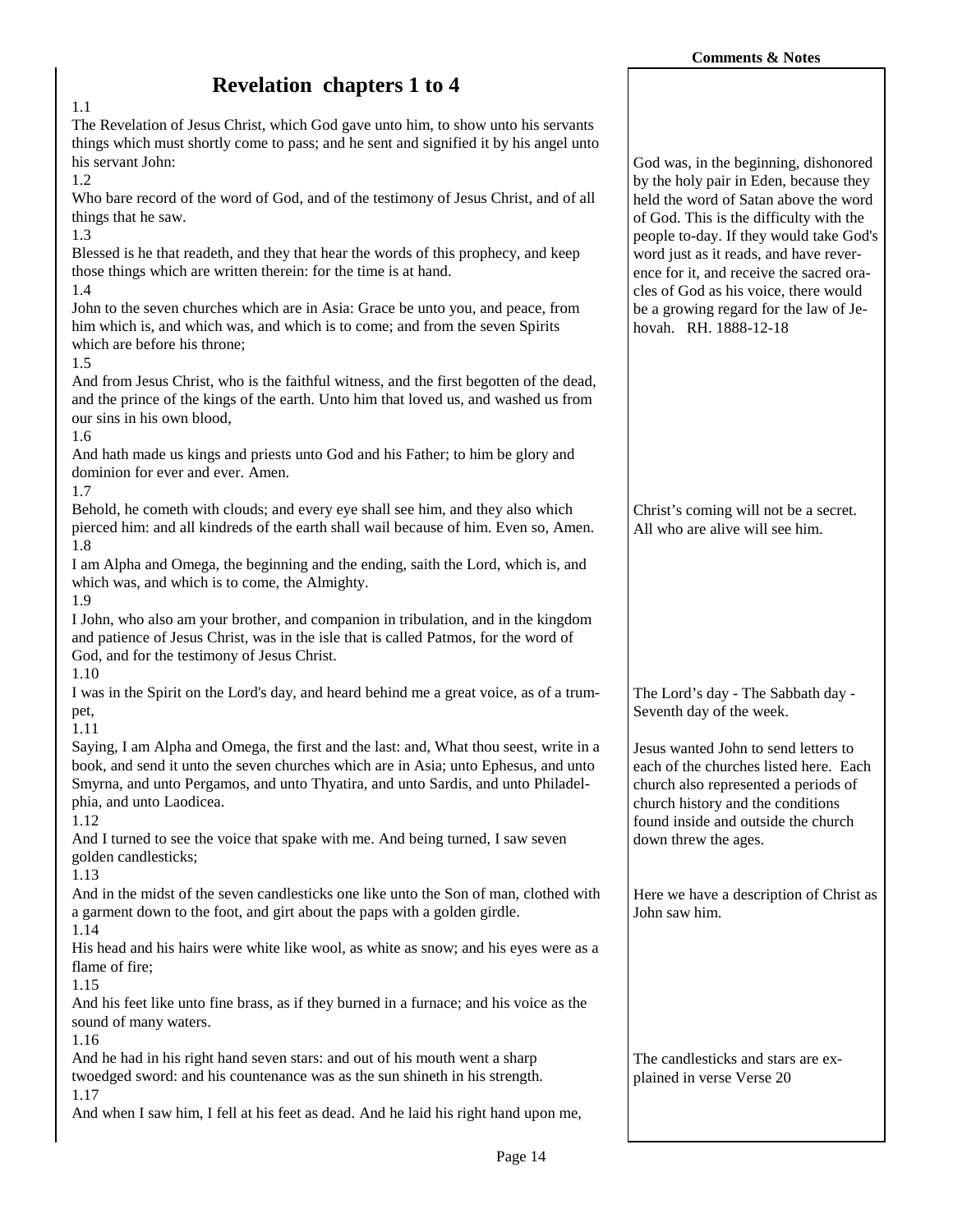| Rev.                                                                                                                                                                                                                                                         | <b>Comments &amp; Notes</b>                                                                                                                                         |
|--------------------------------------------------------------------------------------------------------------------------------------------------------------------------------------------------------------------------------------------------------------|---------------------------------------------------------------------------------------------------------------------------------------------------------------------|
| saying unto me, Fear not; I am the first and the last:<br>1.18                                                                                                                                                                                               |                                                                                                                                                                     |
| I am he that liveth, and was dead; and, behold, I am alive for evermore, Amen; and<br>have the keys of hell and of death.<br>1.19                                                                                                                            |                                                                                                                                                                     |
| Write the things which thou hast seen, and the things which are, and the things which<br>shall be hereafter;<br>1.20                                                                                                                                         |                                                                                                                                                                     |
| The mystery of the seven stars which thou sawest in my right hand, and the seven<br>golden candlesticks. The seven stars are the angels of the seven churches: and the<br>seven candlesticks which thou sawest are the seven churches.<br>2.1                |                                                                                                                                                                     |
| Unto the angel of the church of Ephesus write; These things saith he that holdeth the<br>seven stars in his right hand, who walketh in the midst of the seven golden candle-<br>sticks;<br>2.2                                                               | Ephesus - The first church.<br>Ephesus means "first" or "desirable".<br>It represented the first Christian church<br>which began during the life of Christ.         |
| I know thy works, and thy labour, and thy patience, and how thou canst not bear<br>them which are evil: and thou hast tried them which say they are apostles, and are<br>not, and hast found them liars:<br>2.3                                              |                                                                                                                                                                     |
| And hast borne, and hast patience, and for my name's sake hast laboured, and hast<br>not fainted.                                                                                                                                                            |                                                                                                                                                                     |
| 2.4<br>Nevertheless I have somewhat against thee, because thou hast left thy first love.<br>2.5                                                                                                                                                              |                                                                                                                                                                     |
| Remember therefore from whence thou art fallen, and repent, and do the first works;<br>or else I will come unto thee quickly, and will remove thy candlestick out of his<br>place, except thou repent.<br>2.6                                                |                                                                                                                                                                     |
| But this thou hast, that thou hatest the deeds of the Nicolaitanes, which I also hate.<br>2.7                                                                                                                                                                |                                                                                                                                                                     |
| He that hath an ear, let him hear what the Spirit saith unto the churches; To him that<br>overcometh will I give to eat of the tree of life, which is in the midst of the paradise<br>of God.<br>2.8                                                         |                                                                                                                                                                     |
| And unto the angel of the church in Smyrna write; These things saith the first and the<br>last, which was dead, and is alive;<br>2.9                                                                                                                         | Smyrna - the second church.<br>Smyrna means "myrrh" or "sweet<br>scent" It represents the history of the                                                            |
| I know thy works, and tribulation, and poverty, (but thou art rich) and I know the<br>blasphemy of them which say they are Jews, and are not, but are the synagogue of<br>Satan.                                                                             | church when though it was poor and<br>persecuted by Pagan Rome it was con-<br>sidered rich in the eyes of the Lord.                                                 |
| 2.10<br>Fear none of those things which thou shalt suffer: behold, the devil shall cast some of<br>you into prison, that ye may be tried; and ye shall have tribulation ten days: be thou<br>faithful unto death, and I will give thee a crown of life.      | In AD 303 an edict of persecution was<br>passed by emperor Diocletian, which<br>was enforced to a greater or lesser de-                                             |
| 2.11<br>He that hath an ear, let him hear what the Spirit saith unto the churches; He that                                                                                                                                                                   | gree for 10 years.                                                                                                                                                  |
| overcometh shall not be hurt of the second death.<br>2.12                                                                                                                                                                                                    | A day in prophecy $= 1$ year                                                                                                                                        |
| And to the angel of the church in Pergamos write; These things saith he which hath<br>the sharp sword with two edges;<br>2.13                                                                                                                                | Pergamos - the third church.<br>Pergamos means "exaltation" or<br>"elevation"                                                                                       |
| I know thy works and where thou dwellest, even where Satan's seat is: and thou hold-<br>est fast my name, and hast not denied my faith, even in those days wherein Antipas<br>was my faithful martyr, who was slain among you, where Satan dwelleth.<br>2.14 | Constantine became a "Christian" stop-<br>ping the persecution of Christians and<br>raising Christianity up to the level of<br>the throne of Rome. Christianity be- |
| But I have a few things against thee, because thou hast there them that hold the doc-<br>trine of Balaam, who taught Balac to cast a stumblingblock before the children of                                                                                   | came popular and the church was<br>quickly filled with nominal Christians.                                                                                          |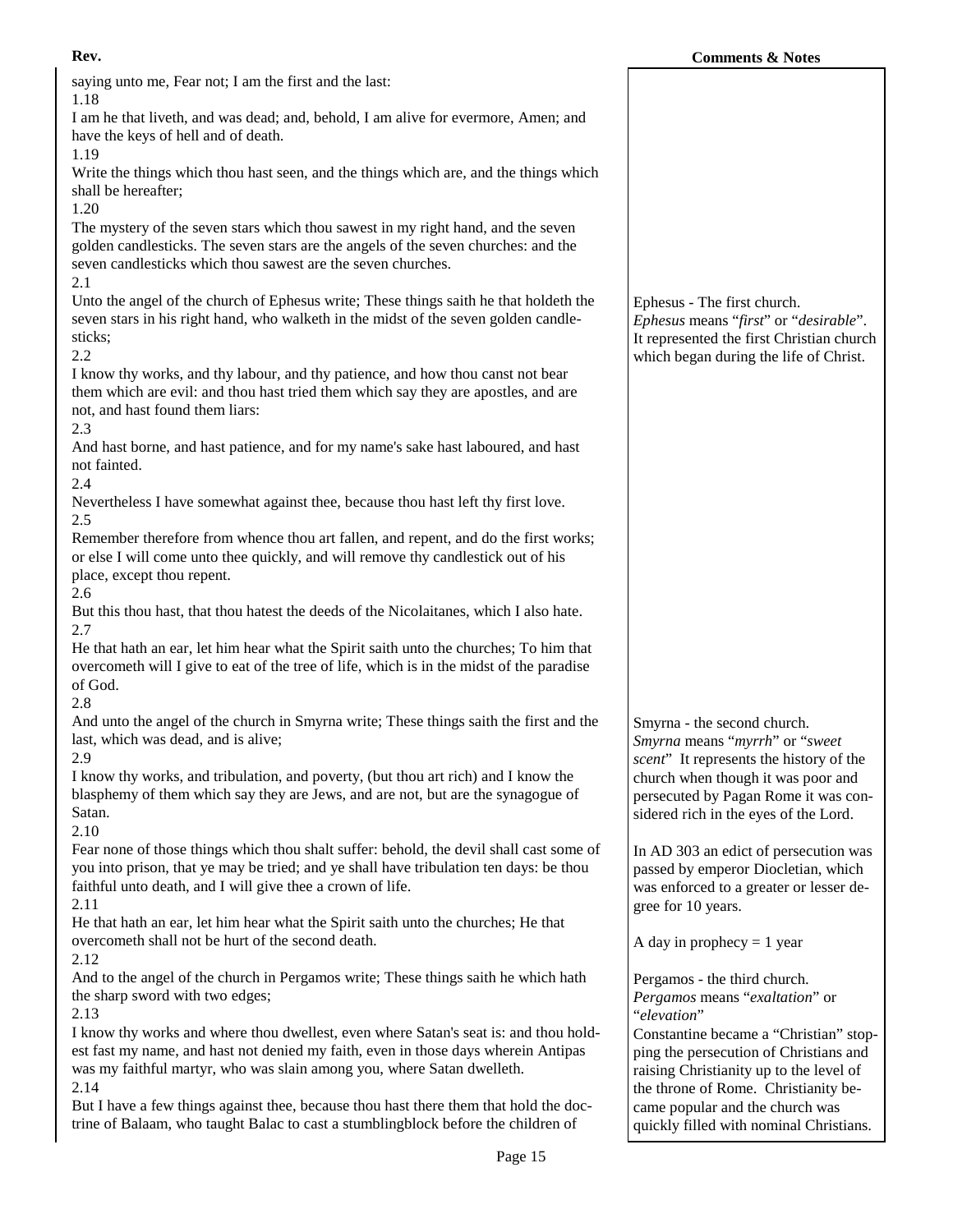| Rev.                                                                                                                                                                                                                                                                                                       | Com                                                                                      |
|------------------------------------------------------------------------------------------------------------------------------------------------------------------------------------------------------------------------------------------------------------------------------------------------------------|------------------------------------------------------------------------------------------|
| Israel, to eat things sacrificed unto idols, and to commit fornication.<br>2.15                                                                                                                                                                                                                            | It became imp<br>and beliefs wit                                                         |
| So hast thou also them that hold the doctrine of the Nicolaitanes, which thing I hate.<br>2.16                                                                                                                                                                                                             | of Gods word.                                                                            |
| Repent; or else I will come unto thee quickly, and will fight against them with the<br>sword of my mouth.<br>2.17                                                                                                                                                                                          | The purity of t<br>during the two<br>Constantines a                                      |
| He that hath an ear, let him hear what the Spirit saith unto the churches; To him that<br>overcometh will I give to eat of the hidden manna, and will give him a white stone,<br>and in the stone a new name written, which no man knoweth saving he that receiveth<br>it.                                 | During the tin<br>was a uniting                                                          |
| 2.18<br>And unto the angel of the church in Thyatira write; These things saith the Son of<br>God, who hath his eyes like unto a flame of fire, and his feet are like fine brass;<br>2.19                                                                                                                   | Thyatira - the<br>Thyatira mear<br>tion"<br>This church co                               |
| I know thy works, and charity, and service, and faith, and thy patience, and thy<br>works; and the last to be more than the first.<br>2.20                                                                                                                                                                 | ginning in 538<br>come into the<br>that Gods Spir                                        |
| Notwithstanding I have a few things against thee, because thou sufferest that woman<br>Jezebel, which calleth herself a prophetess, to teach and to seduce my servants to<br>commit fornication, and to eat things sacrificed unto idols.<br>2.21                                                          | the name Chri<br>Paganism with<br>came so weak<br>civil powers to                        |
| And I gave her space to repent of her fornication; and she repented not.<br>2.22<br>Behold, I will cast her into a bed, and them that commit adultery with her into great                                                                                                                                  | This church co<br>called the Dar                                                         |
| tribulation, except they repent of their deeds.<br>2.23<br>And I will kill her children with death; and all the churches shall know that I am he<br>which searcheth the reins and hearts: and I will give unto every one of you according<br>to your works.                                                | covers a perio<br>was dark indea<br>most totally lo<br>percicution of<br>never been see  |
| 2.24<br>But unto you I say, and unto the rest in Thyatira, as many as have not this doctrine,<br>and which have not known the depths of Satan, as they speak; I will put upon you<br>none other burden.                                                                                                    | This was the p<br>years of Papal<br>See Dan. 7:24                                        |
| 2.25<br>But that which ye have already hold fast till I come.<br>2.26                                                                                                                                                                                                                                      |                                                                                          |
| And he that overcometh, and keepeth my works unto the end, to him will I give<br>power over the nations:<br>2.27                                                                                                                                                                                           |                                                                                          |
| And he shall rule them with a rod of iron; as the vessels of a potter shall they be bro-<br>ken to shivers: even as I received of my Father.<br>2.28                                                                                                                                                       |                                                                                          |
| And I will give him the morning star.<br>2.29                                                                                                                                                                                                                                                              |                                                                                          |
| He that hath an ear, let him hear what the Spirit saith unto the churches.<br>3.1<br>And unto the angel of the church in Sardis write; These things saith he that hath the<br>seven Spirits of God, and the seven stars; I know thy works, that thou hast a name<br>that thou livest, and art dead.<br>3.2 | Sardis - the fif<br>Sardis means<br>This church co<br>gining at the R<br>estantism first |
| Be watchful, and strengthen the things which remain, that are ready to die: for I have                                                                                                                                                                                                                     | ness with the t                                                                          |

not found thy works perfect before God. 3.3

Remember therefore how thou hast received and heard, and hold fast, and repent. If therefore thou shalt not watch, I will come on thee as a thief, and thou shalt not know what hour I will come upon thee.

#### **Comments & Notes**

oortant to test teachings th the two-edged sword of Gods word.

the church was largly lost o centuries that followed accession to the throne. ne  $312 - 538$  AD there of church and state.

forth church. *Thyatira* means "*sacrifice of contri-*

overs the time period be-AD. Paganism had church to such an extent rit left it. It still carried istian but it was really h Christian names. It bethat it had to rely on the p enforce its beliefs.

overs the time period k Ages. This time period d of earths history that ad. Civilization was allost. There was a time of Gods people as had en before. eriod of the 1260 days persecution.  $,25$ 

#### fth church.

*Sardis* means "*prince of joy*" overs the time period be-Reformation, when Protbroke through the darktranslation of the Bible into the English language, by Wycliffe. A great opertunity was opened to the people and nations and many took hold of the truth. It seemed that all Europe would become truly Christian but gradually there was a return to papal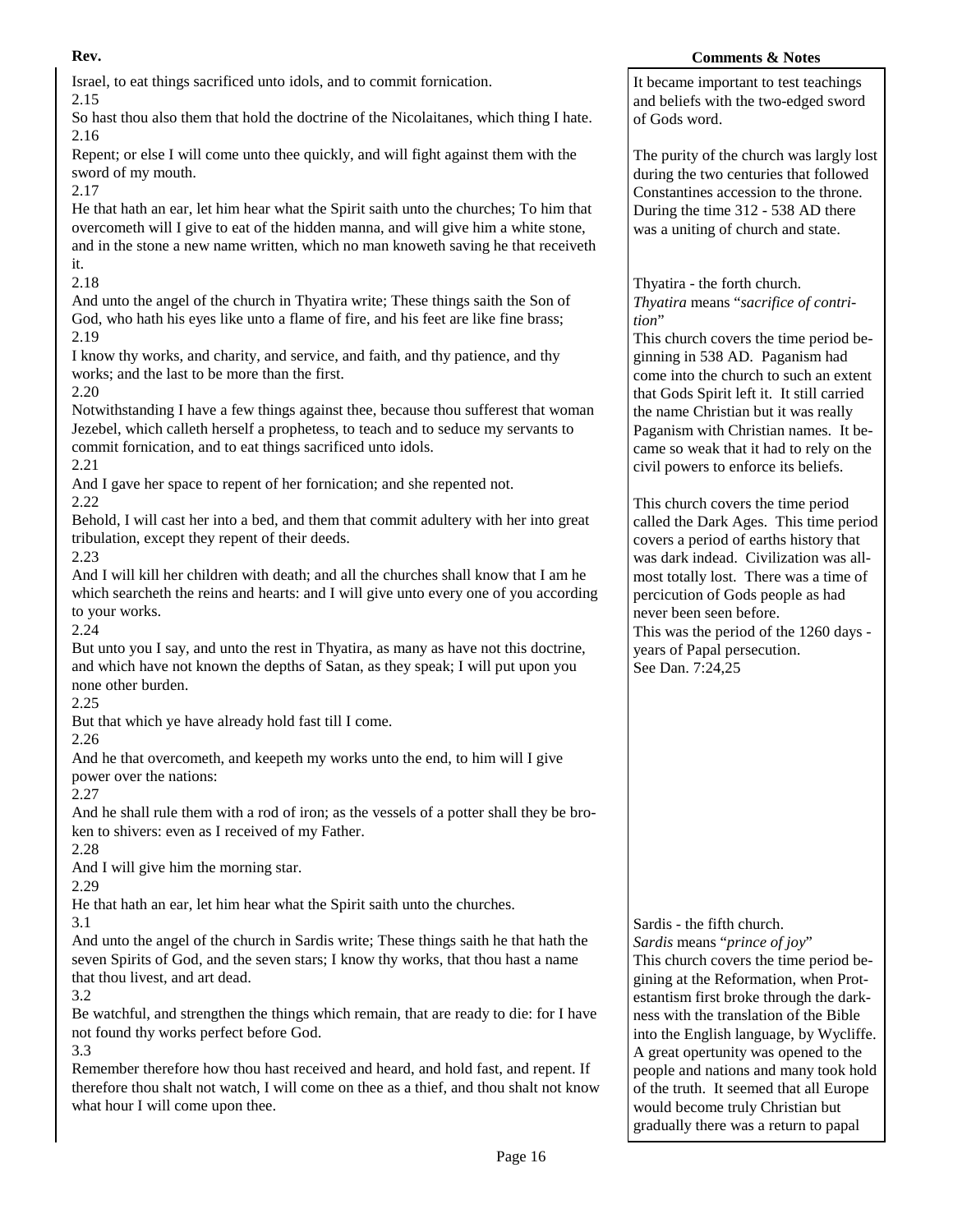#### 3.4

Thou hast a few names even in Sardis which have not defiled their garments; and they shall walk with me in white: for they are worthy.

3.5

He that overcometh, the same shall be clothed in white raiment; and I will not blot out his name out of the book of life, but I will confess his name before my Father, and before his angels.

3.6

He that hath an ear, let him hear what the Spirit saith unto the churches. 3.7

And to the angel of the church in Philadelphia write; These things saith he that is holy, he that is true, he that hath the key of David, he that openeth, and no man shutteth; and shutteth, and no man openeth;

3.8

I know thy works: behold, I have set before thee an open door, and no man can shut it: for thou hast a little strength, and hast kept my word, and hast not denied my name.

3.9

Behold, I will make them of the synagogue of Satan, which say they are Jews, and are not, but do lie; behold, I will make them to come and worship before thy feet, and to know that I have loved thee.

3.10

Because thou hast kept the word of my patience, I also will keep thee from the hour of temptation, which shall come upon all the world, to try them that dwell upon the earth.

3.11

Behold, I come quickly: hold that fast which thou hast, that no man take thy crown. 3.12

Him that overcometh will I make a pillar in the temple of my God, and he shall go no more out: and I will write upon him the name of my God, and the name of the city of my God, which is new Jerusalem, which cometh down out of heaven from my God: and I will write upon him my new name.

3.13

He that hath an ear, let him hear what the Spirit saith unto the churches.

3.14

And unto the angel of the church of the Laodiceans write; These things saith the Amen, the faithful and true witness, the beginning of the creation of God; 3.15

I know thy works, that thou art neither cold nor hot: I would thou wert cold or hot. 3.16

So then because thou art lukewarm, and neither cold nor hot, I will spue thee out of my mouth.

3.17

Because thou sayest, I am rich, and increased with goods, and have need of nothing; and knowest not that thou art wretched, and miserable, and poor, and blind, and naked:

3.18

I counsel thee to buy of me gold tried in the fire, that thou mayest be rich; and white raiment, that thou mayest be clothed, and that the shame of thy nakedness do not appear; and anoint thine eyes with eyesalve, that thou mayest see.

3.19

As many as I love, I rebuke and chasten: be zealous therefore, and repent. 3.20

Behold, I stand at the door, and knock: if any man hear my voice, and open the door, I will come in to him, and will sup with him, and he with me. 3.21

To him that overcometh will I grant to sit with me in my throne, even as I also overcame, and am set down with my Father in his throne.

#### **Comments & Notes**

principles in nearly all of the countries which had espoused the cause of Protestantism. This was largly due to the work of the Jesuits.

Philadelphia - the Sixth church *Philadelphia* signifies "*brotherly love*" This church represents those who were tested and gained a real love for and a trust in God that could not be swayed during the 1844 movement and disappointment. They became a close-knit group, where love and concern for each other bounded them together. They were controlled by the Holy Spirit and overcame evil by the blood of the lamb. There is nothing negative said of them.

Laodicea - the seventh church The last church of earth's history. *Laodicea* means "*a people judged*" This church begins at the beginning of the investigative judgment and continues to Christ's second coming. It is a people found to have the truth but are not living by the power of God but are living through their own strength. They think that they have all they need to be saved and don't realize that they are lost. God is trying to wake them up to their real need of repentance and a total surrender to Him. Then He can work in them to bring about the changes necessary for eternal life.

They like Cain think that what they have to offer to God should be good enough and God should accept it. They don't realize that all their rightness is filthy rages and they must allow God to take control of their lives and work in them the works that are acceptable to Him.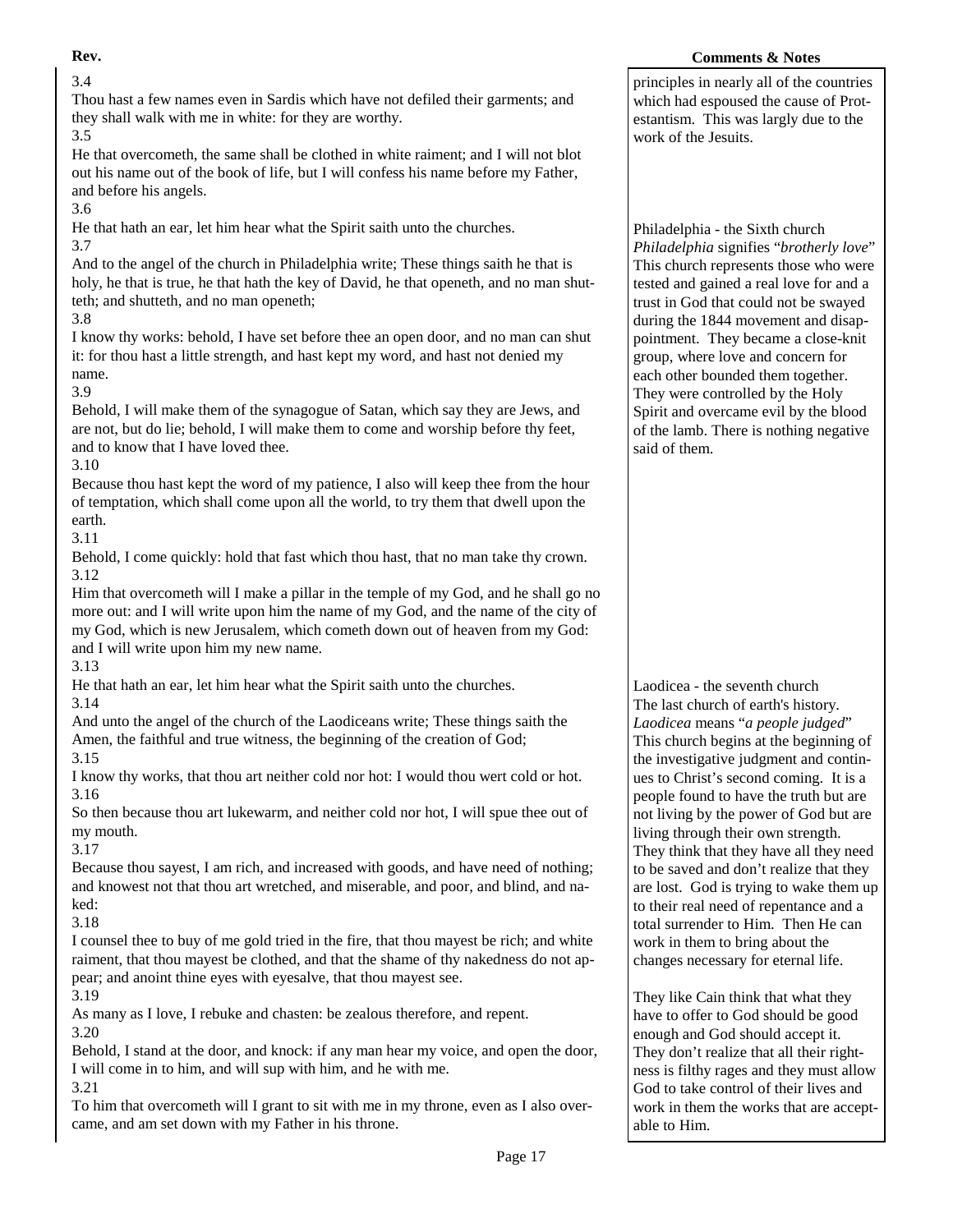3.22 He that hath an ear, let him hear what the Spirit saith unto the churches.

**Behold, I stand at the door, and knock: if any man hear my voice, and open the door, I will come in to him** 

**Work out your own salvation with fear and trembling. For it is God which worketh in you both to will and to do of His good pleasure. Philippians 2:12,13** 

**I must work the works of him that sent me, while it is day: the night cometh, when no man can work. John 9:4** 

**He that hath an ear, let him hear!** 

**To him that overcometh will I grant to sit with me in my throne.** 

**We are not saved by good Works. But We will be lost without good Works** 

**If I am doing the Works they are unacceptable But if God is working them out through Me they are acceptable**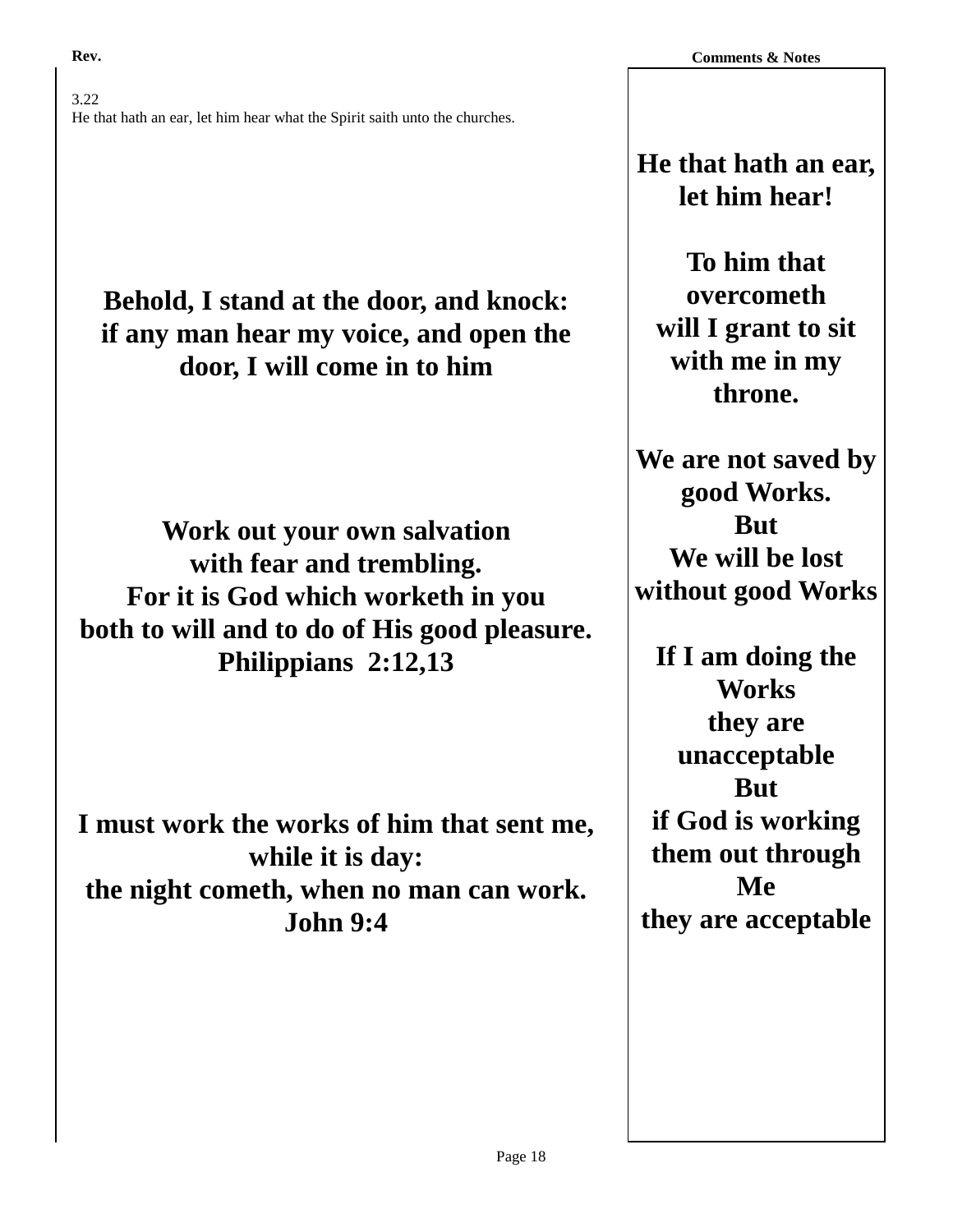#### **Revelation Chapters 4 to 22 Vision**

4.1

After this I looked, and, behold, a door was opened in heaven: and the first voice which I heard was as it were of a trumpet talking with me; which said, Come up hither, and I will show thee things which must be hereafter. 4.2 And immediately I was in the spirit; and, behold, a throne was set in heaven, and one sat on the throne. 4.3 And he that sat was to look upon like a jasper and a sardine stone: and there was a rainbow round about the throne, in sight like unto an emerald. 4.4 And round about the throne were four and twenty seats: and upon the seats I saw four and twenty elders sitting, clothed in white raiment; and they had on their heads crowns of gold. 4.5 And out of the throne proceeded lightnings and thunderings and voices: and there were seven lamps of fire burning before the throne, which are the seven Spirits of God. 4.6 And before the throne there was a sea of glass like unto crystal: and in the midst of the throne, and round about the throne, were four beasts full of eyes before and behind. 4.7 And the first beast was like a lion, and the second beast like a calf, and the third

beast had a face as a man, and the fourth beast was like a flying eagle. 4.8

And the four beasts had each of them six wings about him; and they were full of eyes within: and they rest not day and night, saying, Holy, holy, holy, Lord God Almighty, which was, and is, and is to come.

And when those beasts give glory and honour and thanks to him that sat on the throne, who liveth for ever and ever,

4.10

4.9

The four and twenty elders fall down before him that sat on the throne, and worship him that liveth for ever and ever, and cast their crowns before the throne, saying, 4.11

Thou art worthy, O Lord, to receive glory and honour and power: for thou hast created all things, and for thy pleasure they are and were created.

#### Revelation 5

And I saw in the right hand of him that sat on the throne a book written within and on the backside, sealed with seven seals.

5.2

5.1

And I saw a strong angel proclaiming with a loud voice, Who is worthy to open the book, and to loose the seals thereof?

5.3

And no man in heaven, nor in earth, neither under the earth, was able to open the book, neither to look thereon.

5.4

And I wept much, because no man was found worthy to open and to read the book, neither to look thereon.

5.5

And one of the elders saith unto me, Weep not: behold, the Lion of the tribe of Juda, the Root of David, hath prevailed to open the book, and to loose the seven seals

#### - First sequence begins.

We find ourselves moving into the most holy place in the Sanctuary. (Throne room of God)

If one takes note, there are a number of things (Seven Seals, the Seven Trumpets, the Three Woes, and the Seven Vials) in Revelation that tie Revelation all together showing that, it is essentially one continuous exposition of events, most of which are still in the future. God has revealed to us the sequence of events to take place and we dare not brake it up.

"For I testify unto every man that heareth the words of the prophecy of this book, If any man shall add unto these things, God shall add unto him the plagues that are written in this book:

And if any man shall take away from the words of the book of this prophecy, God shall take away his part out of the book of life, and out of the holy city, and from the things which are written in this book." Rev. 22:18,19

The book spoken of here is the book of Revaluation not the whole Bible. Although this does not give anyone the right to change anything in the Bible.

 \* Book with Seven Seals The book itself can not be opened until all the seals are opened.

The Lion of the tribe of Juda is Christ (Jesus)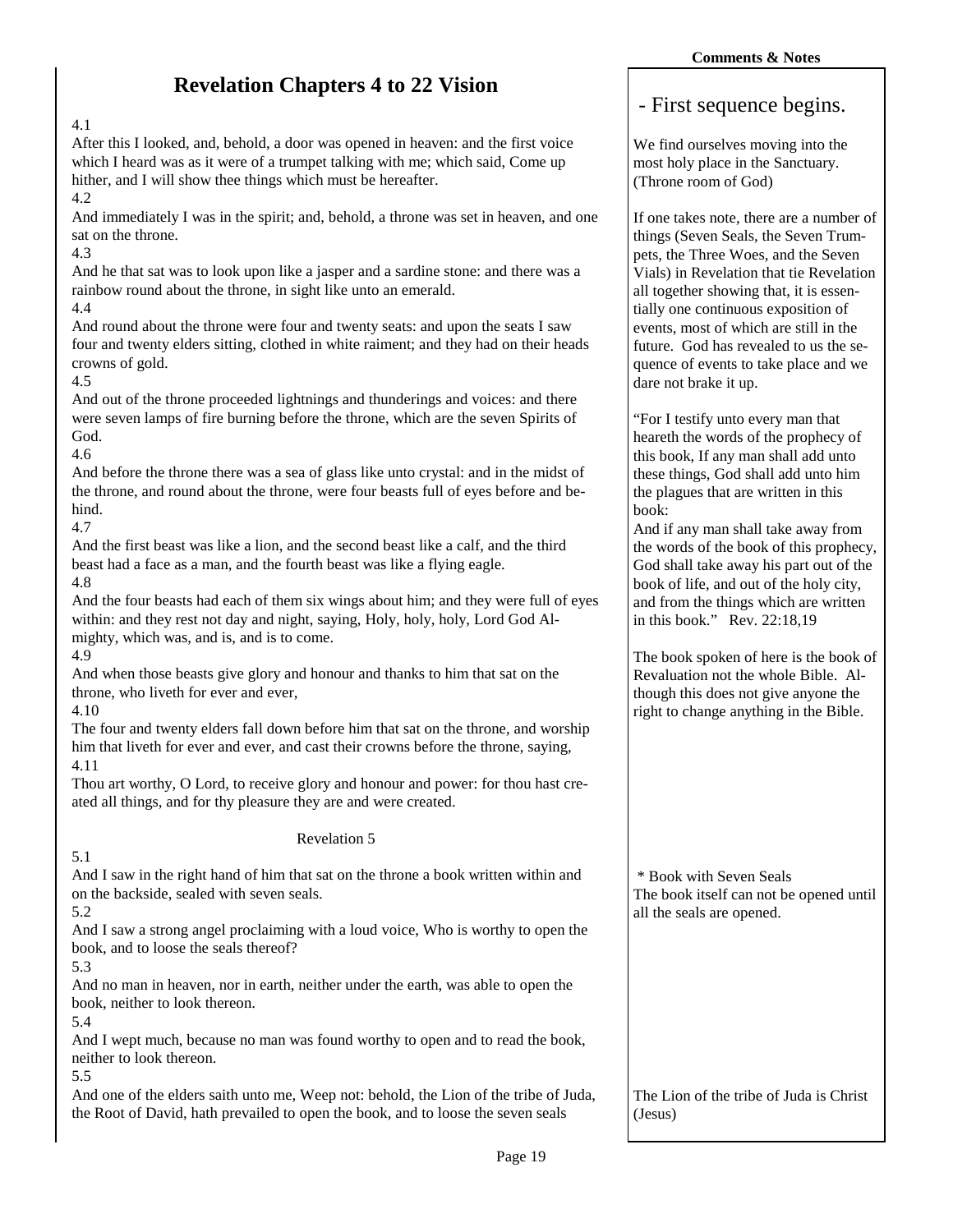thereof.

5.6

And I beheld, and, lo, in the midst of the throne and of the four beasts, and in the midst of the elders, stood a Lamb as it had been slain, having seven horns and seven eyes, which are the seven Spirits of God sent forth into all the earth. 5.7

And he came and took the book out of the right hand of him that sat upon the throne. 5.8

And when he had taken the book, the four beasts and four and twenty elders fell down before the Lamb, having every one of them harps, and golden vials full of odours, which are the prayers of saints.

5.9

And they sung a new song, saying, Thou art worthy to take the book, and to open the seals thereof: for thou wast slain, and hast redeemed us to God by thy blood out of every kindred, and tongue, and people, and nation;

5.10

And hast made us unto our God kings and priests: and we shall reign on the earth. 5.11

And I beheld, and I heard the voice of many angels round about the throne and the beasts and the elders: and the number of them was ten thousand times ten thousand, and thousands of thousands;

5.12

Saying with a loud voice, Worthy is the Lamb that was slain to receive power, and riches, and wisdom, and strength, and honour, and glory, and blessing.

5.13

And every creature which is in heaven, and on the earth, and under the earth, and such as are in the sea, and all that are in them, heard I saying, Blessing, and honour, and glory, and power, be unto him that sitteth upon the throne, and unto the Lamb for ever and ever.

5.14

And the four beasts said, Amen. And the four and twenty elders fell down and worshipped him that liveth for ever and ever.

#### Revelation 6

And I saw when the Lamb opened one of the seals, and I heard, as it were the noise of thunder, one of the four beasts saying, Come and see.

6.2

6.1

And I saw, and behold a white horse: and he that sat on him had a bow; and a crown was given unto him: and he went forth conquering, and to conquer.

6.3

And when he had opened the second seal, I heard the second beast say, Come and see.

6.4

And there went out another horse that was red: and power was given to him that sat thereon to take peace from the earth, and that they should kill one another: and there was given unto him a great sword.

6.5

And when he had opened the third seal, I heard the third beast say, Come and see. And I beheld, and lo a black horse; and he that sat on him had a pair of balances in his hand.

6.6

And I heard a voice in the midst of the four beasts say, A measure of wheat for a penny, and three measures of barley for a penny; and see thou hurt not the oil and the wine. 6.7

And when he had opened the fourth seal, I heard the voice of the fourth beast say, Come and see.

The Lamb is Christ (Jesus). Also notice the extensive use of the number seven.

 Thus the Jewish leaders made their choice. Their decision was registered in the book which John saw in the hand of Him that sat upon the throne, the book which no man could open. In all its vindictiveness this decision will appear before them in the day when this book is unsealed by the Lion of the tribe of Judah. COL.294.002

The book with the seven seals will be opened at Christ's second coming and the wicked will see that it was their actions, their choices that will keep them out of heaven.

God was, in the beginning, dishonored by the holy pair in Eden, because they held the word of Satan above the word of God. This is the difficulty with the people to-day. If they would take God's word just as it reads, and have reverence for it, and receive the sacred oracles of God as his voice, there would be a growing regard for the law of Jehovah. RH. 1888-12-18

 \* 1st seal opened The Apostolic Church (pure Church) This church has existed to a greater or lesser degree down threw time.

 \* 2nd Seal opened The church polluted with pagan forms that persecuted the true followers of God.

 \* 3rd seal opened The church during the time when the pagan powers accepted Christianity and were "converted".

 \* 4th seal opened The church under the control of the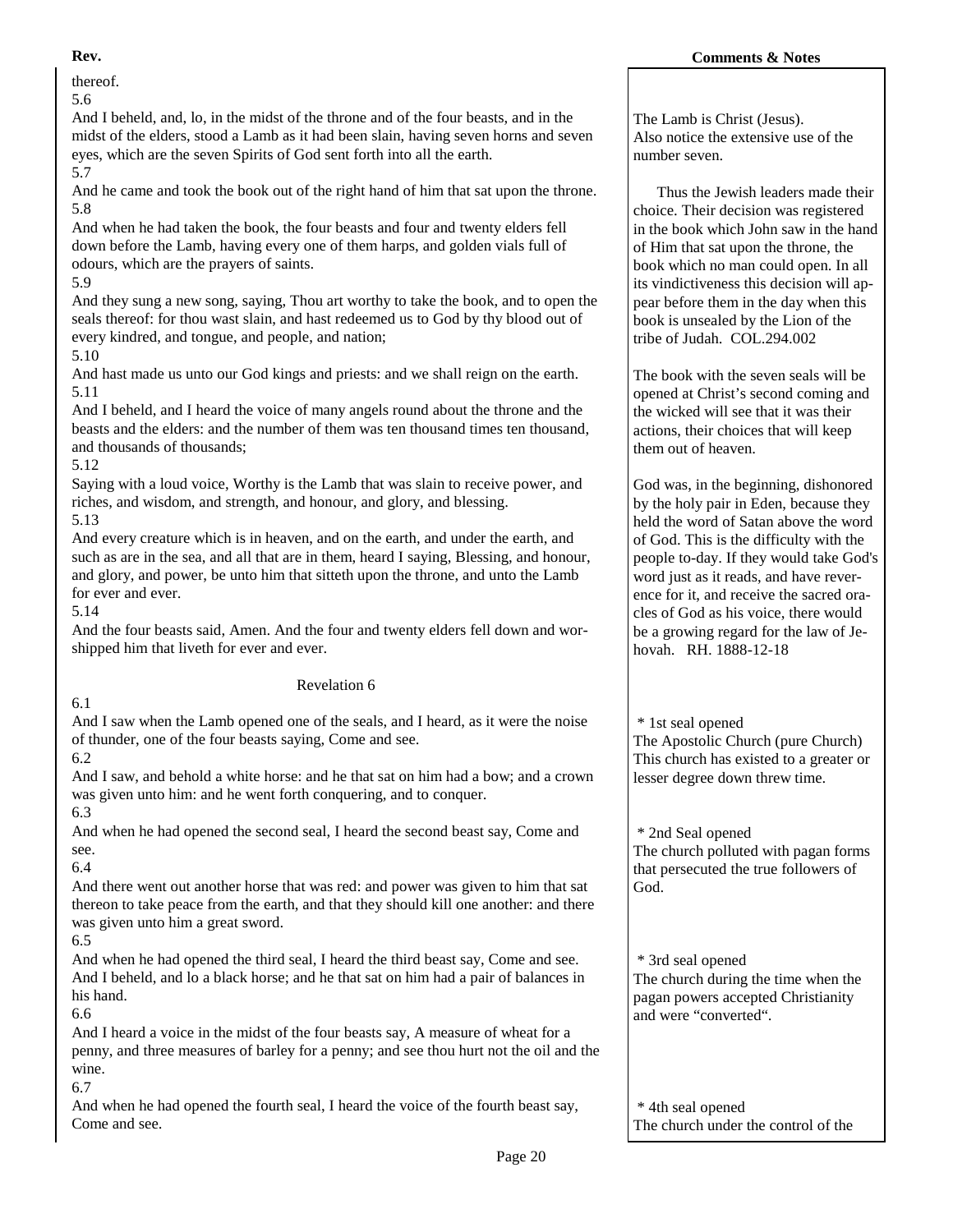And I looked, and behold a pale horse: and his name that sat on him was Death, and Hell followed with him. And power was given unto them over the fourth part of the earth, to kill with sword, and with hunger, and with death, and with the beasts of the earth.

6.9

6.8

**Rev.** 

And when he had opened the fifth seal, I saw under the altar the souls of them that were slain for the word of God, and for the testimony which they held: 6.10

And they cried with a loud voice, saying, How long, O Lord, holy and true, dost thou not judge and avenge our blood on them that dwell on the earth? 6.11

And white robes were given unto every one of them; and it was said unto them, that they should rest yet for a little season, until their fellowservants also and their brethren, that should be killed as they were, should be fulfilled.

6.12

And I beheld when he had opened the sixth seal, and, lo, there was a great earthquake; and the sun became black as sackcloth of hair, and the moon became as blood;

6.13

And the stars of heaven fell unto the earth, even as a fig tree casteth her untimely figs, when she is shaken of a mighty wind.

6.14

And the heaven departed as a scroll when it is rolled together; and every mountain and island were moved out of their places.

6.15

And the kings of the earth, and the great men, and the rich men, and the chief captains, and the mighty men, and every bondman, and every free man, hid themselves in the dens and in the rocks of the mountains;

6.16

And said to the mountains and rocks, Fall on us, and hide us from the face of him that sitteth on the throne, and from the wrath of the Lamb:

6.17

For the great day of his wrath is come; and who shall be able to stand?

7.1

#### Revelation 7

And after these things I saw four angels standing on the four corners of the earth, holding the four winds of the earth, that the wind should not blow on the earth, nor on the sea, nor on any tree.

#### 7.2

And I saw another angel ascending from the east, having the seal of the living God: and he cried with a loud voice to the four angels, to whom it was given to hurt the earth and the sea,

7.3

Saying, Hurt not the earth, neither the sea, nor the trees, till we have sealed the servants of our God in their foreheads.

7.4

And I heard the number of them which were sealed: and there were sealed an hundred and forty and four thousand of all the tribes of the children of Israel. 7.5

Of the tribe of Juda were sealed twelve thousand. Of the tribe of Reuben were sealed twelve thousand. Of the tribe of Gad were sealed twelve thousand.

#### **Comments & Notes**

Papacy during the dark ages. European nations given to it's control.

\* 5th seal opened

We now move into future events.

 \* 6th seal opened Also see Math. 24:29

A secondary fulfillment took place on Nov. 1, 1755, May 19, 1790, Nov. 13, 1833. The primary events are still in the future as can be see from the next few verses. See **#12** in Appendix

 The battle of Armageddon will be fought. And that day must find none of us sleeping. Wide awake we must be, as wise virgins having oil in our vessels with our lamps. The power of the Holy Ghost must be upon us and the Captain of the Lord's host will stand at the head of the angels of heaven to direct the battle. **Solemn events before us are yet to transpire. Trumpet after trumpet is to be sounded; vial after vial poured out one after another upon the inhabitants of the earth. Scenes of stupendous interest are right upon us and these things will be sure indications of the presence of Him who has directed in every aggressive movement, who has accompanied the march of His cause through all the ages, and who has graciously pledged Himself to be with His people in all their conflicts to the end of the world.** He will vindicate His truth. He will cause it to triumph. He is ready to supply His faithful ones with motives and power of purpose, inspiring them with hope and courage and valor in increased activity as the time is at hand.

Selected Messages Book 3 Page 426 The Trumpets are a warning to the earth that the end is here and probation is about to close.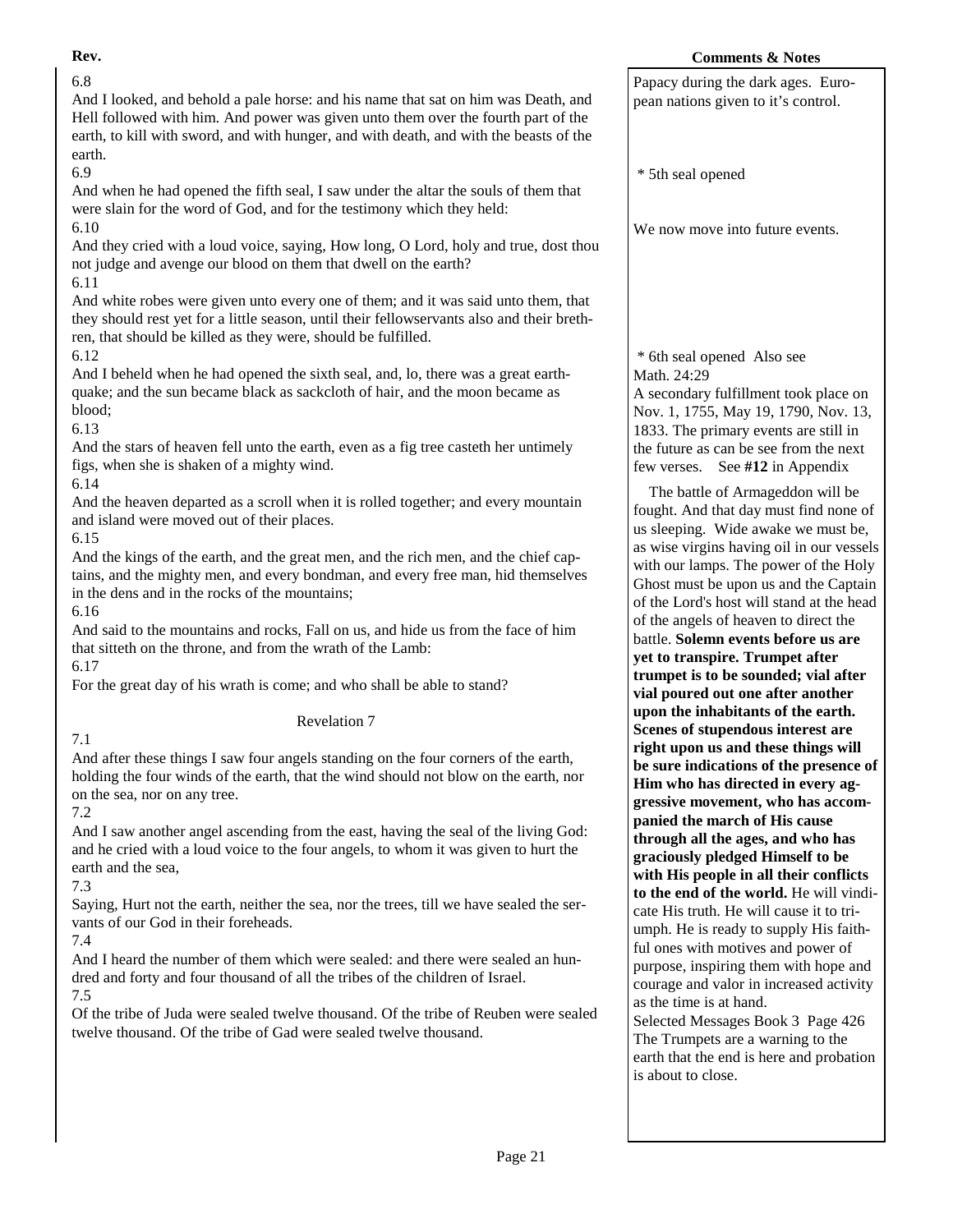# Of the tribe of Aser were sealed twelve thousand. Of the tribe of Nephthalim were sealed twelve thousand. Of the tribe of Manasses were sealed twelve thousand. Of the tribe of Simeon were sealed twelve thousand. Of the tribe of Levi were sealed twelve thousand. Of the tribe of Issachar were sealed twelve thousand. Of the tribe of Zabulon were sealed twelve thousand. Of the tribe of Joseph were sealed twelve thousand. Of the tribe of Benjamin were sealed twelve thousand. After this I beheld, and, lo, a great multitude, which no man could number, of all nations, and kindreds, and people, and tongues, stood before the throne, and before the Lamb, clothed with white robes, and palms in their hands;

And cried with a loud voice, saying, Salvation to our God which sitteth upon the throne, and unto the Lamb.

7.11 And all the angels stood round about the throne, and about the elders and the four

beasts, and fell before the throne on their faces, and worshipped God, 7.12

Saying, Amen: Blessing, and glory, and wisdom, and thanksgiving, and honour, and power, and might, be unto our God for ever and ever. Amen.

7.13

And one of the elders answered, saying unto me, What are these which are arrayed in white robes? and whence came they?

7.14

And I said unto him, Sir, thou knowest. And he said to me, These are they which came out of great tribulation, and have washed their robes, and made them white in the blood of the Lamb.

7.15

Therefore are they before the throne of God, and serve him day and night in his temple: and he that sitteth on the throne shall dwell among them.

7.16

They shall hunger no more, neither thirst any more; neither shall the sun light on them, nor any heat.

7.17

For the Lamb which is in the midst of the throne shall feed them, and shall lead them unto living fountains of waters: and God shall wipe away all tears from their eyes. 8.1

And when he had opened the seventh seal, there was silence in heaven about the space of half an hour.

8.2

And I saw the seven angels which stood before God; and to them were given seven trumpets.

8.3

And another angel came and stood at the altar, having a golden censer; and there was given unto him much incense, that he should offer it with the prayers of all saints upon the golden altar which was before the throne. 8.4

And the smoke of the incense, which came with the prayers of the saints, ascended up before God out of the angel's hand.

8.5

And the angel took the censer, and filled it with fire of the altar, and cast it into the earth: and there were voices, and thunderings, and lightnings, and an earthquake. 8.6

And the seven angels which had the seven trumpets prepared themselves to sound. 8.7

#### **Comments & Notes**

From the previous EGW statement we can see that the prophecies of the Trumpets and vials are still in the future. The vials are the seven last plagues. See Rev. 15:1, 6-8 16:1-17 . The trumpets (seven first plagues) will most likely be sounded after the National Sunday Law is enacted in the USA or after the Universal Sunday Law is enacted. This is when the judgments of God will begin to fall. These are the first plagues, judgments, that fall just before the seven **last** plagues fall. They affect only 1/3 of the earth whereas the seven last plagues affect the whole earth. They are a warning to the people of the earth to repent and join with God's people before it is too late. See Rev. 9:20; 15:1

When the Sunday Law is enacted it is the last call to flee the cities. See Math. 24:15,16,33, See **#7** in Appendix

 Compare what happens under the Seven Trumpets with what happens under the Seven last Plagues. The first is partial destruction the second is complete and without mercy. Each one deals with the same things.

8:1 \* 7th seal opened.

Silence in heaven for about ½ Hr. - 7½ days following the enactment of the Sunday law, last call to flee the cities followed by the falling of the first Judgments (Trumpets). There are Thunderings and lightnings and an earthquake before the trumpets sound. See **#13** in Appendix

8:2 \*\* Seven angels, seven trumpets

 "It is no time now for God's people to be fixing their affections or laying up their treasure in the world. The time is not far distant, when, like the early disciples, we shall be forced to seek a refuge in desolate and solitary places. As the siege of Jerusalem by the Roman armies was the signal for flight to the Judean Christians, so the assumption of power on the part of our nation in the decree enforcing the papal Sabbath will be a warning to us. It will then be time to leave the large cities." Testimonies for the Church Volume Five Page 464 Par. 3 See **#8** in Appendix

**Rev.** 

7.6

7.7

7.8

7.9

7.10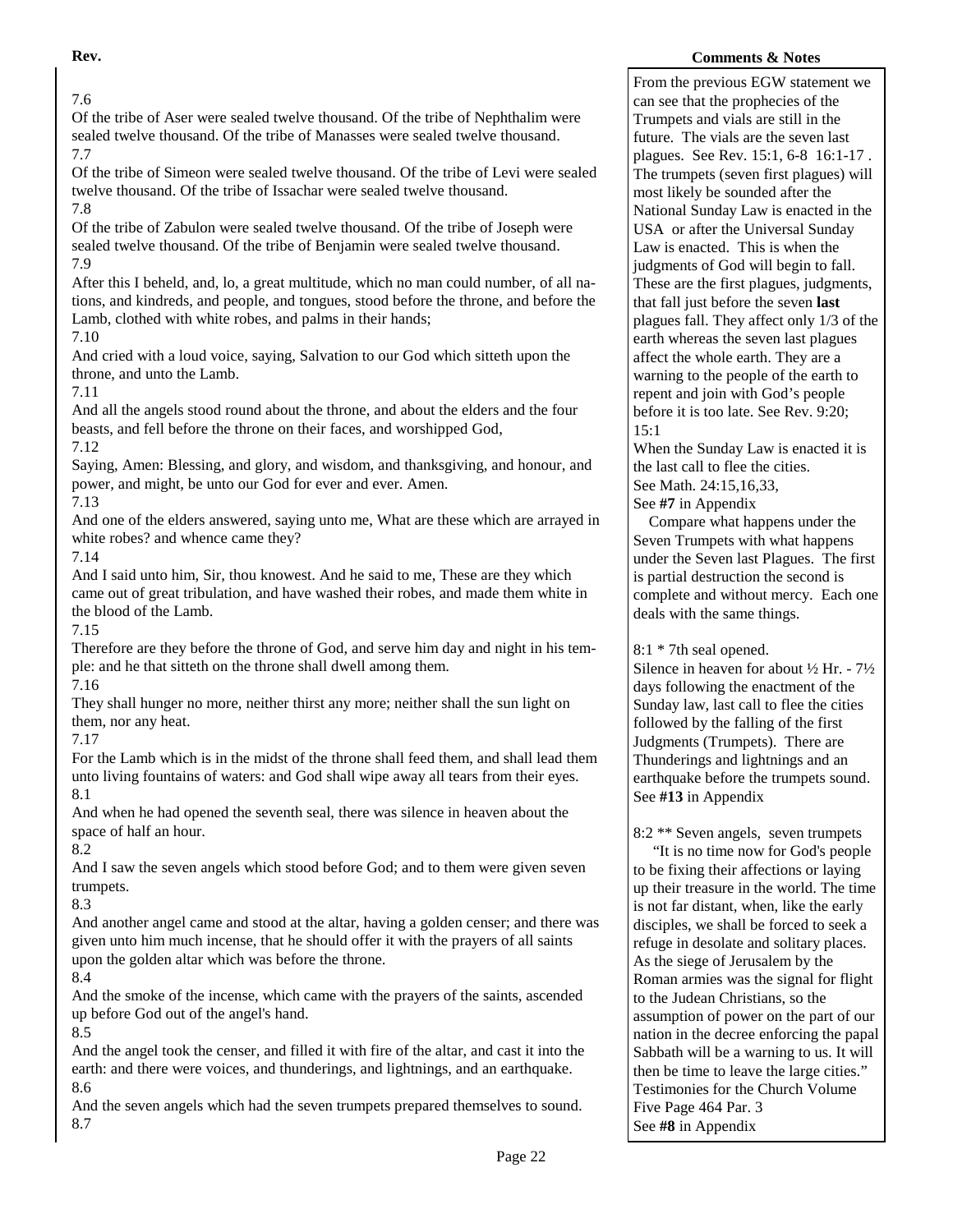#### **Comments & Notes**  \*\* First angel sounds his trumpet

The first angel sounded, and there followed hail and fire mingled with blood, and they were cast upon the earth: and the third part of trees was burnt up, and all green grass was burnt up.

8.8

And the second angel sounded, and as it were a great mountain burning with fire was cast into the sea: and the third part of the sea became blood; 8.9

And the third part of the creatures which were in the sea, and had life, died; and the third part of the ships were destroyed.

8.10

And the third angel sounded, and there fell a great star from heaven, burning as it were a lamp, and it fell upon the third part of the rivers, and upon the fountains of waters;

8.11

And the name of the star is called Wormwood: and the third part of the waters became wormwood; and many men died of the waters, because they were made bitter.

#### 8.12

And the fourth angel sounded, and the third part of the sun was smitten, and the third part of the moon, and the third part of the stars; so as the third part of them was darkened, and the day shone not for a third part of it, and the night likewise. 8.13

And I beheld, and heard an angel flying through the midst of heaven, saying with a loud voice, Woe, woe, woe, to the inhabiters of the earth by reason of the other voices of the trumpet of the three angels, which are yet to sound!

#### Revelation 6

And the fifth angel sounded, and I saw a star fall from heaven unto the earth: and to him was given the key of the bottomless pit.

9.2

9.1

And he opened the bottomless pit; and there arose a smoke out of the pit, as the smoke of a great furnace; and the sun and the air were darkened by reason of the smoke of the pit.

9.3

And there came out of the smoke locusts upon the earth: and unto them was given power, as the scorpions of the earth have power.

9.4

And it was commanded them that they should not hurt the grass of the earth, neither any green thing, neither any tree; but only those men which have not the seal of God in their foreheads.

9.5

And to them it was given that they should not kill them, but that they should be tormented **five months**: and their torment was as the torment of a scorpion, when he striketh a man.

9.6

And in those days shall men seek death, and shall not find it; and shall desire to die, and death shall flee from them.

9.7

And the shapes of the locusts were like unto horses prepared unto battle; and on their heads were as it were crowns like gold, and their faces were as the faces of men. 9.8

And they had hair as the hair of women, and their teeth were as the teeth of lions. 9.9

And they had breastplates, as it were breastplates of iron; and the sound of their wings was as the sound of chariots of many horses running to battle. 9.10

And they had tails like unto scorpions, and there were stings in their tails: and their

\*\* Second angel sounds his trumpet

\*\* Third angel sounds his trumpet

It should be noted that the Seven Trumpets and the Seven Last plagues effect the same things in nature. The Seven Trumpets are also seven plagues. See Rev. 9:20.

\*\* Fourth angel sounds his trumpet

\*\*\* Three Woes are pronounced. There are still three more trumpets to be sounded, they are the three woes.

\*\* Fifth angel sounds his trumpet. Lasts for 150 days. Rev. 9:5

 When ye therefore shall see the abomination of desolation, spoken of by Daniel the prophet, stand in the holy place, (whoso readeth, let him understand:) then let them which be in Judaea flee into the mountains. Matt. 24:15, 16.

 The time is not far distant, when, like the early disciples, we shall be forced to seek a refuge in desolate and solitary places. As the siege of Jerusalem by the Roman armies was the signal for flight to the Judean Christians, **so the assumption of power on the part of our nation [the United States] in the decree enforcing the papal Sabbath will be a warning to us. It will then be time to leave the large cities**, preparatory to leaving the smaller ones for retired homes in secluded places among the mountains. Maranatha Page 180

 After the Sunday Laws have been enacted terrible things will start to take place in quick succession around us. Daniel 12 and Revelation Chapter 7 and onward is God's way of letting us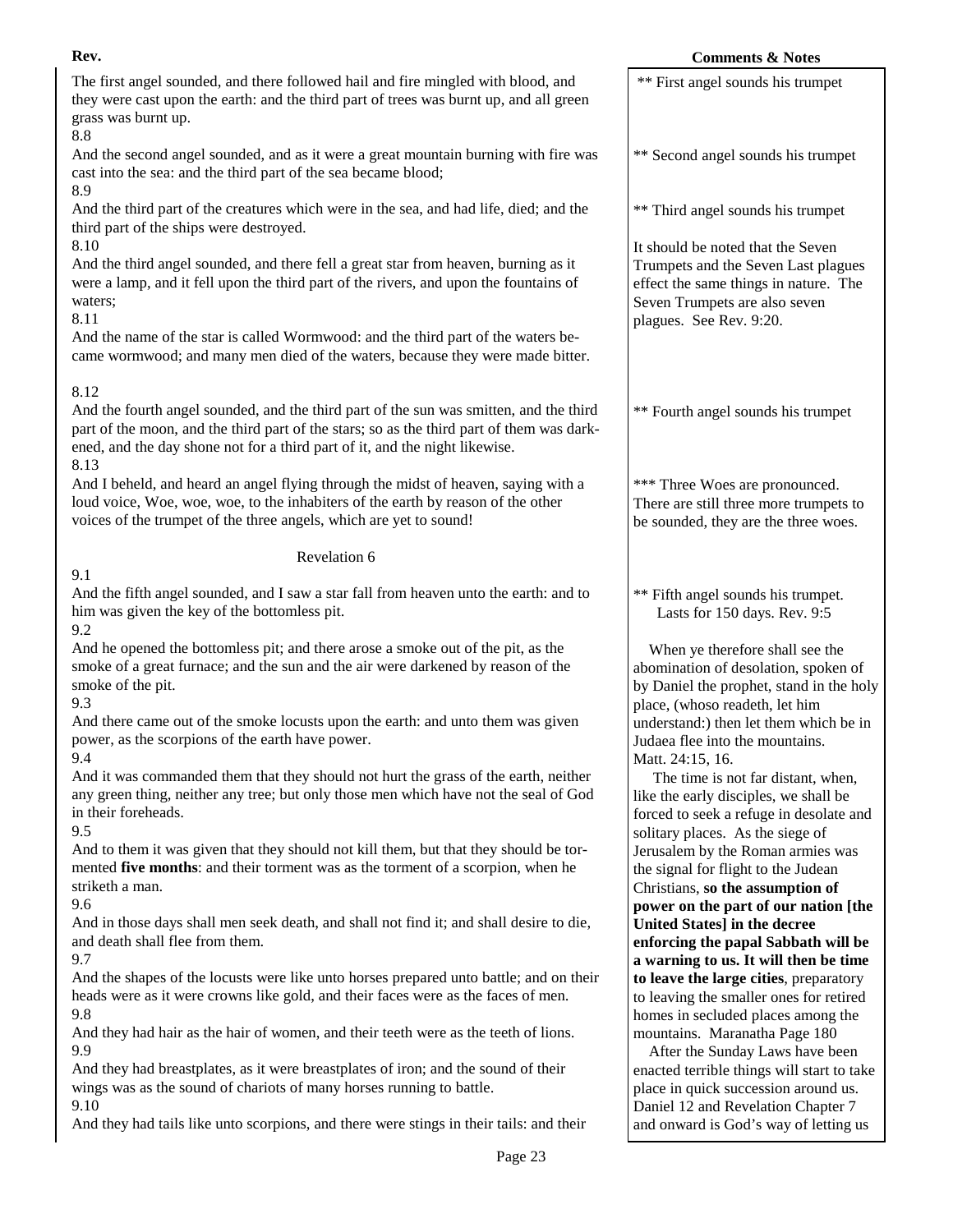**Comments & Notes** 

power was to hurt men **five months.**  9.11

And they had a king over them, which is the angel of the bottomless pit, whose name in the Hebrew tongue is Abaddon, but in the Greek tongue hath his name Apollyon.

#### 9.12

One woe is past; and, behold, there come two woes more hereafter. 9.13

And the sixth angel sounded, and I heard a voice from the four horns of the golden altar which is before God,

9.14

Saying to the sixth angel which had the trumpet, Loose the four angels which are bound in the great river Euphrates.

9.15

And the four angels were loosed, which were prepared for **an hour, and a day, and a month, and a year,** for to slay the third part of men.

9.16

And the number of the army of the horsemen were two hundred thousand thousand: and I heard the number of them.

9.17

And thus I saw the horses in the vision, and them that sat on them, having breastplates of fire, and of jacinth, and brimstone: and the heads of the horses were as the heads of lions; and out of their mouths issued fire and smoke and brimstone. 9.18

By these three was the third part of men killed, by the fire, and by the smoke, and by the brimstone, which issued out of their mouths.

9.19

For their power is in their mouth, and in their tails: for their tails were like unto serpents, and had heads, and with them they do hurt. 9.20

And the rest of the men which were not killed by these plagues yet repented not of the works of their hands, that they should not worship devils, and idols of gold, and silver, and brass, and stone, and of wood: which neither can see, nor hear, nor walk: 9.21

Neither repented they of their murders, nor of their sorceries, nor of their fornication, nor of their thefts.

#### Revelation 10

10.1

And I saw another mighty angel come down from heaven, clothed with a cloud: and a rainbow was upon his head, and his face was as it were the sun, and his feet as pillars of fire:

10.2

And he had in his hand a little book open: and he set his right foot upon the sea, and his left foot on the earth,

know what is going to be happening so we can be prepared for what will be happening around us. It is to give His followers hope. As we see the prophecies unfolding we will know that it will all end in a short time and not go on forever. (see timelines in Daniel 12) This will give us courage to hang on to our faith for our redemption draweth nigh.

 Surely the Lord GOD will do nothing, but he revealeth his secret unto his servants the prophets. Amos 3.7

 In the sounding of the trumpets, John did his best to describe literally what he saw happening just as Daniel did his best to describe the fourth beast.

- \*\*\* First woe is past, two are yet to follow.
- \*\* Sixth Trumpet sounded. (woe #2) Lasts for 390 days & 1 Hr.

 1 hr., 1 day, 1 month, 1 year - 391 days and 1 hour.

An army of 200,000 kill a third part of the men of the earth.

Here we can see that the trumpets are plagues (the seven first plagues that only effect 1/3 of the earth). They are sent to get the people of the earth to repent but most of them don't. Then the seven last plagues are sent on the unrepentant.

God was, in the beginning, dishonored by the holy pair in Eden, because they held the word of Satan above the word of God. This is the difficulty with the people to-day. If they would take God's word just as it reads, and have reverence for it, and receive the sacred oracles of God as his voice, there would be a growing regard for the law of Jehovah. RH. 1888-12-18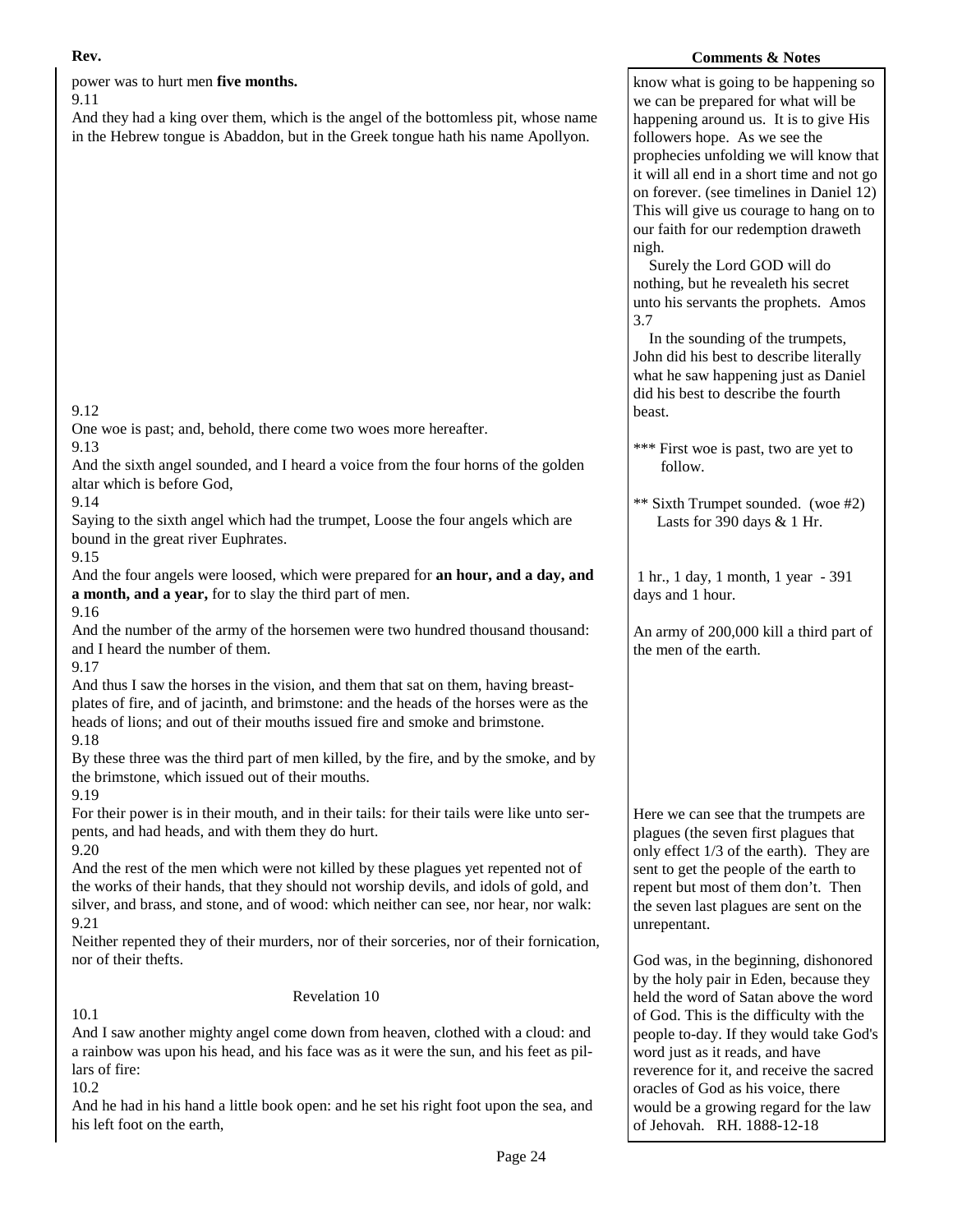| Rev.                                                                                                                                                                                                                                                                                                       | <b>Comments &amp; Notes</b>                                                                                                                                                                                                                                                                                                                                                                                              |
|------------------------------------------------------------------------------------------------------------------------------------------------------------------------------------------------------------------------------------------------------------------------------------------------------------|--------------------------------------------------------------------------------------------------------------------------------------------------------------------------------------------------------------------------------------------------------------------------------------------------------------------------------------------------------------------------------------------------------------------------|
| 10.3<br>And cried with a loud voice, as when a lion roareth: and when he had cried, seven<br>thunders uttered their voices.<br>10.4                                                                                                                                                                        |                                                                                                                                                                                                                                                                                                                                                                                                                          |
| And when the seven thunders had uttered their voices, I was about to write: and I<br>heard a voice from heaven saying unto me, Seal up those things which the seven<br>thunders uttered, and write them not.<br>10.5<br>And the angel which I saw stand upon the sea and upon the earth lifted up his hand | Seven Thunders -                                                                                                                                                                                                                                                                                                                                                                                                         |
| to heaven,<br>10.6                                                                                                                                                                                                                                                                                         |                                                                                                                                                                                                                                                                                                                                                                                                                          |
| And sware by him that liveth for ever and ever, who created heaven, and the things<br>that therein are, and the earth, and the things that therein are, and the sea, and the<br>things which are therein, that there should be time no longer:<br>10.7                                                     |                                                                                                                                                                                                                                                                                                                                                                                                                          |
| But in the days of the voice of the seventh angel, when he shall begin to sound, the<br>mystery of God should be finished, as he hath declared to his servants the prophets.<br>10.8                                                                                                                       | Mystery of God - His allowing sin<br>to exist on earth for six thousand years.                                                                                                                                                                                                                                                                                                                                           |
| And the voice which I heard from heaven spake unto me again, and said, Go and<br>take the little book which is open in the hand of the angel which standeth upon the<br>sea and upon the earth.<br>10.9                                                                                                    |                                                                                                                                                                                                                                                                                                                                                                                                                          |
| And I went unto the angel, and said unto him, Give me the little book. And he said<br>unto me, Take it, and eat it up; and it shall make thy belly bitter, but it shall be in thy<br>mouth sweet as honey.<br>10.10                                                                                        | Great Disappointment of 1844                                                                                                                                                                                                                                                                                                                                                                                             |
| And I took the little book out of the angel's hand, and ate it up; and it was in my<br>mouth sweet as honey: and as soon as I had eaten it, my belly was bitter.<br>10.11                                                                                                                                  |                                                                                                                                                                                                                                                                                                                                                                                                                          |
| And he said unto me, Thou must prophesy again before many peoples, and nations,<br>and tongues, and kings.<br>11.1                                                                                                                                                                                         | Prophesy again - another awakening<br>just before Christ comes.<br>(E.G. White? Or still future?)                                                                                                                                                                                                                                                                                                                        |
| And there was given me a reed like unto a rod: and the angel stood, saying, Rise, and<br>measure the temple of God, and the altar, and them that worship therein.<br>11.2                                                                                                                                  | Judgment                                                                                                                                                                                                                                                                                                                                                                                                                 |
| But the court which is without the temple leave out, and measure it not; for it is<br>given unto the Gentiles: and the holy city shall they tread under foot forty and two<br>months.                                                                                                                      | 42 months = $1260$ Days. A month =<br>30 days. See Rev 11:3                                                                                                                                                                                                                                                                                                                                                              |
| 11.3<br>And I will give power unto my two witnesses, and they shall prophesy a thousand<br>two hundred and threescore days, clothed in sackcloth.<br>11.4                                                                                                                                                  | Two Witnesses - Old & New<br>Testament. See GC page 267<br>1260 Prophetic Days, or years.                                                                                                                                                                                                                                                                                                                                |
| These are the two olive trees, and the two candlesticks standing before the God of<br>the earth.<br>11.5                                                                                                                                                                                                   | The witnessing of the two Witnesses is<br>the preaching of the gospel (3AM)<br>during the dark ages. Then Christians<br>were killed and the bible was banned<br>for three and one half years during the<br>French revaluation. It will probably<br>take place again during the last great<br>persecution just before Christ's second<br>coming during the sixth trumpet. At<br>this time it will be reenacted along with |
| And if any man will hurt them, fire proceedeth out of their mouth, and devoureth<br>their enemies: and if any man will hurt them, he must in this manner be killed.<br>11.6                                                                                                                                |                                                                                                                                                                                                                                                                                                                                                                                                                          |
| These have power to shut heaven, that it rain not in the days of their prophecy: and<br>have power over waters to turn them to blood, and to smite the earth with all<br>plagues, as often as they will.<br>11.7                                                                                           |                                                                                                                                                                                                                                                                                                                                                                                                                          |
| And when they shall have finished their testimony, the beast that ascendeth out of the<br>bottomless pit shall make war against them, and shall overcome them, and kill them.<br>11.8                                                                                                                      | the parts of the prophecy that did not<br>take place the first time will take place.                                                                                                                                                                                                                                                                                                                                     |
| And their dead bodies shall lie in the street of the great city, which spiritually is<br>called Sodom and Egypt, where also our Lord was crucified.                                                                                                                                                        | Three angels messages preached with<br>the power of the fourth angel.<br>Rev. 14:6                                                                                                                                                                                                                                                                                                                                       |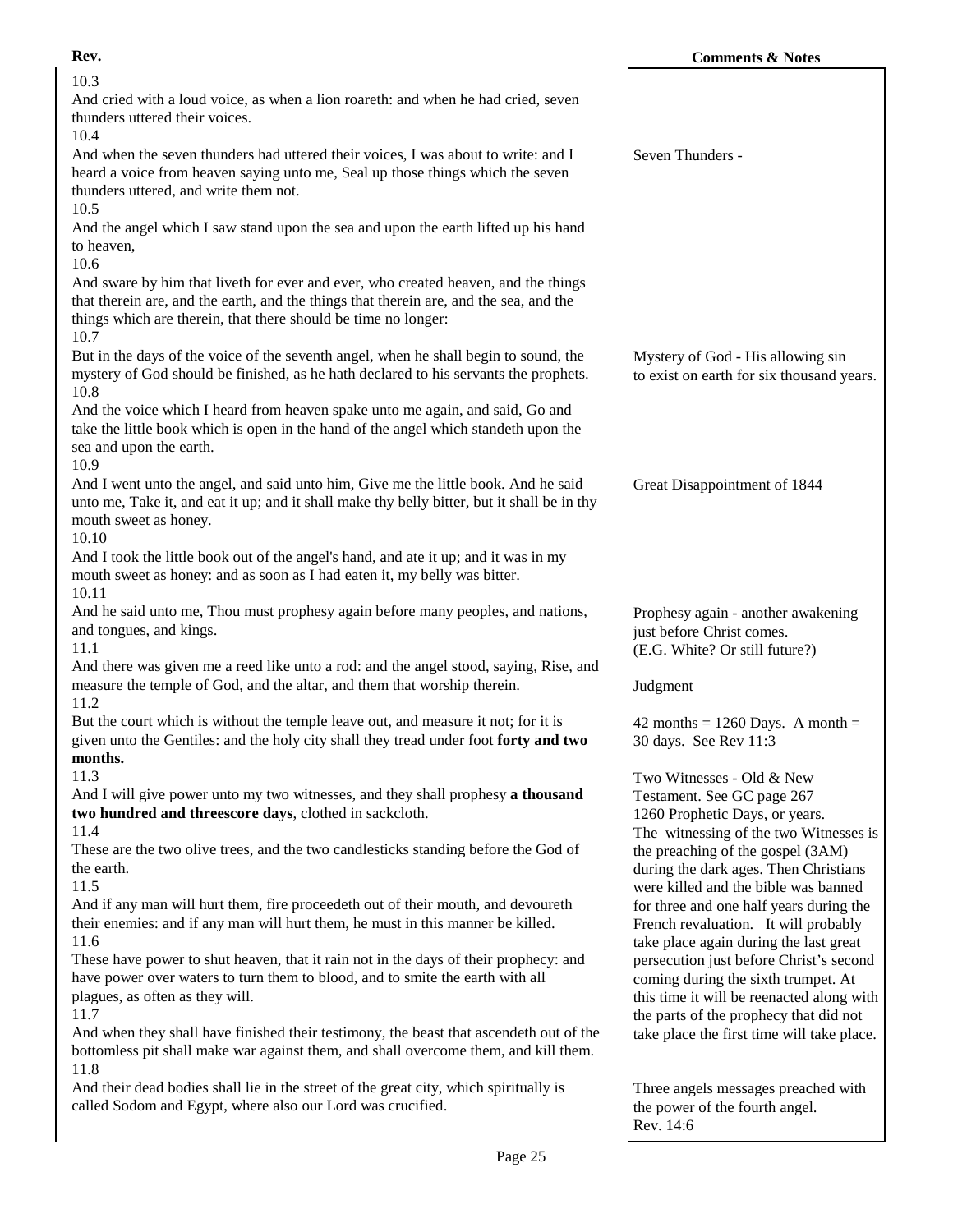11.9

And they of the people and kindreds and tongues and nations shall see their dead bodies **three days and an half**, and shall not suffer their dead bodies to be put in graves.

11.10

And they that dwell upon the earth shall rejoice over them, and make merry, and shall send gifts one to another; because these two prophets tormented them that dwelt on the earth.

11.11

And after **three days and an half** the Spirit of life from God entered into them, and they stood upon their feet; and great fear fell upon them which saw them. 11.12

And they heard a great voice from heaven saying unto them, Come up hither. And they ascended up to heaven in a cloud; and their enemies beheld them. 11.13

And the same hour was there a great earthquake, and the tenth part of the city fell, and in the earthquake were slain of men seven thousand: and the remnant were affrighted, and gave glory to the God of heaven.

11.14

The second woe is past; and, behold, the third woe cometh quickly.

#### 11.15

And the seventh angel sounded; and there were great voices in heaven, saying, The kingdoms of this world are become the kingdoms of our Lord, and of his Christ; and he shall reign for ever and ever.

11.16

And the four and twenty elders, which sat before God on their seats, fell upon their faces, and worshipped God,

11.17

Saying, We give thee thanks, O Lord God Almighty, which art, and wast, and art to come; because thou hast taken to thee thy great power, and hast reigned. 11.18

And the nations were angry, and thy wrath is come, and the time of the dead, that they should be judged, and that thou shouldest give reward unto thy servants the prophets, and to the saints, and them that fear thy name, small and great; and shouldest destroy them which destroy the earth.

11.19

12.1

And the temple of God was opened in heaven, and there was seen in his temple the ark of his testament: and there were lightnings, and voices, and thunderings, and an earthquake, and great hail.

#### Revelation 12

And there appeared a great wonder in heaven; a woman clothed with the sun, and the moon under her feet, and upon her head a crown of twelve stars: 12.2

And she being with child cried, travailing in birth, and pained to be delivered. 12.3

And there appeared another wonder in heaven; and behold a **great red dragon**, having seven heads and ten horns, and seven crowns upon his heads.

#### **Comments & Notes**

3½ Days - 3½ years or 1260 literal days of persecution. See Dan. 12:7

These texts describe what happened when the French People threw off al religious restraint.

3½ Days - 3½ years. It was in 1793 that decrees were made that abolished the Christian religion and the authority of the Bible. 3 1/2 years later the decrees were rescinded. Since then the Bible has been held up as never before. These events take place just before the seven last plagues and Christ's second coming.

 \*\*\* Woe Two has ended and the third one follows. (Seventh trumpet) \*\* Seventh angel sounds his trumpet.

 Under the symbols of the great red dragon, a leopard-like beast, and a beast with lamb-like horns, the earthly governments which would be especially engaged in trampling upon God's law and persecuting His people, were presented to John. ....... The Signs of the Times 02-08-1910 Par. 03

The great red dragon depicts Satan as the ruler of the nations and is not to be confused with the Beast of Rev. 13:1 even though they may look very similar. This is the power that tried to kill Jesus at his birth. At that time it was Pagan Rome which had Satan at its head, thus it appears as a read dragon whereas the Beast in Rev. 13:1 is given power by the Dragon in Rev. 13:2 Thus making it clear that they are not the same. It is Paganism Disguised as Christianity, it no longer looks like a red dragon but it still operates on the same principals, it is Papal Rome. The 10 horns on the red dragon represent the 10 divisions of the Roman empire. Later we will look at what the seven heads represent and also the ten horns on the Beast.

- First sequence ends, Rev. 11 - Second sequence begins, Rev. 12

- In Rev. 12 we see a short preview of history.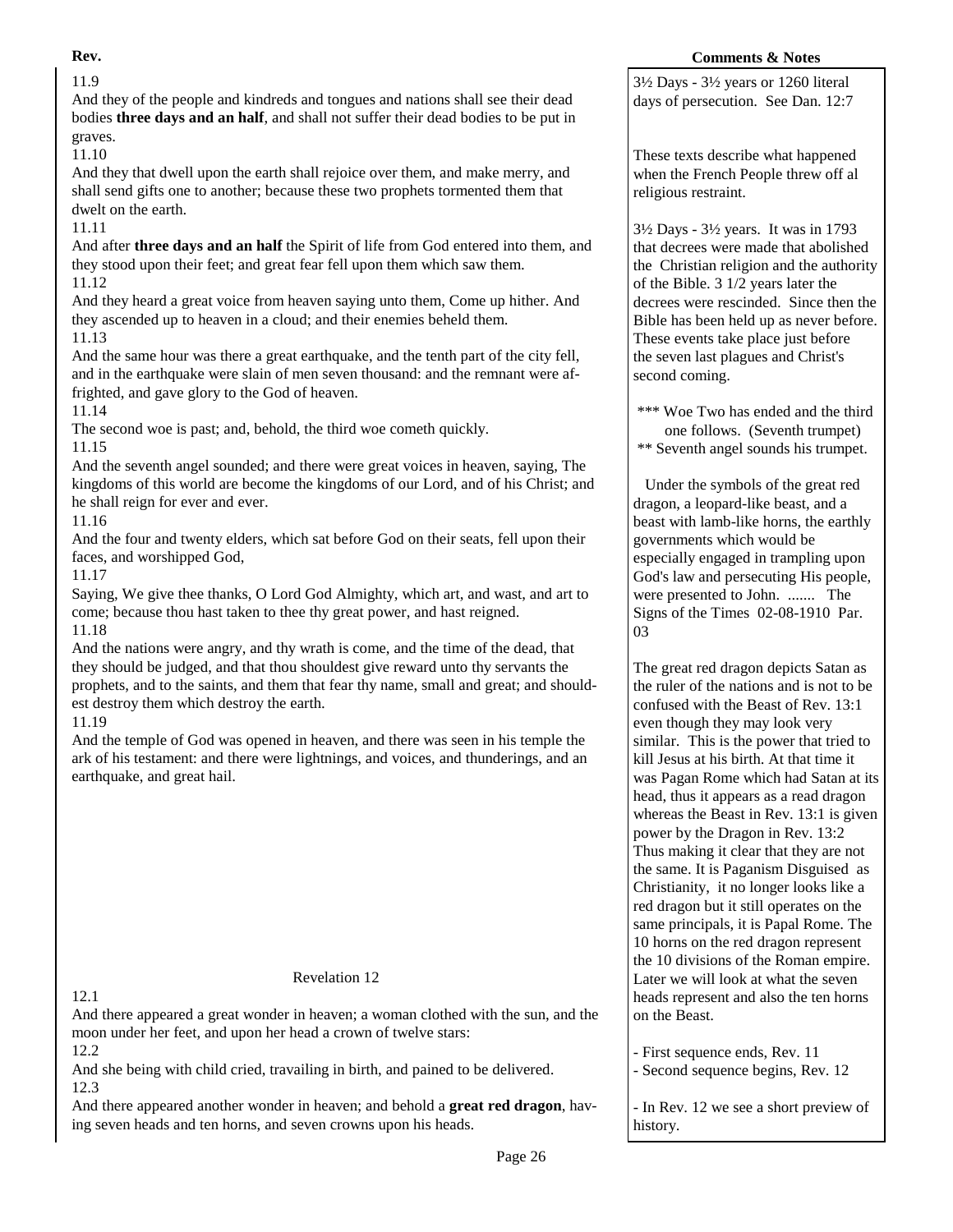| Rev.                                                                                                                                                                                                                                                   | <b>Comments &amp; Notes</b>                                                                                                                                                                    |
|--------------------------------------------------------------------------------------------------------------------------------------------------------------------------------------------------------------------------------------------------------|------------------------------------------------------------------------------------------------------------------------------------------------------------------------------------------------|
| 12.4<br>And his tail drew the third part of the stars of heaven, and did cast them to the earth:<br>and the dragon stood before the woman which was ready to be delivered, for to de-<br>vour her child as soon as it was born.<br>12.5                |                                                                                                                                                                                                |
| And she brought forth a man child, who was to rule all nations with a rod of iron:<br>and her child was caught up unto God, and to his throne.<br>12.6                                                                                                 | Man child - Christ                                                                                                                                                                             |
| And the woman fled into the wilderness, where she hath a place prepared of God,<br>that they should feed her there a thousand two hundred and threescore days.<br>12.7                                                                                 | 1260 Days - Years, The Dark ages of<br>Papal supremacy.                                                                                                                                        |
| And there was war in heaven: Michael and his angels fought against the dragon; and<br>the dragon fought and his angels,<br>12.8                                                                                                                        | Dragon - The Devil, Satan, the<br>Serpent.                                                                                                                                                     |
| And prevailed not; neither was their place found any more in heaven.<br>12.9<br>And the great dragon was cast out, that old serpent, called the Devil, and Satan,                                                                                      |                                                                                                                                                                                                |
| which deceiveth the whole world: he was cast out into the earth, and his angels were<br>cast out with him.<br>12.10                                                                                                                                    |                                                                                                                                                                                                |
| And I heard a loud voice saying in heaven, Now is come salvation, and strength, and<br>the kingdom of our God, and the power of his Christ: for the accuser of our brethren<br>is cast down, which accused them before our God day and night.<br>12.11 | At Christ's death Satan was no longer<br>allowed to leave this earth to tempt<br>other worlds or come to the gates of<br>heaven. See #9 in Appendix                                            |
| And they overcame him by the blood of the Lamb, and by the word of their testi-<br>mony; and they loved not their lives unto the death.<br>12.12                                                                                                       |                                                                                                                                                                                                |
| Therefore rejoice, ye heavens, and ye that dwell in them. Woe to the inhabiters of the<br>earth and of the sea! for the devil is come down unto you, having great wrath, be-<br>cause he knoweth that he hath but a short time.                        |                                                                                                                                                                                                |
| 12.13<br>And when the dragon saw that he was cast unto the earth, he persecuted the woman<br>which brought forth the man child.<br>12.14                                                                                                               | Woman - Gods People, Gods Church<br>Those who do God's will.                                                                                                                                   |
| And to the woman were given two wings of a great eagle, that she might fly into the<br>wilderness, into her place, where she is nourished for a time, and times, and half a<br>time, from the face of the serpent.                                     | 1260 days (Years) of Persecution.<br>13:1 The beast that we see next in Rev.                                                                                                                   |
| 12.15<br>And the serpent cast out of his mouth water as a flood after the woman, that he might<br>cause her to be carried away of the flood.<br>12.16                                                                                                  | 13 is a composite beast it made up of<br>parts of the first beasts. Leopard -<br>Greece, Bear - Medo-Persia, Lion -<br>Babylon it has seven heads which                                        |
| And the earth helped the woman, and the earth opened her mouth, and swallowed up<br>the flood which the dragon cast out of his mouth.<br>12.17                                                                                                         | represent all the beast powers that have<br>and will persecute Gods people, 1<br>Babylon, 2 Medo-Persia, 3 Greece, 4                                                                           |
| And the dragon was wroth with the woman, and went to make war with the remnant<br>of her seed, which keep the commandments of God, and have the testimony of Jesus<br>Christ.                                                                          | Pagan Rome, 5 Papal Rome, 6 United<br>States - Lamb like beast,<br>7 Papal Rome - Wound healed                                                                                                 |
| The Sabbath question will be the issue in the great conflict in which all the world<br>will act a part. [Rev. 13:4-8, 10 quoted.] This entire chapter is a revelation of what<br>will surely take place [Rev. 13:11, 15-17 quoted] (MS 88, 1897).      | Rev. 13 goes quickly into present day<br>events and then into the future.                                                                                                                      |
| Revelation 13                                                                                                                                                                                                                                          |                                                                                                                                                                                                |
| 13.1<br>And I stood upon the sand of the sea, and saw a <b>beast</b> rise up out of the sea, having<br>seven heads and ten horns, and upon his horns ten crowns, and upon his heads the<br>name of blasphemy.<br>13.2                                  | This Beast is not the same as the<br>dragon in Rev 12:3,4 In the next<br>verses we see it being given power by<br>the dragon (Pagan Rome). They may<br>look similar but they are not the same. |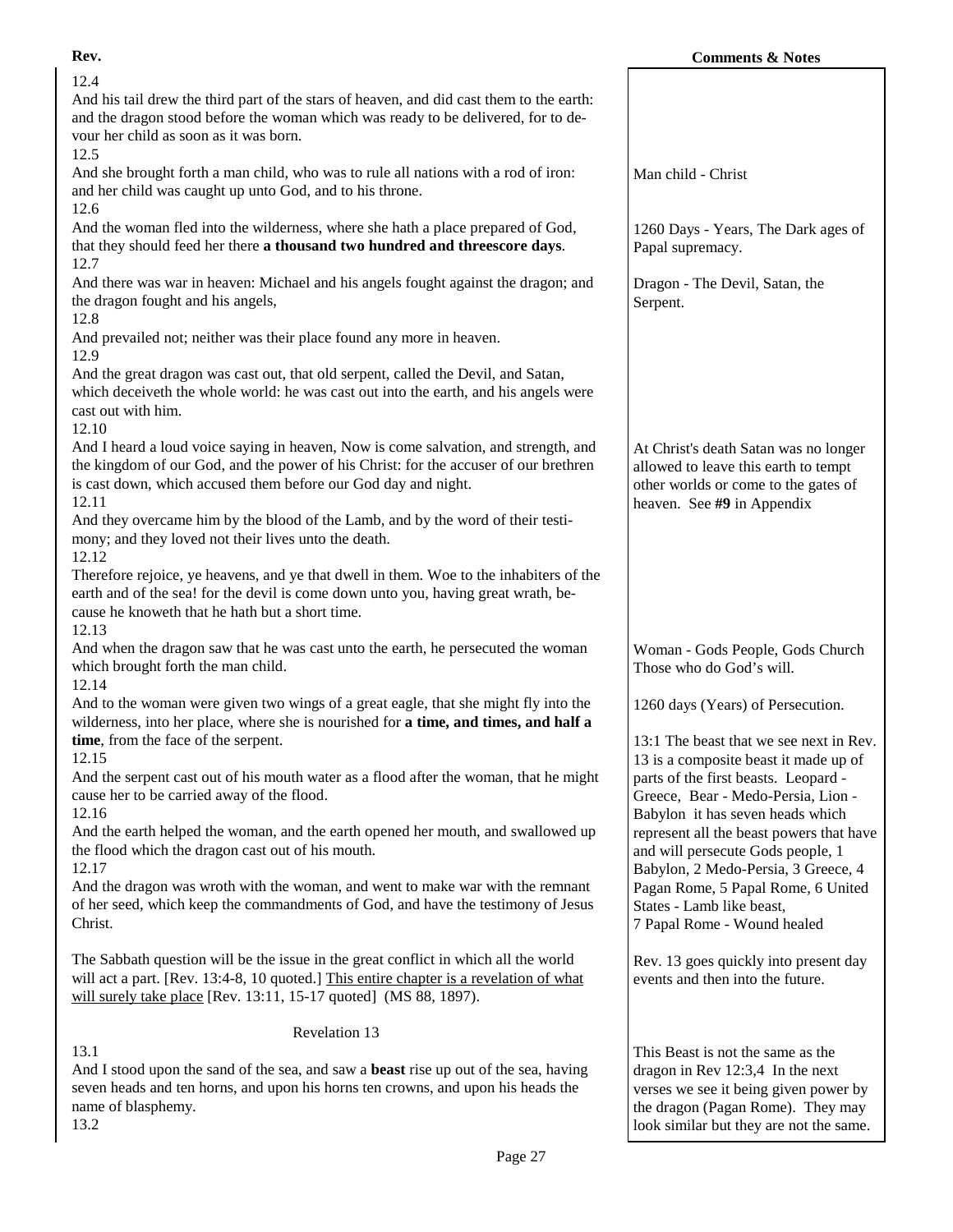And the beast which I saw was like unto a leopard, and his feet were as the feet of a bear, and his mouth as the mouth of a lion: and the **dragon** gave him his power, and his seat, and great authority.

13.3

And I saw one of his heads as it were wounded to death; and his deadly wound was healed: and all the world wondered after the beast. 13.4

And they worshipped the **dragon** which gave power unto the **beast**: and they worshipped the beast, saying, Who is like unto the beast? who is able to make war with him?

13.5

And there was given unto him a mouth speaking great things and blasphemies; and power was given unto him to continue **forty and two months.** 

13.6

And he opened his mouth in blasphemy against God, to blaspheme his name, and his tabernacle, and them that dwell in heaven.

#### 13.7

And it was given unto him to make war with the saints, and to overcome them: and power was given him over all kindreds, and tongues, and nations. 13.8

And all that dwell upon the earth shall worship him, whose names are not written in the book of life of the Lamb slain from the foundation of the world.

13.9

If any man have an ear, let him hear.

13.10

He that leadeth into captivity shall go into captivity: he that killeth with the sword must be killed with the sword. Here is the patience and the faith of the saints. 13.11

And I beheld another beast coming up out of the earth; and he had two horns like a lamb, and he spake as a dragon.

13.12

And he exerciseth all the power of the first beast before him, and causeth the earth and them which dwell therein to worship the first beast, whose deadly wound was healed.

13.13

And he doeth great wonders, so that he maketh fire come down from heaven on the earth in the sight of men,

13.14

And deceiveth them that dwell on the earth by the means of those miracles which he had power to do in the sight of the beast; saying to them that dwell on the earth, that they should make an image to the beast, which had the wound by a sword, and did live.

13.15

And he had power to give life unto the image of the beast, that the image of the beast should both speak, and cause that as many as would not worship the image of the beast should be killed.

13.16

And he causeth all, both small and great, rich and poor, free and bond, to receive a mark in their right hand, or in their foreheads:

13.17

And that no man might buy or sell, save he that had the mark, or the name of the beast, or the number of his name.

13.18

Here is wisdom. Let him that hath understanding count the number of the beast: for it is the number of a man; and his number is Six hundred threescore and six.

#### **Comments & Notes**

The beast is Papal Rome Also see verse 4 where we have the dragon and the beast. Also see Rev. 17:3,7-12

Head wounded 1798, Pope taken into captivity by the French army in 1798 1260 years after its power began in 538. Wound began to heal when Vatican city was set up as a state again Feb. 11 1929.

Present events. Wound is being healed.

- Future events: 42 months - 1260 days Universal Sunday Law enacted Beginning of Dan. 12:7 1260 & 1290 days time line. See also Rev. 13:12

This is talking about the near future because all kindred's, and tongues, and nations are not following him yet, and not all that dwell upon the earth are worshiping him, whose names are not written in the book of life of the Lamb slain from the foundation of the world. This event is still to come.

Lamb like Beast - USA See **#10** in Appendix Spake - Sunday Law USA. Beginning of the 1335 days Dan. 12:12 "It has been shown that the United States is the power represented by the beast with lamb-like horns, and that this prophecy will be fulfilled when the United States shall enforce Sunday observance, ....." GC 578

See also 2 Thessalonians 2:3-12

Beast speaks, Death Decree. End of the 1260 days of Dan. 12:7

The Mark  $=$  Sunday Worship

If you add up the letters (Roman numerals) in his name it Equals 666 See **#11** in Appendix

Number of the beast is 666

- Second sequence ends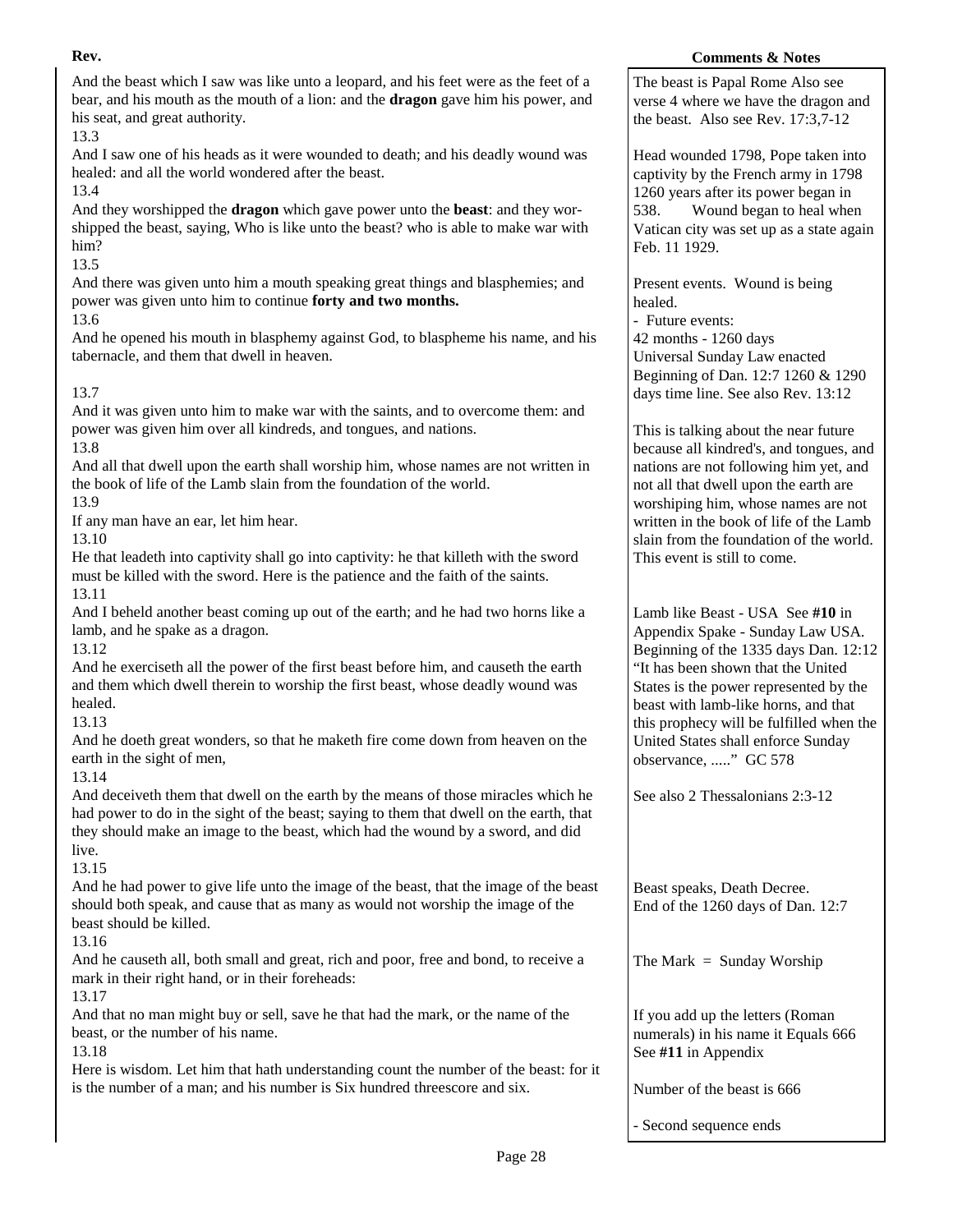| Revelation 14                                                                                                                                                                                                                                                                                                                                                                                                                           |                                                                                                                |
|-----------------------------------------------------------------------------------------------------------------------------------------------------------------------------------------------------------------------------------------------------------------------------------------------------------------------------------------------------------------------------------------------------------------------------------------|----------------------------------------------------------------------------------------------------------------|
| 14.1<br>And I looked, and, lo, a Lamb stood on the mount Sion, and with him an hundred<br>forty and four thousand, having his Father's name written in their foreheads.<br>14.2<br>And I heard a voice from heaven, as the voice of many waters, and as the voice of a<br>great thunder: and I heard the voice of harpers harping with their harps:                                                                                     | - Third sequence begins.                                                                                       |
| 14.3<br>And they sung as it were a new song before the throne, and before the four beasts,<br>and the elders: and no man could learn that song but the hundred and forty and four<br>thousand, which were redeemed from the earth.<br>14.4                                                                                                                                                                                              |                                                                                                                |
| These are they which were not defiled with women; for they are virgins. These are<br>they which follow the Lamb whithersoever he goeth. These were redeemed from<br>among men, being the firstfruits unto God and to the Lamb.<br>14.5                                                                                                                                                                                                  |                                                                                                                |
| And in their mouth was found no guile: for they are without fault before the throne of<br>God.<br>14.6                                                                                                                                                                                                                                                                                                                                  | Three Angels Messages given                                                                                    |
| And I saw another angel fly in the midst of heaven, having the everlasting gospel to<br>preach unto them that dwell on the earth, and to every nation, and kindred, and<br>tongue, and people,                                                                                                                                                                                                                                          | <b>First Angels Message</b>                                                                                    |
| 14.7<br>Saying with a loud voice, Fear God, and give glory to him; for the hour of his judg-<br>ment is come: and worship him that made heaven, and earth, and the sea, and the<br>fountains of waters.<br>14.8                                                                                                                                                                                                                         |                                                                                                                |
| And there followed another angel, saying, Babylon is fallen, is fallen, that great city,<br>because she made all nations drink of the wine of the wrath of her fornication.<br>14.9                                                                                                                                                                                                                                                     | Second Angels Message                                                                                          |
| And the third angel followed them, saying with a loud voice, If any man worship the<br>beast and his image, and receive his mark in his forehead, or in his hand,<br>14.10<br>The same shall drink of the wine of the wrath of God, which is poured out without<br>mixture into the cup of his indignation; and he shall be tormented with fire and brim-<br>stone in the presence of the holy angels, and in the presence of the Lamb: | Third Angels Message                                                                                           |
| 14.11<br>And the smoke of their torment ascendeth up for ever and ever: and they have no rest<br>day nor night, who worship the beast and his image, and whosoever receiveth the<br>mark of his name.                                                                                                                                                                                                                                   |                                                                                                                |
| 14.12<br>Here is the patience of the saints: here are they that keep the commandments of God,<br>and the faith of Jesus.<br>14.13                                                                                                                                                                                                                                                                                                       |                                                                                                                |
| And I heard a voice from heaven saying unto me, Write, Blessed are the dead which<br>die in the Lord from henceforth: Yea, saith the Spirit, that they may rest from their<br>labours; and their works do follow them.<br>14.14                                                                                                                                                                                                         | The close of probation for all.<br>Now we see Christ coming the second<br>time with glory and power to get His |
| And I looked, and behold a white cloud, and upon the cloud one sat like unto the Son<br>of man, having on his head a golden crown, and in his hand a sharp sickle.<br>14.15<br>And another angel came out of the temple, crying with a loud voice to him that sat<br>on the cloud, Thrust in thy sickle, and reap: for the time is come for thee to reap; for                                                                           | faithful followers.<br>- First sickle                                                                          |
| the harvest of the earth is ripe.<br>14.16<br>And he that sat on the cloud thrust in his sickle on the earth; and the earth was<br>reaped.                                                                                                                                                                                                                                                                                              | - Reaping of the righteous to receive<br>their reward.                                                         |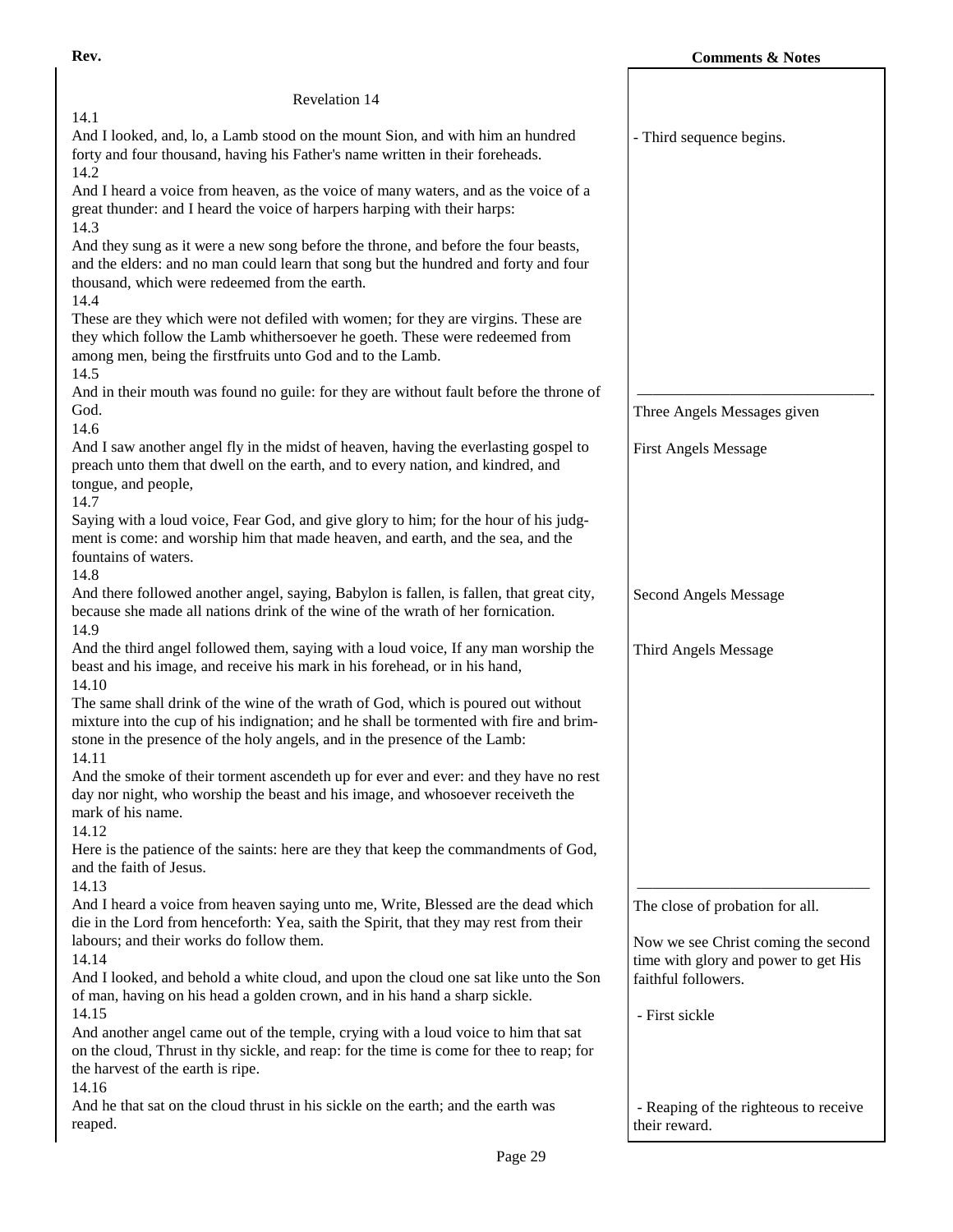14.17

And another angel came out of the temple which is in heaven, he also having a sharp sickle.

14.18

And another angel came out from the altar, which had power over fire; and cried with a loud cry to him that had the sharp sickle, saying, Thrust in thy sharp sickle, and gather the clusters of the vine of the earth; for her grapes are fully ripe. 14.19

And the angel thrust in his sickle into the earth, and gathered the vine of the earth, and cast it into the great winepress of the wrath of God.

14.20

And the winepress was trodden without the city, and blood came out of the wine press, even unto the horse bridles, by the space of a thousand and six hundred furlongs.

#### Revelation 15

15.1

And I saw another sign in heaven, great and marvellous, **seven angels having the seven last plagues;** for in them is filled up the wrath of God.

15.2

And I saw as it were a sea of glass mingled with fire: and them that had gotten the victory over the beast, and over his image, and over his mark, and over the number of his name, stand on the sea of glass, having the harps of God. 15.3

And they sing the song of Moses the servant of God, and the song of the Lamb, saying, Great and marvellous are thy works, Lord God Almighty; just and true are thy ways, thou King of saints.

15.4

Who shall not fear thee, O Lord, and glorify thy name? for thou only art holy: for all nations shall come and worship before thee; for thy judgments are made manifest. 15.5

And after that I looked, and, behold, the temple of the tabernacle of the testimony in heaven was opened:

15.6

And the seven angels came out of the temple, having the seven plagues, clothed in pure and white linen, and having their breasts girded with golden girdles. 15.7

And one of the four beasts gave unto the seven angels seven golden vials full of the wrath of God, who liveth for ever and ever.

15.8

And the temple was filled with smoke from the glory of God, and from his power; and no man was able to enter into the temple, till the seven plagues of the seven angels were fulfilled.

#### 16.1

#### Revelation 16

And I heard a great voice out of the temple saying to the seven angels, Go your ways, and pour out the vials of the wrath of God upon the earth. 16.2

And the first went, and poured out his vial upon the earth; and there fell a noisome and grievous sore upon the men which had the mark of the beast, and upon them which worshipped his image.

16.3

And the second angel poured out his vial upon the sea; and it became as the blood of a dead man; and every living soul died in the sea. 16.4

- Second sickle

 - Gathering of the wicked to receive their reward.

- Third sequence ends.

- Forth sequence begins.

 \*\*\*\* The Seven **last** plagues or Vials See Rev. 15:6,7 16:1. The word last would infer that there were some previously, the Trumpets. They come after the close of probation and are pored out without mercy upon the unrepentant wicked whereas the trumpets are mixed with mercy for they only affect one third of the earth. The Trumpets are a worning to the earth that the end is here and probation is about to close.

 \*\*\*\* The seven angels with the seven vials full of the seven last plagues

\*\*\*\* First Plague

#### \*\*\*\* Second Plague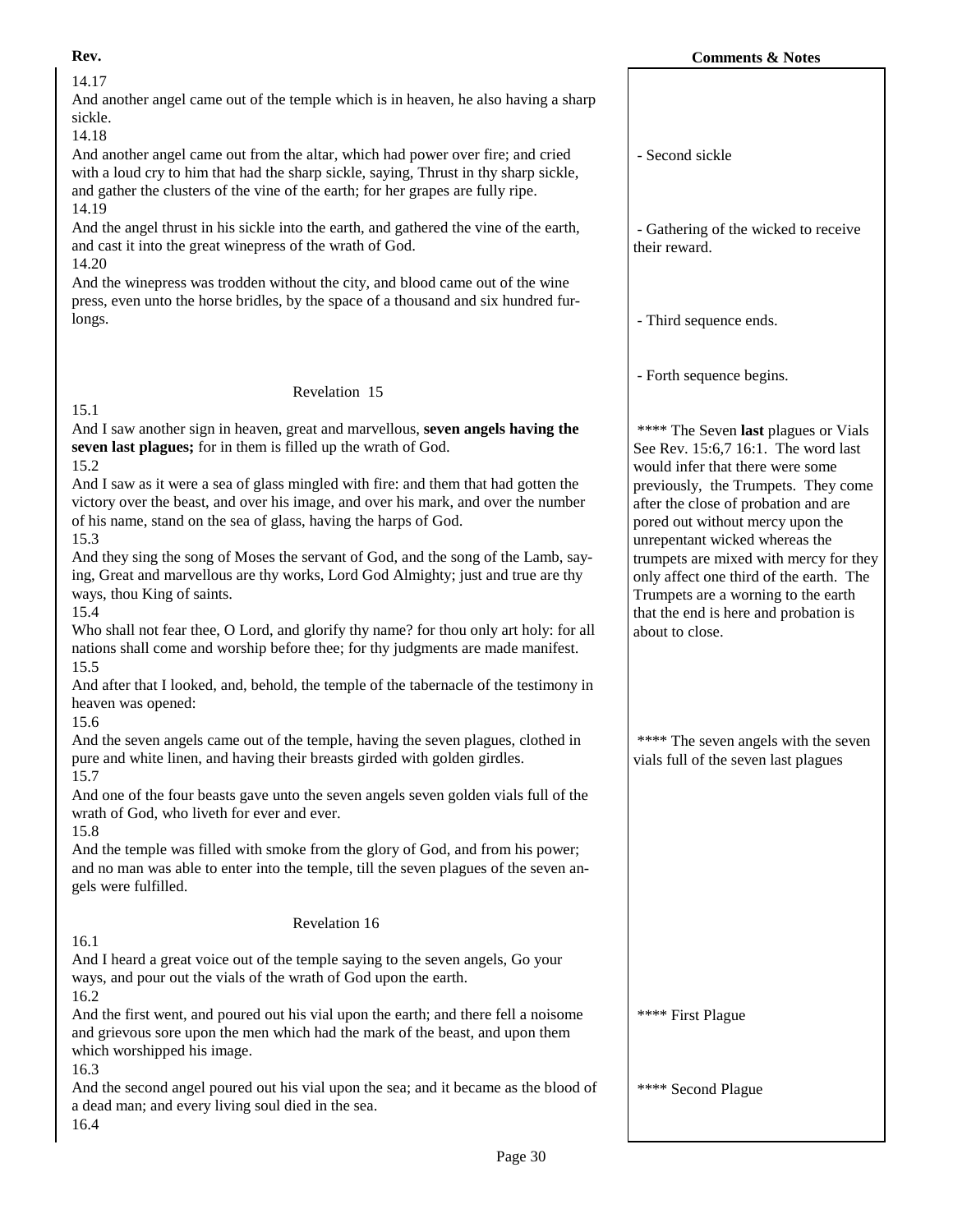| Rev.                                                                                                                                                                                                                                                | <b>Comments &amp; Notes</b>                                                                                                                                   |
|-----------------------------------------------------------------------------------------------------------------------------------------------------------------------------------------------------------------------------------------------------|---------------------------------------------------------------------------------------------------------------------------------------------------------------|
| And the third angel poured out his vial upon the rivers and fountains of waters; and<br>they became blood.<br>16.5                                                                                                                                  | **** Third Plague                                                                                                                                             |
| And I heard the angel of the waters say, Thou art righteous, O Lord, which art, and<br>wast, and shalt be, because thou hast judged thus.<br>16.6                                                                                                   |                                                                                                                                                               |
| For they have shed the blood of saints and prophets, and thou hast given them blood<br>to drink; for they are worthy.<br>16.7                                                                                                                       |                                                                                                                                                               |
| And I heard another out of the altar say, Even so, Lord God Almighty, true and right-<br>eous are thy judgments.<br>16.8                                                                                                                            |                                                                                                                                                               |
| And the fourth angel poured out his vial upon the sun; and power was given unto<br>him to scorch men with fire.<br>16.9                                                                                                                             | **** Fourth Plague                                                                                                                                            |
| And men were scorched with great heat, and blasphemed the name of God, which<br>hath power over these plagues: and they repented not to give him glory.<br>16.10                                                                                    |                                                                                                                                                               |
| And the fifth angel poured out his vial upon the seat of the beast; and his kingdom<br>was full of darkness; and they gnawed their tongues for pain,<br>16.11                                                                                       | **** Fifth Plague                                                                                                                                             |
| And blasphemed the God of heaven because of their pains and their sores, and re-<br>pented not of their deeds.<br>16.12                                                                                                                             |                                                                                                                                                               |
| And the sixth angel poured out his vial upon the great river Euphrates; and the water<br>thereof was dried up, that the way of the kings of the east might be prepared.<br>16.13                                                                    | **** Sixth Plague                                                                                                                                             |
| And I saw three unclean spirits like frogs come out of the mouth of the dragon, and<br>out of the mouth of the beast, and out of the mouth of the false prophet.<br>16.14                                                                           | Under the symbols of the great red<br>dragon, a leopard-like beast, and a                                                                                     |
| For they are the spirits of devils, working miracles, which go forth unto the kings of<br>the earth and of the whole world, to gather them to the battle of that great day of God<br>Almighty.<br>16.15                                             | beast with lamb-like horns, the earthly<br>governments which would be<br>especially engaged in trampling upon<br>God's law and persecuting His people,        |
| Behold, I come as a thief. Blessed is he that watcheth, and keepeth his garments, lest<br>he walk naked, and they see his shame.<br>16.16                                                                                                           | were presented to John.  The<br>Signs of the Times 02-08-1910 Par.<br>03                                                                                      |
| And he gathered them together into a place called in the Hebrew tongue Armaged-<br>don.<br>16.17                                                                                                                                                    |                                                                                                                                                               |
| And the seventh angel poured out his vial into the air; and there came a great voice<br>out of the temple of heaven, from the throne, saying, It is done.<br>16.18                                                                                  | **** Seventh Plague<br>It is done. God Delivers His people.<br>He announces the Day and the Hour of<br>his coming. End of the 1335 days of<br>Dan. 12:12      |
| And there were voices, and thunders, and lightnings; and there was a great earth-<br>quake, such as was not since men were upon the earth, so mighty an earthquake, and<br>so great.<br>16.19                                                       | Voices of doom and a great<br>earthquake. End of 1290 days of Dan.<br>12:11                                                                                   |
| And the great city was divided into three parts, and the cities of the nations fell: and<br>great Babylon came in remembrance before God, to give unto her the cup of the<br>wine of the fierceness of his wrath.<br>16.20                          | Soon we heard the voice of God<br>like many waters, which gave us the<br>day and hour of Jesus' coming. The<br>living saints, 144,000 in number, knew         |
| And every island fled away, and the mountains were not found.<br>16.21<br>And there fell upon men a great hail out of heaven, every stone about the weight of a<br>talent: and men blasphemed God because of the plague of the hail; for the plague | and understood the voice, while the<br>wicked thought it was thunder and an<br>earthquake. When God spake the time,<br>He poured upon us the Holy Spirit, and |
|                                                                                                                                                                                                                                                     |                                                                                                                                                               |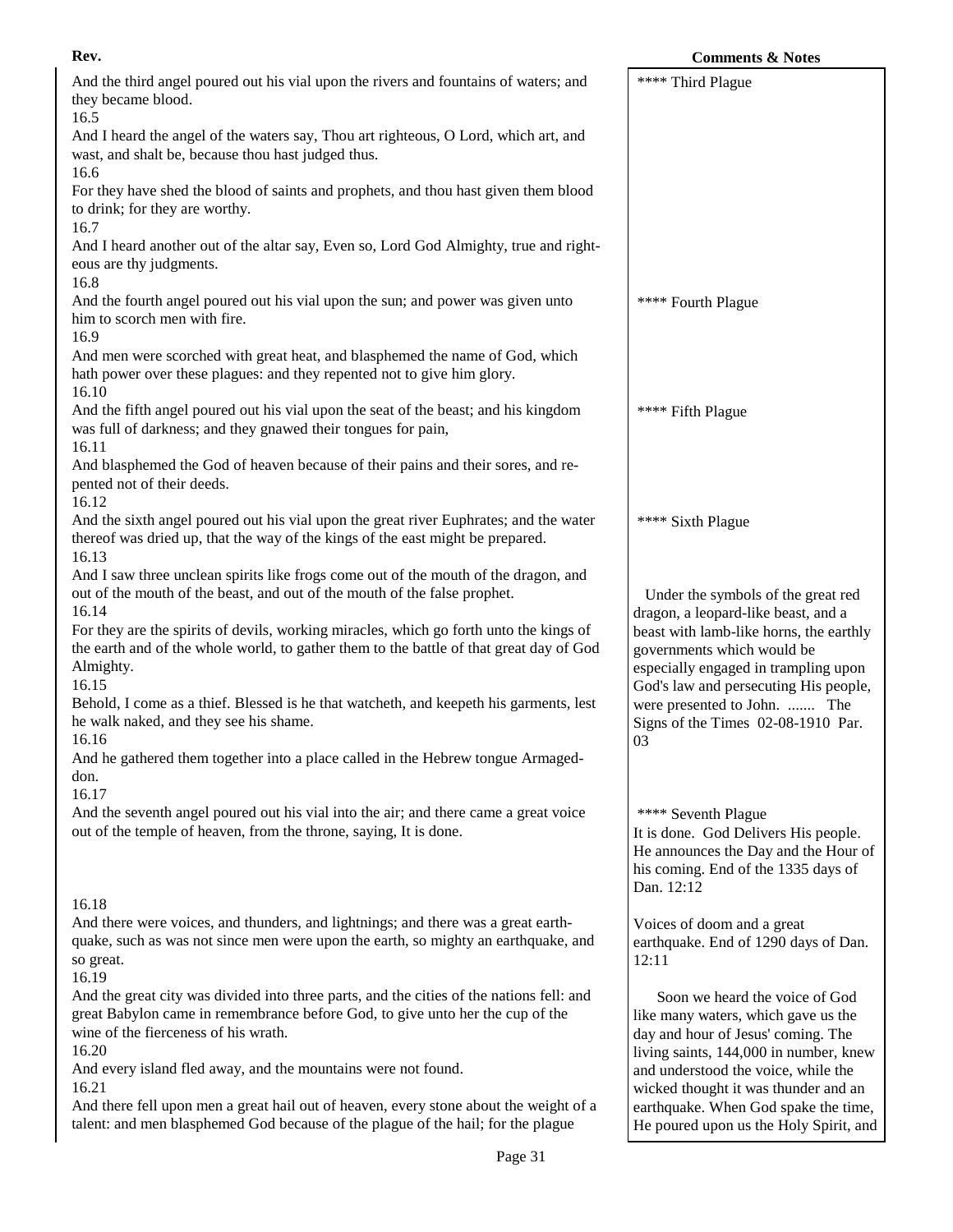thereof was exceeding great.

#### Revelation 17

17.1

And there came one of the seven angels which had the seven vials, and talked with me, saying unto me, Come hither; I will show unto thee the judgment of the great whore that sitteth upon many waters:

17.2

With whom the kings of the earth have committed fornication, and the inhabitants of the earth have been made drunk with the wine of her fornication. 17.3

So he carried me away in the spirit into the wilderness: and I saw a woman sit upon a scarlet coloured beast, full of names of blasphemy, having seven heads and ten horns.

17.4

And the woman was arrayed in purple and scarlet colour, and decked with gold and precious stones and pearls, having a golden cup in her hand full of abominations and filthiness of her fornication:

17.5

And upon her forehead was a name written, MYSTERY, BABYLON THE GREAT, THE MOTHER OF HARLOTS AND ABOMINATIONS OF THE EARTH. 17.6

And I saw the woman drunken with the blood of the saints, and with the blood of the martyrs of Jesus: and when I saw her, I wondered with great admiration. 17.7

And the angel said unto me, Wherefore didst thou marvel? I will tell thee the mystery of the woman, and of the beast that carrieth her, which hath the seven heads and ten horns.

17.8

The beast that thou sawest was, and is not; and shall ascend out of the bottomless pit, and go into perdition: and they that dwell on the earth shall wonder, whose names were not written in the book of life from the foundation of the world, when they behold the beast that was, and is not, and yet is.

17.9

And here is the mind which hath wisdom. The seven heads are seven mountains, on which the woman sitteth.

17.10

And there are seven kings: five are fallen, and one is, and the other is not yet come; and when he cometh, he must continue a short space.

17.11

And the beast that was, and is not, even he is the eighth, and is of the seven, and goeth into perdition.

17.12

And the ten horns which thou sawest are ten kings, which have received no kingdom as yet; but receive power as kings **one hour** with the beast.

17.13 These have one mind, and shall give their power and strength unto the beast. 17.14

These shall make war with the Lamb, and the Lamb shall overcome them: for he is Lord of lords, and King of kings: and they that are with him are called, and chosen, and faithful.

17.15

And he saith unto me, The waters which thou sawest, where the whore sitteth, are peoples, and multitudes, and nations, and tongues.

#### **Comments & Notes**

our faces began to light up and shine with the glory of God, as Moses' did when he came down from Mount Sinai. 1T 59

- Forth sequence ends.

- Fifth sequence begins.

We now see another view of things present and to come.

Whore - is the same as the Woman. See Rev.17:3,4,15,18 Woman - is the same as the Whore. The Church or Religious power, Papal Rome united with Apostate Protestantism. See Rev. 17:1,2,15,18 Beast - Ruling power(s) (Papal Rome).

Seven Heads - The seven kingdoms Babylon, Medo-Persia, Greece, Pagan-Rome Papal Rome, Atheism – Russia, USA, Papacy restored. Rev. 13:1-3, Rev. 17:8-11

Ten horns - The Ten Major World Powers that will support Papal Rome just before Christ comes back. Rev. 17:12

Woman - See Rev. 17:3,18 The Woman and the Whore are the same so the Beast and the waters are exactly the same. The peoples of the earth and the ruling powers that are over them.

Seven mountains - The seven kingdoms Babylon, Medo-Persia, Greece, Pagan-Rome, Papal Rome, Atheism-Russia, USA, Papacy restored. see Rev. 17:10 also see explanation of verse 10 on page 28. 17:10 see next page Eighth Beast - Papal Rome united with all the powers of the world. 17:17 Ten European Union kingdoms at the end of time will join with the USA & the Papal power for 1 Hour - 15 days. They will give their power and authority over to the Papacy. This becomes the Eighth Beast.

Lamb - Christ

Waters - See Dan. 7:2 Rev. 17:1,2

Ten horns - Ten kingdoms of Europe, European Union, that will support and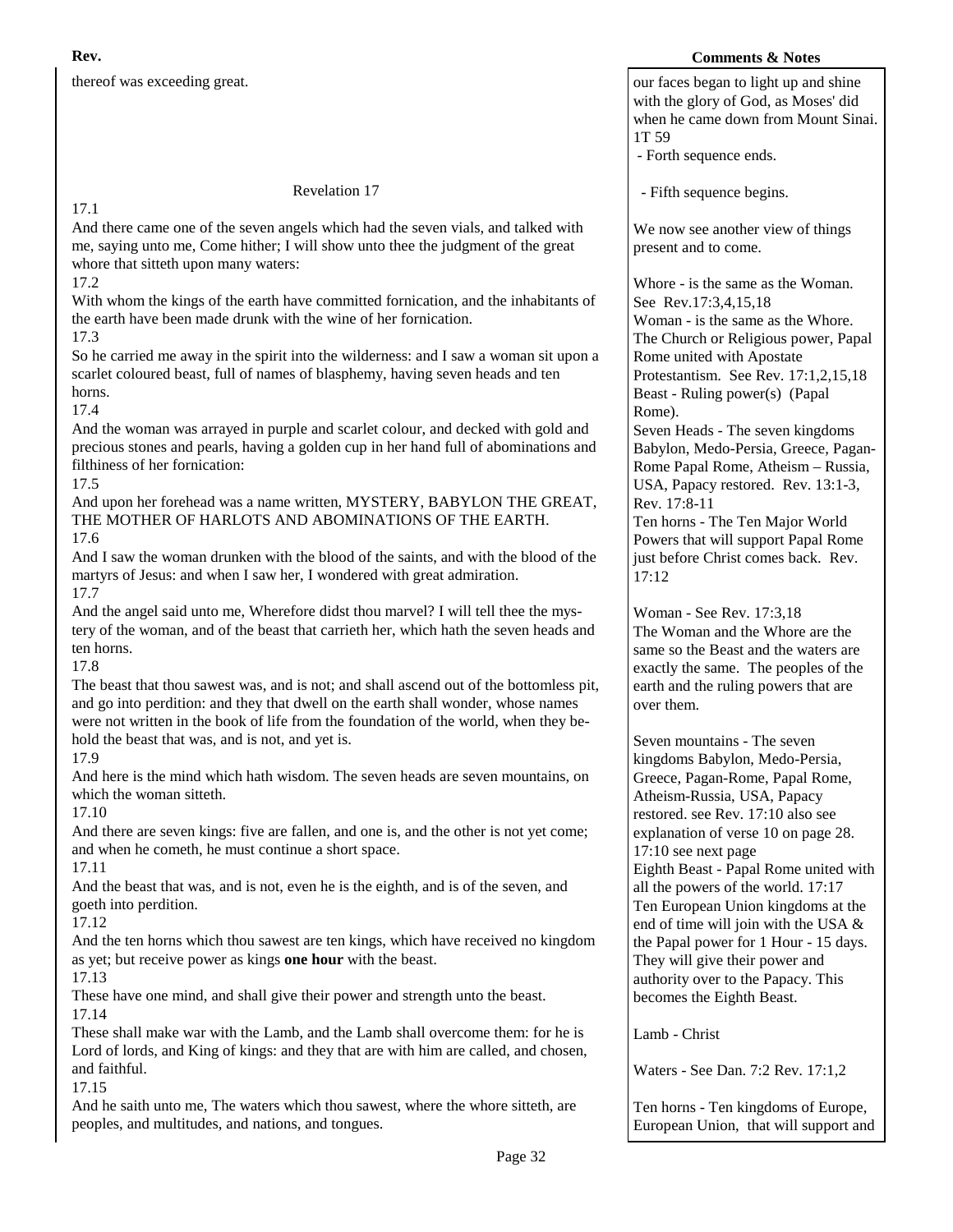#### 17.16

And the ten horns which thou sawest upon the beast, these shall hate the whore, and shall make her desolate and naked, and shall eat her flesh, and burn her with fire. 17.17

For God hath put in their hearts to fulfil his will, and to agree, and give their kingdom unto the beast, until the words of God shall be fulfilled. 17.18

And the woman which thou sawest is that great city, which reigneth over the kings of the earth.

18.1

#### Revelation 18

And after these things I saw another angel come down from heaven, having great power; and the earth was lightened with his glory.

18.2

And he cried mightily with a strong voice, saying, Babylon the great is fallen, is fallen, and is become the habitation of devils, and the hold of every foul spirit, and a cage of every unclean and hateful bird.

18.3

For all nations have drunk of the wine of the wrath of her fornication, and the kings of the earth have committed fornication with her, and the merchants of the earth are waxed rich through the abundance of her delicacies.

18.4

And I heard another voice from heaven, saying, Come out of her, my people, that ye be not partakers of her sins, and that ye receive not of her plagues.

18.5

For her sins have reached unto heaven, and God hath remembered her iniquities. 18.6

Reward her even as she rewarded you, and double unto her double according to her works: in the cup which she hath filled fill to her double.

18.7

How much she hath glorified herself, and lived deliciously, so much torment and sorrow give her: for she saith in her heart, I sit a queen, and am no widow, and shall see no sorrow.

18.8

Therefore shall her plagues come in **one day**, death, and mourning, and famine; and she shall be utterly burned with fire: for strong is the Lord God who judgeth her. 18.9

And the kings of the earth, who have committed fornication and lived deliciously with her, shall bewail her, and lament for her, when they shall see the smoke of her burning,

18.10

Standing afar off for the fear of her torment, saying, Alas, alas that great city Babylon, that mighty city! for in one hour is thy judgment come.

18.11

And the merchants of the earth shall weep and mourn over her; for no man buyeth their merchandise any more:

18.12

The merchandise of gold, and silver, and precious stones, and of pearls, and fine linen, and purple, and silk, and scarlet, and all thyine wood, and all manner vessels of ivory, and all manner vessels of most precious wood, and of brass, and iron, and marble,

18.13

And cinnamon, and odours, and ointments, and frankincense, and wine, and oil, and fine flour, and wheat, and beasts, and sheep, and horses, and chariots, and slaves, and souls of men.

18.14

And the fruits that thy soul lusted after are departed from thee, and all things which

#### **Comments & Notes**

give their power to Papal Rome along with the USA, 7th beast, just before Christ comes will end up destroying her. (Papal Rome)

Whore - See Rev. 17:1 Woman - Catholic Church which reigns over the world kingdoms. See Rev. 17:7

4th Angel; The Three Angels Messages given with great power and light. This will be done after Sunday legislation is enacted. See Rev. 14:6-12

This is still future because all nations have not drunk of the wine of the wrath of her fornication yet, and the kings of the earth have not committed fornication with her, and the merchants of the earth are not waxed rich through the abundance of her delicacies yet.

Read Isaiah 26:3,4; Isaiah 26:20,21

One Day = One year =  $360$  Days The plagues will last for 360 literal days. The Jewish year had 360 days in it. Rev. 18:8-24 The destruction of the Papacy. See Rev. 17:16,17

———————————————

17:10 The seven kings or kingdoms: 1 Babylon 2 Medo-Persia 3 Greece 4 Pagan Rome 5 Papal Rome 6 Atheism France then Russia 7 USA

Five are fallen: 1 Babylon 2 Medo-Persia 3 Greece 4 Pagan Rome 5 Papal Rome One is: 6 Atheism France then Russia 7 The other is not yet come: USA-1991 8 Papacy restored – still future

———————————————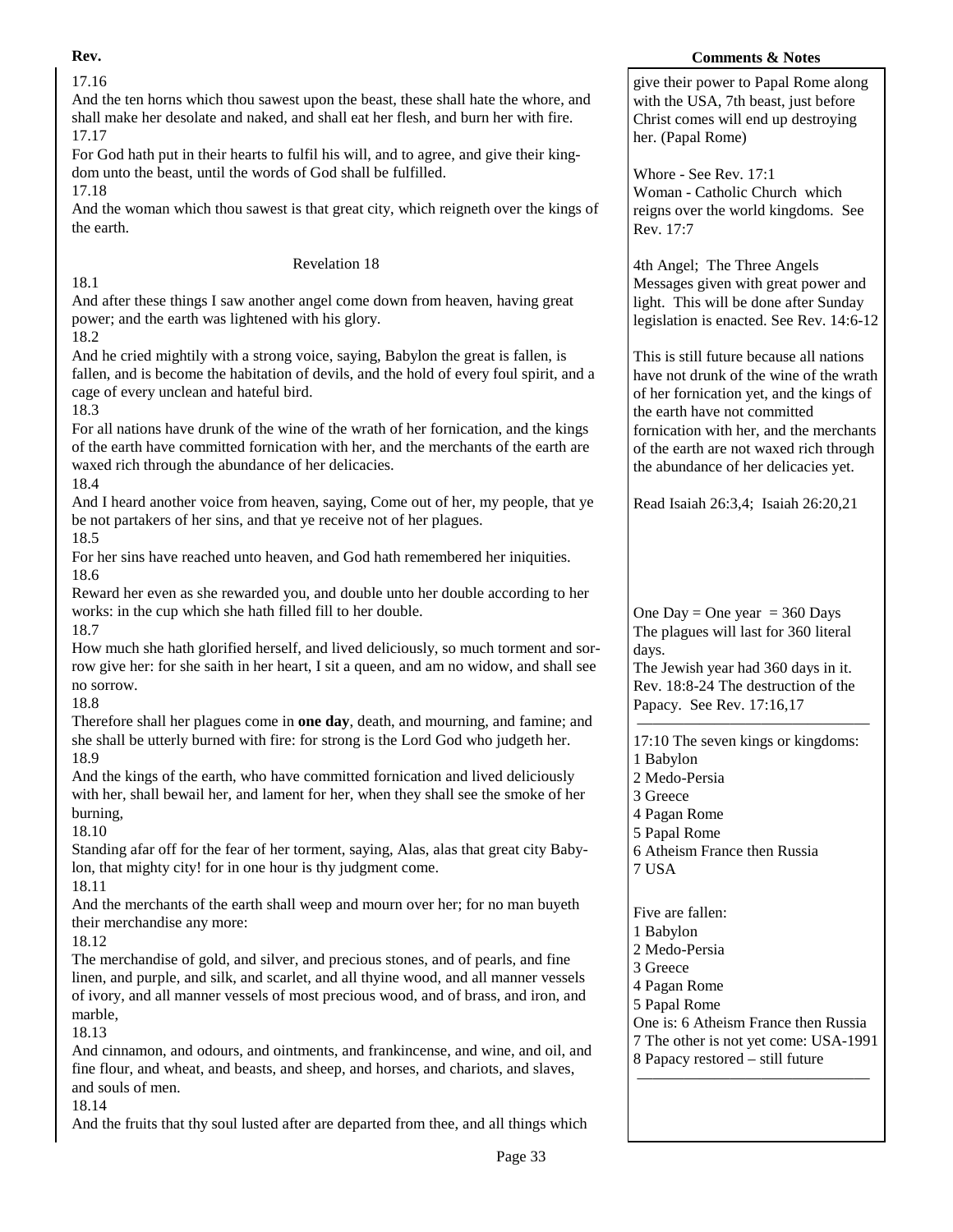| Rev.                                                                                                                                                                                                                                                                                                                                                                                                                                                                                                                                                                                                                                                                                                                                                                                                                                                                      | <b>Comments &amp; Notes</b>                                                                                                                                                                                                                                                                                                                                                                                                                                                                 |
|---------------------------------------------------------------------------------------------------------------------------------------------------------------------------------------------------------------------------------------------------------------------------------------------------------------------------------------------------------------------------------------------------------------------------------------------------------------------------------------------------------------------------------------------------------------------------------------------------------------------------------------------------------------------------------------------------------------------------------------------------------------------------------------------------------------------------------------------------------------------------|---------------------------------------------------------------------------------------------------------------------------------------------------------------------------------------------------------------------------------------------------------------------------------------------------------------------------------------------------------------------------------------------------------------------------------------------------------------------------------------------|
| were dainty and goodly are departed from thee, and thou shalt find them no more at<br>all.<br>18.15                                                                                                                                                                                                                                                                                                                                                                                                                                                                                                                                                                                                                                                                                                                                                                       |                                                                                                                                                                                                                                                                                                                                                                                                                                                                                             |
| The merchants of these things, which were made rich by her, shall stand afar off for<br>the fear of her torment, weeping and wailing,<br>18.16                                                                                                                                                                                                                                                                                                                                                                                                                                                                                                                                                                                                                                                                                                                            |                                                                                                                                                                                                                                                                                                                                                                                                                                                                                             |
| And saying, Alas, alas, that great city, that was clothed in fine linen, and purple, and<br>scarlet, and decked with gold, and precious stones, and pearls!<br>18.17                                                                                                                                                                                                                                                                                                                                                                                                                                                                                                                                                                                                                                                                                                      |                                                                                                                                                                                                                                                                                                                                                                                                                                                                                             |
| For in one hour so great riches is come to nought. And every shipmaster, and all the<br>company in ships, and sailors, and as many as trade by sea, stood afar off,<br>18.18<br>And cried when they saw the smoke of her burning, saying, What city is like unto<br>this great city!<br>18.19<br>And they cast dust on their heads, and cried, weeping and wailing, saying, Alas, alas,<br>that great city, wherein were made rich all that had ships in the sea by reason of her<br>costliness! for in one hour is she made desolate.<br>18.20<br>Rejoice over her, thou heaven, and ye holy apostles and prophets; for God hath<br>avenged you on her.<br>18.21                                                                                                                                                                                                         | After the 1 hour - 15 days that the<br>Papacy has supremacy the nations will<br>destroy her in 1 hour - 15 literal days.<br>Let no man deceive you by any means:<br>for that day shall not come, except<br>there come a falling away first, and that<br>man of sin be revealed, the son of<br>perdition; Who opposeth and exalteth<br>himself above all that is called God, or<br>that is worshipped; so that he as God<br>sitteth in the temple of God, showing<br>himself that he is God. |
| And a mighty angel took up a stone like a great millstone, and cast it into the sea,<br>saying, Thus with violence shall that great city Babylon be thrown down, and shall<br>be found no more at all.<br>18.22<br>And the voice of harpers, and musicians, and of pipers, and trumpeters, shall be<br>heard no more at all in thee; and no craftsman, of whatsoever craft he be, shall be<br>found any more in thee; and the sound of a millstone shall be heard no more at all in<br>thee;<br>18.23<br>And the light of a candle shall shine no more at all in thee; and the voice of the<br>bridegroom and of the bride shall be heard no more at all in thee: for thy merchants<br>were the great men of the earth; for by thy sorceries were all nations deceived.<br>18.24<br>And in her was found the blood of prophets, and of saints, and of all that were slain | 2 Thessalonians 2:3, 4<br>Jesus says that the last days of<br>persecution will be shortened.<br>And except those days should be<br>shortened, there should no flesh be<br>saved: but for the elect's sake those<br>days shall be shortened.<br>Matthew 24.22<br>This is comparing the 1260 years of<br>persecution during the dark ages with<br>the 1260 days of persecution just prior<br>to His second coming. See Dan. 12.                                                               |
| upon the earth.<br>Revelation 19                                                                                                                                                                                                                                                                                                                                                                                                                                                                                                                                                                                                                                                                                                                                                                                                                                          | This time of persecution is very short<br>compared to the first. If it were to go<br>on as long as the first one did there                                                                                                                                                                                                                                                                                                                                                                  |
| 19.1<br>And after these things I heard a great voice of much people in heaven, saying, Alle-<br>luia; Salvation, and glory, and honour, and power, unto the Lord our God:<br>19.2                                                                                                                                                                                                                                                                                                                                                                                                                                                                                                                                                                                                                                                                                         | would be no survivors.<br>Isaiah 25                                                                                                                                                                                                                                                                                                                                                                                                                                                         |
| For true and righteous are his judgments: for he hath judged the great whore, which<br>did corrupt the earth with her fornication, and hath avenged the blood of his servants<br>at her hand.<br>19.3                                                                                                                                                                                                                                                                                                                                                                                                                                                                                                                                                                                                                                                                     |                                                                                                                                                                                                                                                                                                                                                                                                                                                                                             |
| And again they said, Alleluia. And her smoke rose up for ever and ever.<br>19.4                                                                                                                                                                                                                                                                                                                                                                                                                                                                                                                                                                                                                                                                                                                                                                                           |                                                                                                                                                                                                                                                                                                                                                                                                                                                                                             |
| And the four and twenty elders and the four beasts fell down and worshipped God<br>that sat on the throne, saying, Amen; Alleluia.<br>19.5<br>And a voice came out of the throne, saying, Praise our God, all ye his servants, and                                                                                                                                                                                                                                                                                                                                                                                                                                                                                                                                                                                                                                        |                                                                                                                                                                                                                                                                                                                                                                                                                                                                                             |
| ye that fear him, both small and great.<br>19.6                                                                                                                                                                                                                                                                                                                                                                                                                                                                                                                                                                                                                                                                                                                                                                                                                           |                                                                                                                                                                                                                                                                                                                                                                                                                                                                                             |
| And I heard as it were the voice of a great multitude, and as the voice of many wa-<br>ters, and as the voice of mighty thunderings, saying, Alleluia: for the Lord God om-                                                                                                                                                                                                                                                                                                                                                                                                                                                                                                                                                                                                                                                                                               |                                                                                                                                                                                                                                                                                                                                                                                                                                                                                             |

nipotent reigneth.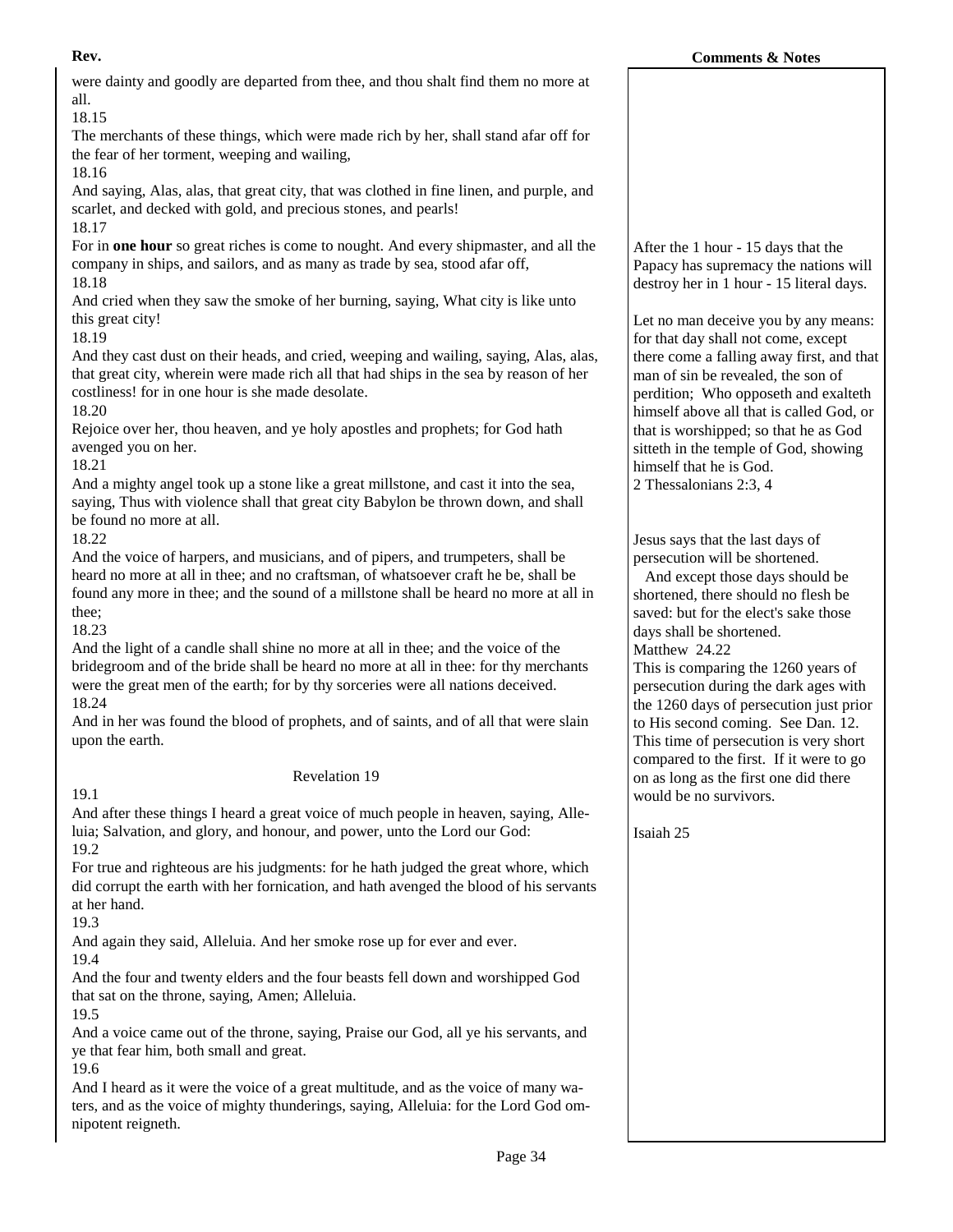| Rev.                                                                                                           | <b>Comments &amp; Notes</b>            |
|----------------------------------------------------------------------------------------------------------------|----------------------------------------|
| 19.7                                                                                                           |                                        |
| Let us be glad and rejoice, and give honour to him: for the marriage of the Lamb is                            |                                        |
| come, and his wife hath made herself ready.                                                                    |                                        |
| 19.8                                                                                                           |                                        |
| And to her was granted that she should be arrayed in fine linen, clean and white: for                          |                                        |
| the fine linen is the righteousness of saints.                                                                 |                                        |
| 19.9                                                                                                           |                                        |
| And he saith unto me, Write, Blessed are they which are called unto the marriage                               |                                        |
| supper of the Lamb. And he saith unto me, These are the true sayings of God.                                   |                                        |
| 19.10                                                                                                          |                                        |
| And I fell at his feet to worship him. And he said unto me, See thou do it not: I am                           |                                        |
| thy fellowservant, and of thy brethren that have the testimony of Jesus: worship God:                          |                                        |
| for the testimony of Jesus is the spirit of prophecy.                                                          | Isaiah 25:9                            |
| 19.11                                                                                                          |                                        |
| And I saw heaven opened, and behold a white horse; and he that sat upon him was                                | Here is a picture of Christ's second   |
| called Faithful and True, and in righteousness he doth judge and make war.                                     | coming.                                |
| 19.12                                                                                                          |                                        |
| His eyes were as a flame of fire, and on his head were many crowns; and he had a                               |                                        |
| name written, that no man knew, but he himself.                                                                |                                        |
| 19.13                                                                                                          |                                        |
| And he was clothed with a vesture dipped in blood: and his name is called The Word                             |                                        |
| of God.                                                                                                        |                                        |
| 19.14                                                                                                          |                                        |
| And the armies which were in heaven followed him upon white horses, clothed in<br>fine linen, white and clean. |                                        |
| 19.15                                                                                                          |                                        |
| And out of his mouth goeth a sharp sword, that with it he should smite the nations:                            |                                        |
| and he shall rule them with a rod of iron: and he treadeth the winepress of the fierce-                        |                                        |
| ness and wrath of Almighty God.                                                                                |                                        |
| 19.16                                                                                                          |                                        |
| And he hath on his vesture and on his thigh a name written, KING OF KINGS, AND                                 |                                        |
| LORD OF LORDS.                                                                                                 |                                        |
| 19.17                                                                                                          |                                        |
| And I saw an angel standing in the sun; and he cried with a loud voice, saying to all                          |                                        |
| the fowls that fly in the midst of heaven, Come and gather yourselves together unto                            |                                        |
| the supper of the great God;                                                                                   |                                        |
| 19.18                                                                                                          |                                        |
| That ye may eat the flesh of kings, and the flesh of captains, and the flesh of mighty                         | Here is a description of what will     |
| men, and the flesh of horses, and of them that sit on them, and the flesh of all men,                          | become of the wicked at Christ's       |
| both free and bond, both small and great.                                                                      | coming.                                |
| 19.19                                                                                                          |                                        |
| And I saw the beast, and the kings of the earth, and their armies, gathered together to                        | When Christ comes the powers of the    |
| make war against him that sat on the horse, and against his army.                                              | earth will try to stop Him. Battle of  |
| 19.20                                                                                                          | Armageddon.                            |
| And the beast was taken, and with him the false prophet that wrought miracles before                           |                                        |
| him, with which he deceived them that had received the mark of the beast, and them                             |                                        |
| that worshipped his image. These both were cast alive into a lake of fire burning with                         |                                        |
| brimstone.                                                                                                     |                                        |
| 19.21                                                                                                          |                                        |
| And the remnant were slain with the sword of him that sat upon the horse, which                                |                                        |
| sword proceeded out of his mouth: and all the fowls were filled with their flesh.                              |                                        |
| Revelation 20<br>20.1                                                                                          |                                        |
| And I saw an angel come down from heaven, having the key of the bottomless pit                                 | Satan bound to this earth for a        |
| and a great chain in his hand.                                                                                 | thousand years, the Millennium.        |
| 20.2                                                                                                           |                                        |
| And he laid hold on the dragon, that old serpent, which is the Devil, and Satan, and                           | One thousand years - the Millennium.   |
| bound him a thousand years,                                                                                    | Comes after six thousand years of sin. |
|                                                                                                                |                                        |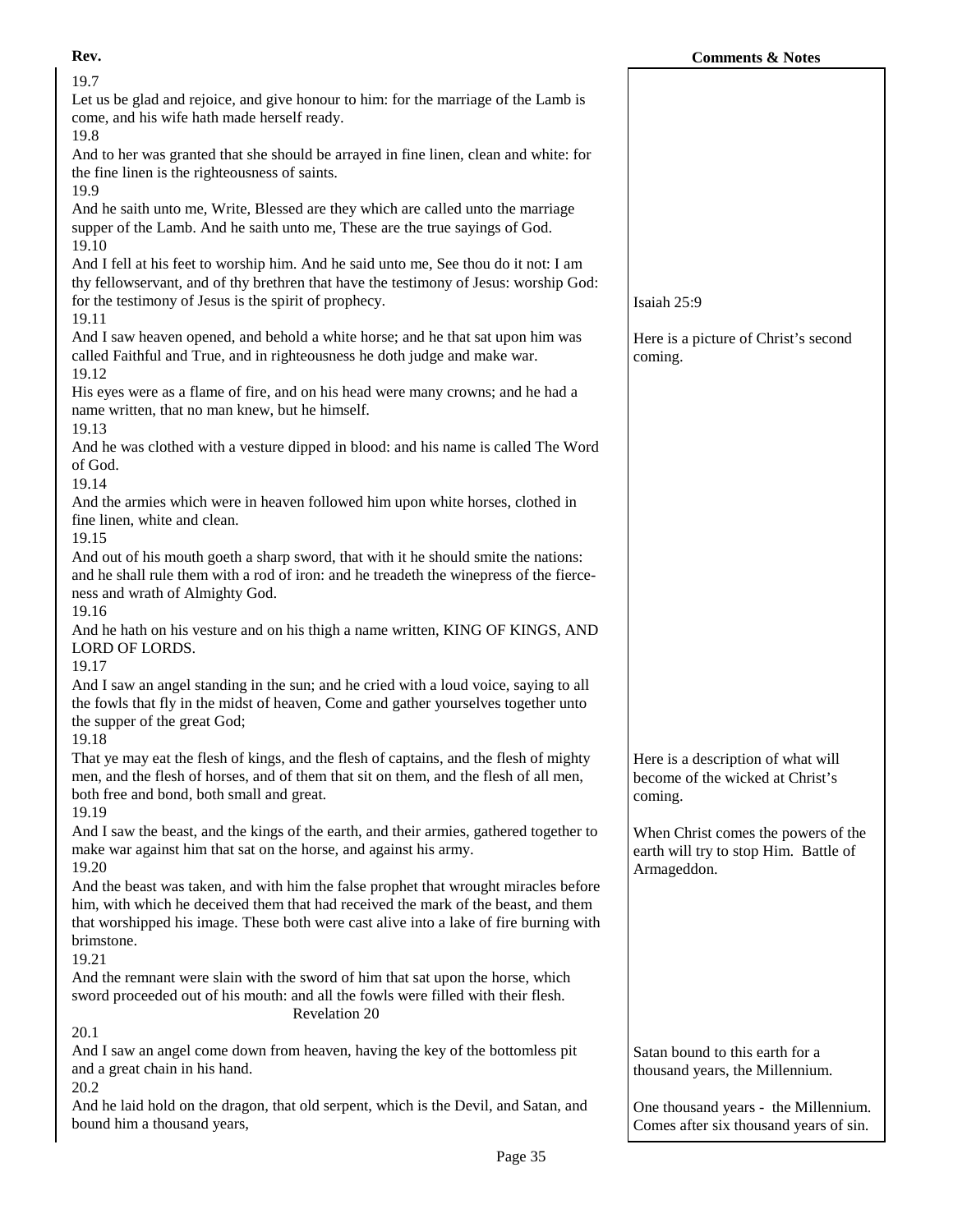| Rev.                                                                                                                                                                                                                                                                                                                                                                                            | <b>Comments &amp; Notes</b>                                                                       |  |  |
|-------------------------------------------------------------------------------------------------------------------------------------------------------------------------------------------------------------------------------------------------------------------------------------------------------------------------------------------------------------------------------------------------|---------------------------------------------------------------------------------------------------|--|--|
| 20.3<br>And cast him into the bottomless pit, and shut him up, and set a seal upon him, that<br>he should deceive the nations no more, till the thousand years should be fulfilled:<br>and after that he must be loosed a little season.<br>20.4                                                                                                                                                | Millennium - The Sabbath, seventh day<br>Six thousand years of sin - The six<br>days of the week. |  |  |
| And I saw thrones, and they sat upon them, and judgment was given unto them: and I<br>saw the souls of them that were beheaded for the witness of Jesus, and for the word<br>of God, and which had not worshipped the beast, neither his image, neither had re-<br>ceived his mark upon their foreheads, or in their hands; and they lived and reigned<br>with Christ a thousand years.<br>20.5 | One thousand years (Millennium) ends.                                                             |  |  |
| But the rest of the dead lived not again until the thousand years were finished. This is<br>the first resurrection.<br>20.6                                                                                                                                                                                                                                                                     | Now we see a picture of what happens<br>after the one thousand years has ended.                   |  |  |
| Blessed and holy is he that hath part in the first resurrection: on such the second<br>death hath no power, but they shall be priests of God and of Christ, and shall reign<br>with him a thousand years.                                                                                                                                                                                       |                                                                                                   |  |  |
| 20.7<br>And when the thousand years are expired, Satan shall be loosed out of his prison,<br>20.8                                                                                                                                                                                                                                                                                               |                                                                                                   |  |  |
| And shall go out to deceive the nations which are in the four quarters of the earth,<br>Gog and Magog, to gather them together to battle: the number of whom is as the<br>sand of the sea.<br>20.9                                                                                                                                                                                              |                                                                                                   |  |  |
| And they went up on the breadth of the earth, and compassed the camp of the saints<br>about, and the beloved city: and fire came down from God out of heaven, and de-<br>voured them.<br>20.10                                                                                                                                                                                                  |                                                                                                   |  |  |
| And the devil that deceived them was cast into the lake of fire and brimstone, where<br>the beast and the false prophet are, and shall be tormented day and night for ever and<br>ever.                                                                                                                                                                                                         |                                                                                                   |  |  |
| 20.11<br>And I saw a great white throne, and him that sat on it, from whose face the earth and<br>the heaven fled away; and there was found no place for them.<br>20.12                                                                                                                                                                                                                         |                                                                                                   |  |  |
| And I saw the dead, small and great, stand before God; and the books were opened:<br>and another book was opened, which is the book of life: and the dead were judged<br>out of those things which were written in the books, according to their works.<br>20.13                                                                                                                                |                                                                                                   |  |  |
| And the sea gave up the dead which were in it; and death and hell delivered up the<br>dead which were in them: and they were judged every man according to their works.<br>20.14                                                                                                                                                                                                                |                                                                                                   |  |  |
| And death and hell were cast into the lake of fire. This is the second death.<br>20.15<br>And whosoever was not found written in the book of life was cast into the lake of                                                                                                                                                                                                                     |                                                                                                   |  |  |
| fire.                                                                                                                                                                                                                                                                                                                                                                                           |                                                                                                   |  |  |
| <b>Revelation 21</b><br>21.1                                                                                                                                                                                                                                                                                                                                                                    |                                                                                                   |  |  |
| And I saw a new heaven and a new earth: for the first heaven and the first earth were<br>passed away; and there was no more sea.<br>21.2                                                                                                                                                                                                                                                        | Jesus recreates the earth while the<br>Righteous watch.                                           |  |  |
| And I John saw the holy city, new Jerusalem, coming down from God out of heaven,<br>prepared as a bride adorned for her husband.<br>21.3                                                                                                                                                                                                                                                        |                                                                                                   |  |  |
| And I heard a great voice out of heaven saying, Behold, the tabernacle of God is<br>with men, and he will dwell with them, and they shall be his people, and God himself<br>shall be with them, and be their God.                                                                                                                                                                               |                                                                                                   |  |  |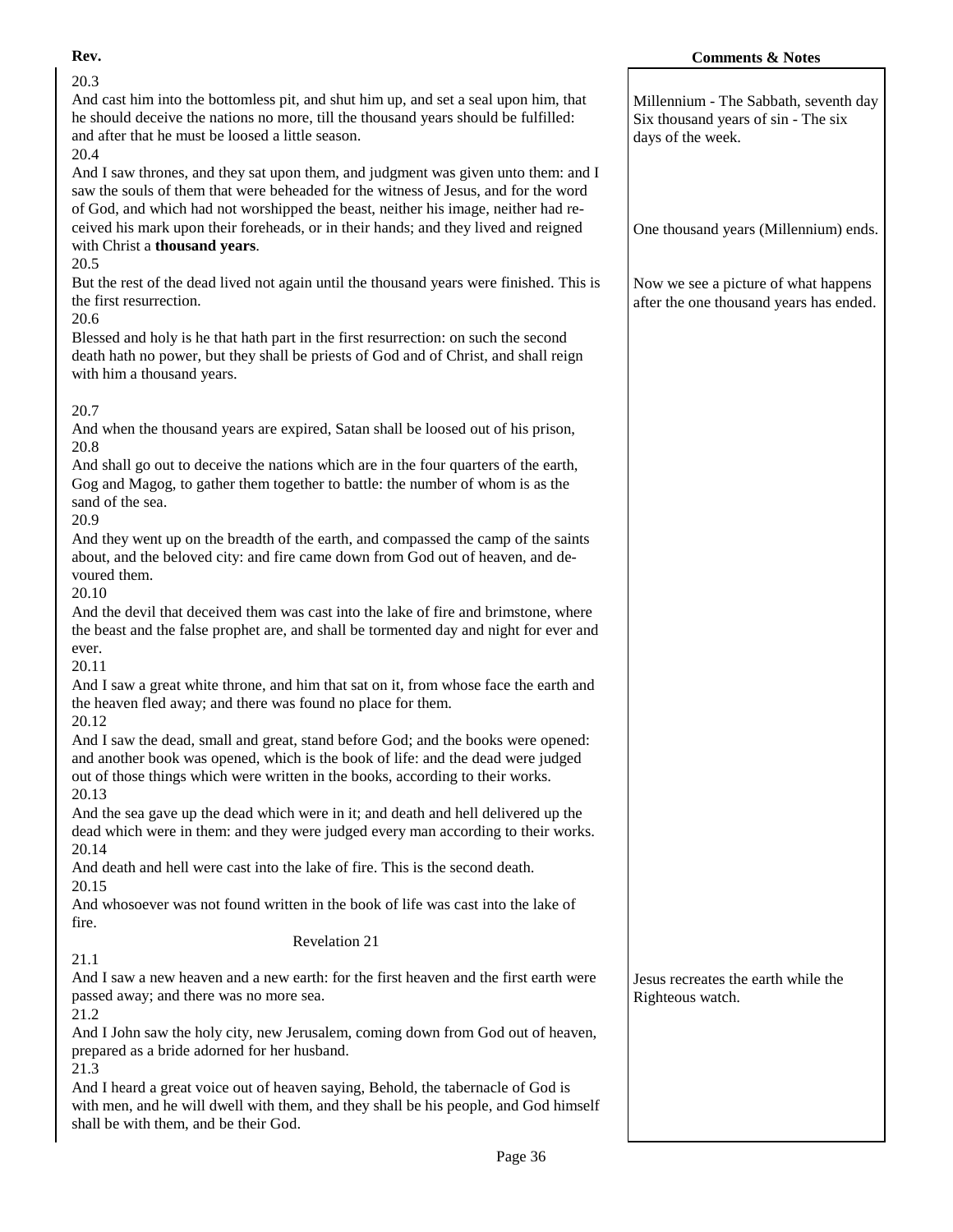| 21.4<br>And God shall wipe away all tears from their eyes; and there shall be no more death,<br>neither sorrow, nor crying, neither shall there be any more pain: for the former things<br>are passed away.<br>21.5                                     |                                                        |
|---------------------------------------------------------------------------------------------------------------------------------------------------------------------------------------------------------------------------------------------------------|--------------------------------------------------------|
| And he that sat upon the throne said, Behold, I make all things new. And he said<br>unto me, Write: for these words are true and faithful.<br>21.6                                                                                                      |                                                        |
| And he said unto me, It is done. I am Alpha and Omega, the beginning and the end. I<br>will give unto him that is athirst of the fountain of the water of life freely.<br>21.7                                                                          |                                                        |
| He that overcometh shall inherit all things; and I will be his God, and he shall be my<br>son.<br>21.8                                                                                                                                                  |                                                        |
| But the fearful, and unbelieving, and the abominable, and murderers, and whoremon-<br>gers, and sorcerers, and idolaters, and all liars, shall have their part in the lake which<br>burneth with fire and brimstone: which is the second death.<br>21.9 |                                                        |
| And there came unto me one of the seven angels which had the seven vials full of the<br>seven last plagues, and talked with me, saying, Come hither, I will show thee the<br>bride, the Lamb's wife.<br>21.10                                           |                                                        |
| And he carried me away in the spirit to a great and high mountain, and showed me<br>that great city, the holy Jerusalem, descending out of heaven from God,<br>21.11                                                                                    | The new Jerusalem coming down from<br>Heaven to earth. |
| Having the glory of God: and her light was like unto a stone most precious, even like<br>a jasper stone, clear as crystal;<br>21.12                                                                                                                     |                                                        |
| And had a wall great and high, and had twelve gates, and at the gates twelve angels,<br>and names written thereon, which are the names of the twelve tribes of the children<br>of Israel:<br>21.13                                                      |                                                        |
| On the east three gates; on the north three gates; on the south three gates; and on the<br>west three gates.<br>21.14                                                                                                                                   |                                                        |
| And the wall of the city had twelve foundations, and in them the names of the twelve<br>apostles of the Lamb.<br>21.15                                                                                                                                  |                                                        |
| And he that talked with me had a golden reed to measure the city, and the gates<br>thereof, and the wall thereof.<br>21.16                                                                                                                              |                                                        |
| And the city lieth foursquare, and the length is as large as the breadth: and he meas-<br>ured the city with the reed, twelve thousand furlongs. The length and the breadth and<br>the height of it are equal.<br>21.17                                 |                                                        |
| And he measured the wall thereof, an hundred and forty and four cubits, according to<br>the measure of a man, that is, of the angel.<br>21.18                                                                                                           |                                                        |
| And the building of the wall of it was of jasper: and the city was pure gold, like unto<br>clear glass.<br>21.19                                                                                                                                        |                                                        |
| And the foundations of the wall of the city were garnished with all manner of pre-<br>cious stones. The first foundation was jasper; the second, sapphire; the third, a chal-<br>cedony; the fourth, an emerald;<br>21.20                               |                                                        |
| The fifth, sardonyx; the sixth, sardius; the seventh, chrysolyte; the eighth, beryl; the<br>ninth, a topaz; the tenth, a chrysoprasus; the eleventh, a jacinth; the twelfth, an ame-<br>thyst.                                                          |                                                        |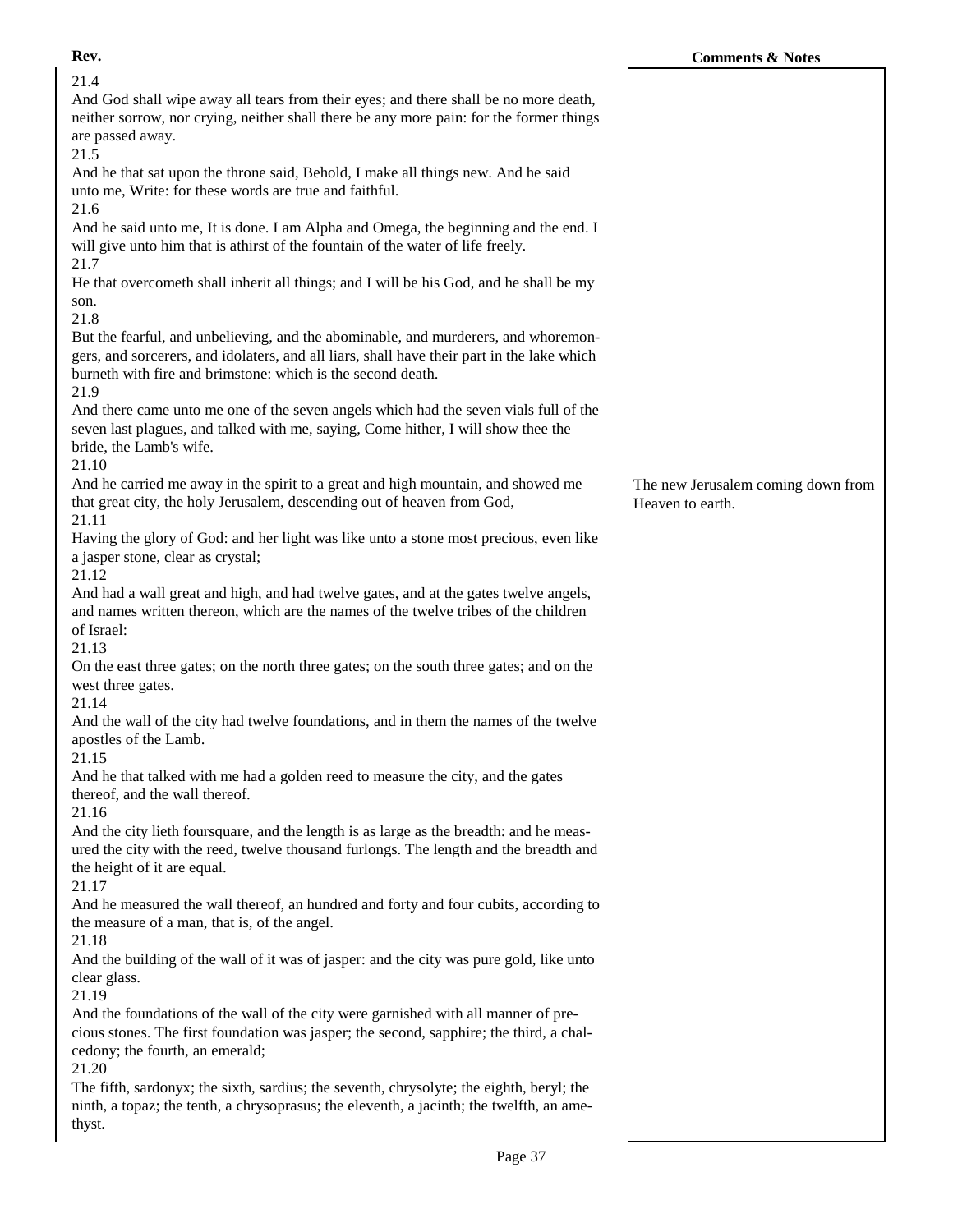| Rev.                                                                                         | <b>Comments &amp; Notes</b>          |
|----------------------------------------------------------------------------------------------|--------------------------------------|
| 21.21                                                                                        |                                      |
| And the twelve gates were twelve pearls: every several gate was of one pearl: and the        |                                      |
| street of the city was pure gold, as it were transparent glass.                              |                                      |
| 21.22                                                                                        |                                      |
| And I saw no temple therein: for the Lord God Almighty and the Lamb are the tem-             |                                      |
| ple of it.                                                                                   |                                      |
| 21.23                                                                                        |                                      |
|                                                                                              |                                      |
| And the city had no need of the sun, neither of the moon, to shine in it: for the glory      |                                      |
| of God did lighten it, and the Lamb is the light thereof.<br>21.24                           |                                      |
|                                                                                              |                                      |
| And the nations of them which are saved shall walk in the light of it: and the kings of      |                                      |
| the earth do bring their glory and honour into it.                                           |                                      |
| 21.25                                                                                        |                                      |
| And the gates of it shall not be shut at all by day: for there shall be no night there.      | It will be light in the City day and |
| 21.26                                                                                        | night.                               |
| And they shall bring the glory and honour of the nations into it.                            |                                      |
| 21.27                                                                                        |                                      |
| And there shall in no wise enter into it any thing that defileth, neither whatsoever         |                                      |
| worketh abomination, or maketh a lie: but they which are written in the Lamb's book          |                                      |
| of life.                                                                                     |                                      |
| Revelation 22                                                                                |                                      |
| 22.1                                                                                         |                                      |
| And he showed me a pure river of water of life, clear as crystal, proceeding out of          |                                      |
| the throne of God and of the Lamb.                                                           |                                      |
| 22.2                                                                                         |                                      |
| In the midst of the street of it, and on either side of the river, was there the tree of     |                                      |
| life, which bare twelve manner of fruits, and yielded her fruit every month: and the         |                                      |
| leaves of the tree were for the healing of the nations.                                      |                                      |
| 22.3                                                                                         |                                      |
| And there shall be no more curse: but the throne of God and of the Lamb shall be in          |                                      |
| it; and his servants shall serve him:                                                        |                                      |
| 22.4                                                                                         |                                      |
| And they shall see his face; and his name shall be in their foreheads.                       |                                      |
| 22.5                                                                                         |                                      |
| And there shall be no night there; and they need no candle, neither light of the sun;        |                                      |
| for the Lord God giveth them light: and they shall reign for ever and ever.                  |                                      |
| 22.6                                                                                         |                                      |
| And he said unto me, These sayings are faithful and true: and the Lord God of the            |                                      |
| holy prophets sent his angel to show unto his servants the things which must shortly         |                                      |
| be done.                                                                                     |                                      |
| 22.7                                                                                         |                                      |
| Behold, I come quickly: blessed is he that keepeth the sayings of the prophecy of this       |                                      |
| book.                                                                                        |                                      |
| 22.8                                                                                         |                                      |
| And I John saw these things, and heard them. And when I had heard and seen, I fell           |                                      |
| down to worship before the feet of the angel which showed me these things.                   |                                      |
| 22.9                                                                                         |                                      |
| Then saith he unto me, See thou do it not: for I am thy fellowservant, and of thy            |                                      |
| brethren the prophets, and of them which keep the sayings of this book: worship              |                                      |
| God.                                                                                         |                                      |
| 22.10                                                                                        |                                      |
| And he saith unto me, Seal not the sayings of the prophecy of this book: for the time        |                                      |
|                                                                                              |                                      |
| is at hand.                                                                                  |                                      |
| 22.11                                                                                        |                                      |
| He that is unjust, let him be unjust still: and he which is filthy, let him be filthy still: | Another picture of the close of      |
| and he that is righteous, let him be righteous still: and he that is holy, let him be holy   | Probation.                           |
| still.                                                                                       |                                      |
|                                                                                              |                                      |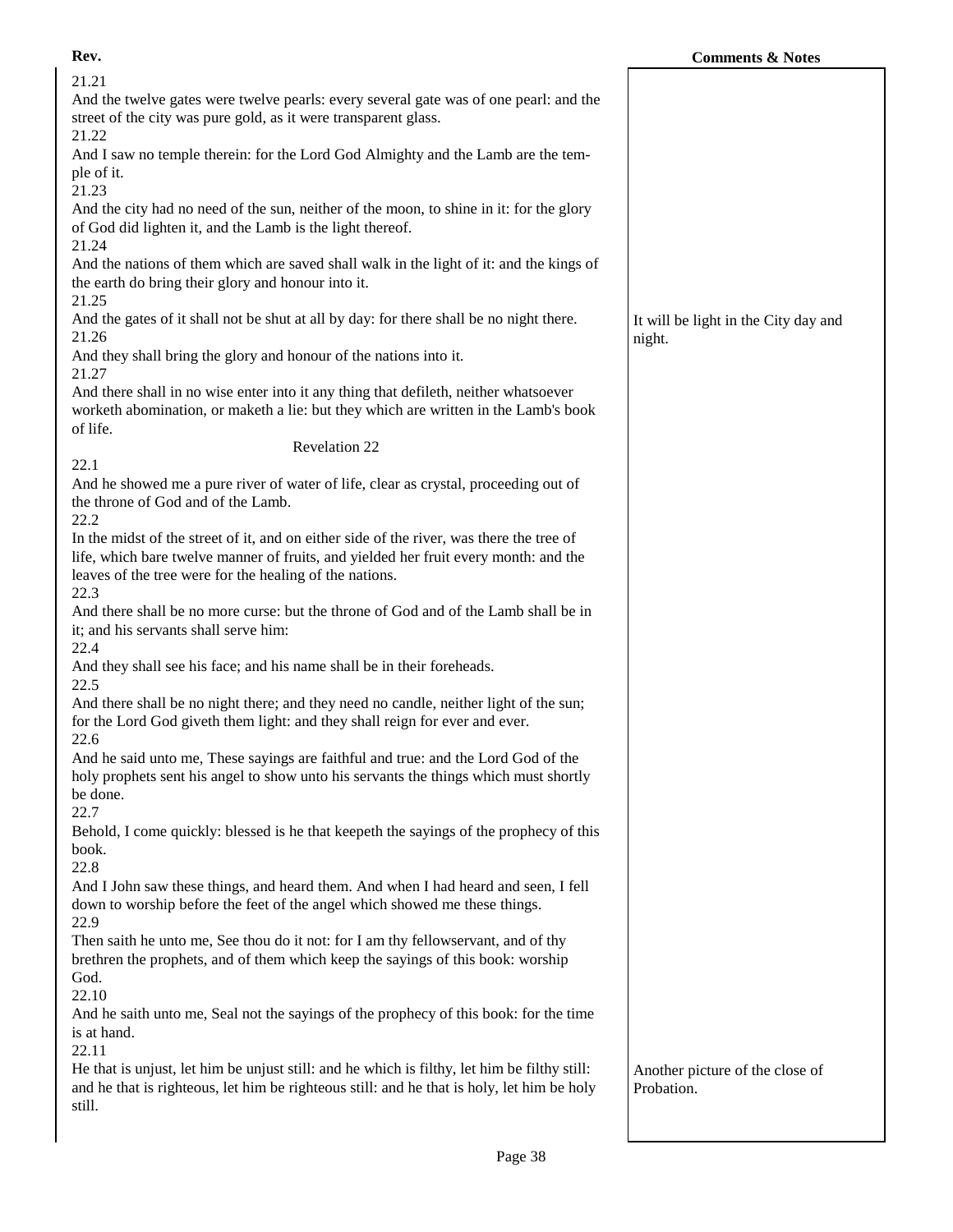| Rev.                                                                                                                                                                                                                                                                                                                                                                                                                                                     | <b>Comments &amp; Notes</b> |
|----------------------------------------------------------------------------------------------------------------------------------------------------------------------------------------------------------------------------------------------------------------------------------------------------------------------------------------------------------------------------------------------------------------------------------------------------------|-----------------------------|
| 22.12                                                                                                                                                                                                                                                                                                                                                                                                                                                    |                             |
| And, behold, I come quickly; and my reward is with me, to give every man accord-<br>ing as his work shall be.<br>22.13                                                                                                                                                                                                                                                                                                                                   |                             |
| I am Alpha and Omega, the beginning and the end, the first and the last.<br>22.14                                                                                                                                                                                                                                                                                                                                                                        |                             |
| Blessed are they that do his commandments, that they may have right to the tree of<br>life, and may enter in through the gates into the city.<br>22.15                                                                                                                                                                                                                                                                                                   |                             |
| For without are dogs, and sorcerers, and whoremongers, and murderers, and idola-<br>ters, and whosoever loveth and maketh a lie.<br>22.16                                                                                                                                                                                                                                                                                                                |                             |
| I Jesus have sent mine angel to testify unto you these things in the churches. I am the<br>root and the offspring of David, and the bright and morning star.<br>22.17                                                                                                                                                                                                                                                                                    |                             |
| And the Spirit and the bride say, Come. And let him that heareth say, Come. And let<br>him that is athirst come. And whosoever will, let him take the water of life freely.<br>22.18                                                                                                                                                                                                                                                                     |                             |
| For I testify unto every man that heareth the words of the prophecy of this book, If<br>any man shall add unto these things, God shall add unto him the plagues that are<br>written in this book:<br>22.19                                                                                                                                                                                                                                               |                             |
| And if any man shall take away from the words of the book of this prophecy, God<br>shall take away his part out of the book of life, and out of the holy city, and from the<br>things which are written in this book.<br>22.20                                                                                                                                                                                                                           |                             |
| He which testifieth these things saith, Surely I come quickly. Amen. Even so, come,<br>Lord Jesus.<br>22.21                                                                                                                                                                                                                                                                                                                                              | He is coming very soon!     |
| The grace of our Lord Jesus Christ be with you all. Amen.                                                                                                                                                                                                                                                                                                                                                                                                | - Fifth sequence ends.      |
| "There are men among us who profess to understand the truth for these last days,                                                                                                                                                                                                                                                                                                                                                                         |                             |
| but who will not calmly investigate advanced truth. They are determined to make no<br>advance beyond the stakes which they have set, and will not listen to those who, they<br>say, do not stand by the old landmarks. They are so self-sufficient that they cannot<br>be reasoned with. They consider it a virtue to be at variance with their brethren, and<br>close the door, that light shall not find an entrance to the people of God. It will re- |                             |
| quire heavenly wisdom to know how to deal with such cases. Light will come to                                                                                                                                                                                                                                                                                                                                                                            |                             |

#### **The Prophecy of Christ as found in Mathew 24:1-44**

made plain to the understanding." ST.05-26-1890

God's people, and those who have sought to close the door will either repent or be removed out of the way. The time has come when a new impetus must be given to the work. There are terrible scenes before us, and Satan is seeking to keep from our knowledge the very things that God would have us know. God has messengers and messages for his people. If ideas are presented that differ in some points from our former doctrines, we must not condemn them without diligent search of the Bible to see if they are true. We must fast and pray and search the Scriptures as did the noble Bereans, to see if these things are so. We must accept every ray of light that comes to us. Through earnest prayer and diligent study of God's word, dark things will be

24.1

And Jesus went out, and departed from the temple: and his disciples came to him for to show him the buildings of the temple.

24.2

And Jesus said unto them, See ye not all these things? verily I say unto you, There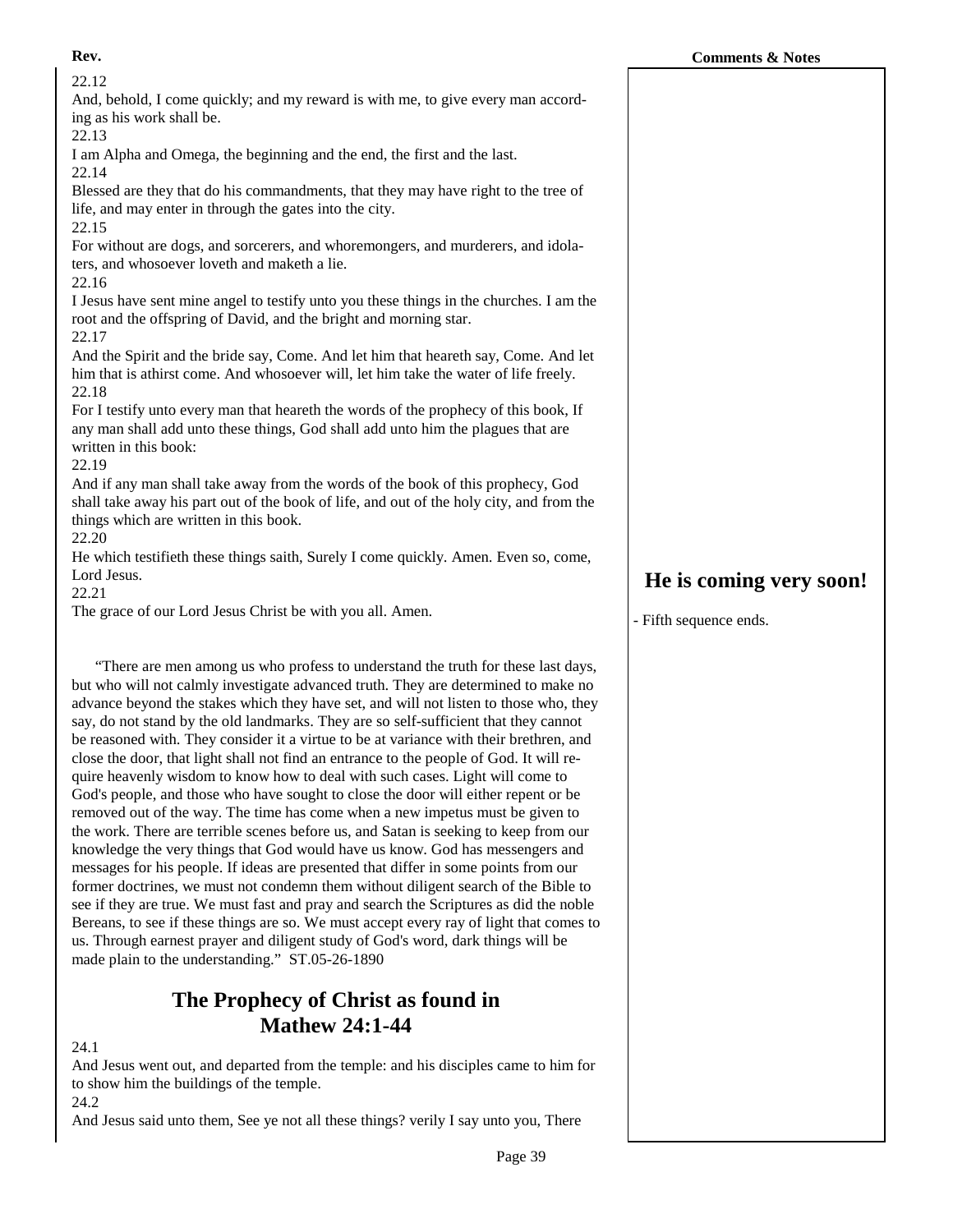| shall not be left here one stone upon another, that shall not be thrown down.<br>24.3                                                                                                                              |                                                                                                                         |
|--------------------------------------------------------------------------------------------------------------------------------------------------------------------------------------------------------------------|-------------------------------------------------------------------------------------------------------------------------|
| And as he sat upon the mount of Olives, the disciples came unto him privately, say-<br>ing, Tell us, when shall these things be? and what shall be the sign of thy coming,<br>and of the end of the world?<br>24.4 |                                                                                                                         |
| And Jesus answered and said unto them, Take heed that no man deceive you.<br>24.5                                                                                                                                  |                                                                                                                         |
| For many shall come in my name, saying, I am Christ; and shall deceive many.<br>24.6                                                                                                                               |                                                                                                                         |
| And ye shall hear of wars and rumours of wars: see that ye be not troubled: for all<br>these things must come to pass, but the end is not yet.<br>24.7                                                             | Let no man deceive you by any means:<br>for that day shall not come, except                                             |
| For nation shall rise against nation, and kingdom against kingdom: and there shall be<br>famines, and pestilences, and earthquakes, in divers places.<br>24.8                                                      | there come a falling away first, and that<br>man of sin be revealed, the son of<br>perdition; Who opposeth and exalteth |
| All these are the beginning of sorrows.<br>24.9                                                                                                                                                                    | himself above all that is called God, or<br>that is worshipped; so that he as God                                       |
| Then shall they deliver you up to be afflicted, and shall kill you: and ye shall be<br>hated of all nations for my name's sake.<br>24.10                                                                           | sitteth in the temple of God, showing<br>himself that he is God.<br>2 Thessalonians 2:3, 4                              |
| And then shall many be offended, and shall betray one another, and shall hate one<br>another.<br>24.11                                                                                                             |                                                                                                                         |
| And many false prophets shall rise, and shall deceive many.<br>24.12                                                                                                                                               |                                                                                                                         |
| And because iniquity shall abound, the love of many shall wax cold.<br>24.13                                                                                                                                       | Verses 15-20 Have a duel application<br>it was for them when Jerusalem was                                              |
| But he that shall endure unto the end, the same shall be saved.<br>24.14                                                                                                                                           | destroyed and it is for us when a<br>Church/State power which sets up                                                   |
| And this gospel of the kingdom shall be preached in all the world for a witness unto<br>all nations; and then shall the end come.<br>24.15                                                                         | National Sunday laws and clams to<br>have the authority of God on earth.<br>We can then know that it is time to flee    |
| When ye therefore shall see the abomination of desolation, spoken of by Daniel the<br>prophet, stand in the holy place, (whoso readeth, let him understand:)<br>24.16                                              | the cities.                                                                                                             |
| Then let them which be in Judaea flee into the mountains:<br>24.17                                                                                                                                                 |                                                                                                                         |
| Let him which is on the housetop not come down to take any thing out of his house:<br>24.18                                                                                                                        |                                                                                                                         |
| Neither let him which is in the field return back to take his clothes.<br>24.19                                                                                                                                    | It will not go well for those who have<br>young children at this time.                                                  |
| And woe unto them that are with child, and to them that give suck in those days!<br>24.20                                                                                                                          |                                                                                                                         |
| But pray ye that your flight be not in the winter, neither on the Sabbath day:<br>24.21                                                                                                                            | This is the great tribulation or time of<br>trouble that takes place just before                                        |
| For then shall be great tribulation, such as was not since the beginning of the<br>world to this time, no, nor ever shall be.<br>24.22                                                                             | Christ's second coming. It is tied<br>together with verses 29,30                                                        |
| And except those days should be shortened, there should no flesh be saved: but<br>for the elect's sake those days shall be shortened.<br>24.23                                                                     |                                                                                                                         |
| Then if any man shall say unto you, Lo, here is Christ, or there; believe it not.<br>24.24                                                                                                                         |                                                                                                                         |
| For there shall arise false Christs, and false prophets, and shall show great signs and<br>wonders; insomuch that, if it were possible, they shall deceive the very elect.<br>24.25                                |                                                                                                                         |
| Behold, I have told you before.                                                                                                                                                                                    |                                                                                                                         |

**Comments & Notes** 

#### **Math.**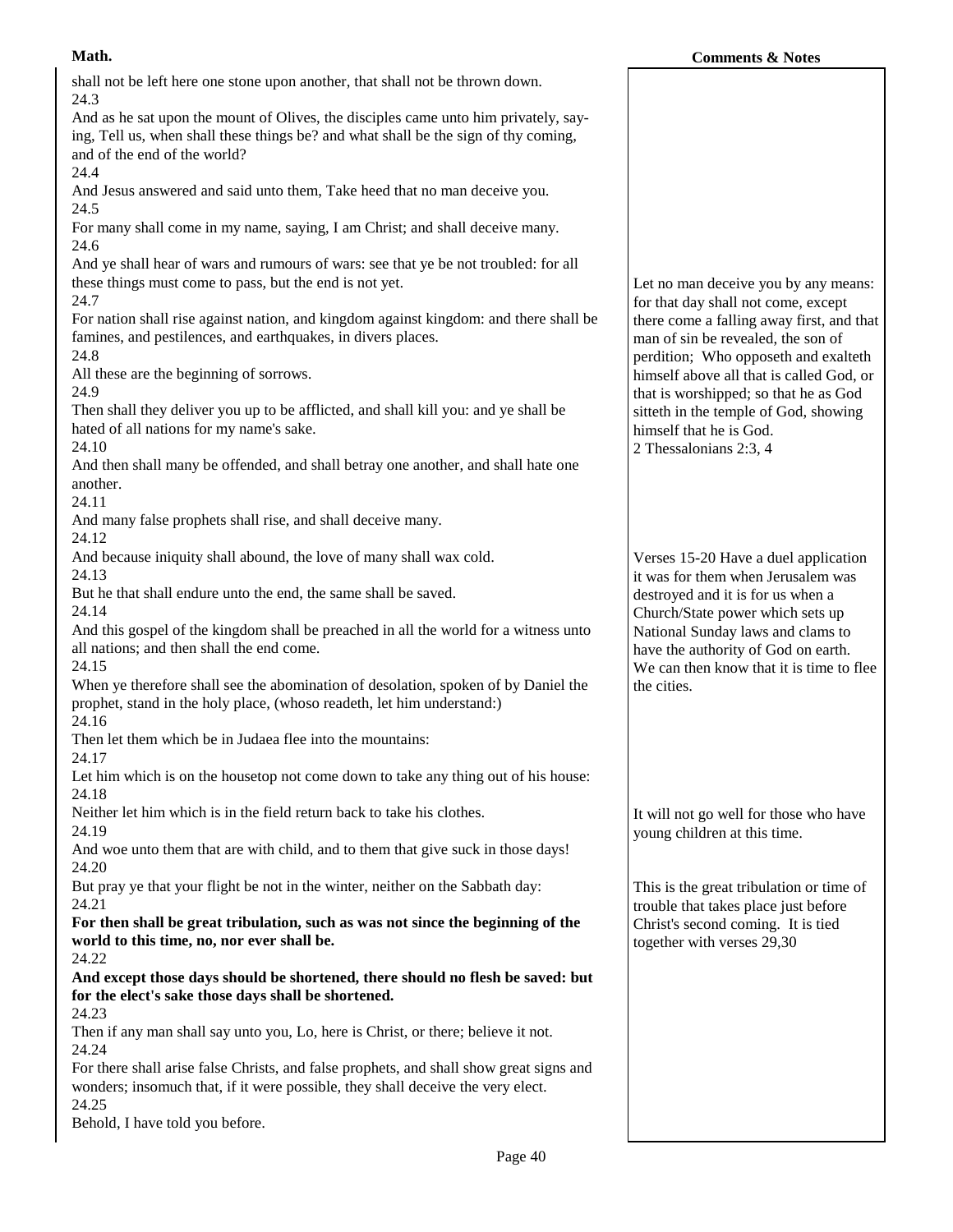#### **Math.**

24.26

Wherefore if they shall say unto you, Behold, he is in the desert; go not forth: behold, he is in the secret chambers; believe it not.

24.27

For as the lightning cometh out of the east, and shineth even unto the west; so shall also the coming of the Son of man be.

24.28

For wheresoever the carcase is, there will the eagles be gathered together. 24.29

**Immediately after the tribulation of those days shall the sun be darkened, and the moon shall not give her light, and the stars shall fall from heaven, and the powers of the heavens shall be shaken:** 

24.30

**And then shall appear the sign of the Son of man in heaven: and then shall all the tribes of the earth mourn, and they shall see the Son of man coming in the clouds of heaven with power and great glory.** 

24.31

And he shall send his angels with a great sound of a trumpet, and they shall gather together his elect from the four winds, from one end of heaven to the other. 24.32

Now learn a parable of the fig tree; When his branch is yet tender, and putteth forth leaves, ye know that summer is nigh:

#### 24.33

So likewise ye, when ye shall see all these things, know that it is near, even at the doors.

24.34

Verily I say unto you, This generation shall not pass, till all these things be fulfilled. 24.35

Heaven and earth shall pass away, but my words shall not pass away.

24.36

But of that day and hour knoweth no man, no, not the angels of heaven, but my Father only.

24.37

But as the days of Noe were, so shall also the coming of the Son of man be. 24.38

For as in the days that were before the flood they were eating and drinking, marrying and giving in marriage, until the day that Noe entered into the ark, 24.39

And knew not until the flood came, and took them all away; so shall also the coming of the Son of man be.

24.40

Then shall two be in the field; the one shall be taken, and the other left. 24.41

Two women shall be grinding at the mill; the one shall be taken, and the other left. 24.42

Watch therefore: for ye know not what hour your Lord doth come.

24.43

But know this, that if the good man of the house had known in what watch the thief would come, he would have watched, and would not have suffered his house to be broken up.

24.44

Therefore be ye also ready: for in such an hour as ye think not the Son of man cometh.

Christ's coming will not be a secret. Immediately after the tribulation the sun will be darkened and the moon will not give her light. If the tribulation here mentioned is the same as the one found in verse 21 the above douse not take place until after the time of trouble which is still in the future.

Christ appears in the clouds of glory to take his people home.

The signs found in verse 29 may have had a secondary fulfillment prior to 1844, but I believe that it is obvious from the texts that they are talking about an event to happen in the future.

We have to remember that the pioneers believed that Christ was coming in 1844 so would have seen the Dark day and the falling of the stars of their day as the fulfillment of these verses. We have now come to realize that they were wrong in their belief of the events of their immediate time.

It was not Christ's second coming that had been prophesied to take place in 1844, but the beginning of the Judgment.

Since the common belief was that Christ was coming in 1844 the early believers put a number of future prophecies in the past since they were all to take place before Christ's coming and would therefor have to already have found their fulfillment by that time. This made complete sense to them, but we can now see that many of the prophecies that they thought were already fulfilled had not in reality been fulfilled but were still future events, some of which have been fulfilled since then.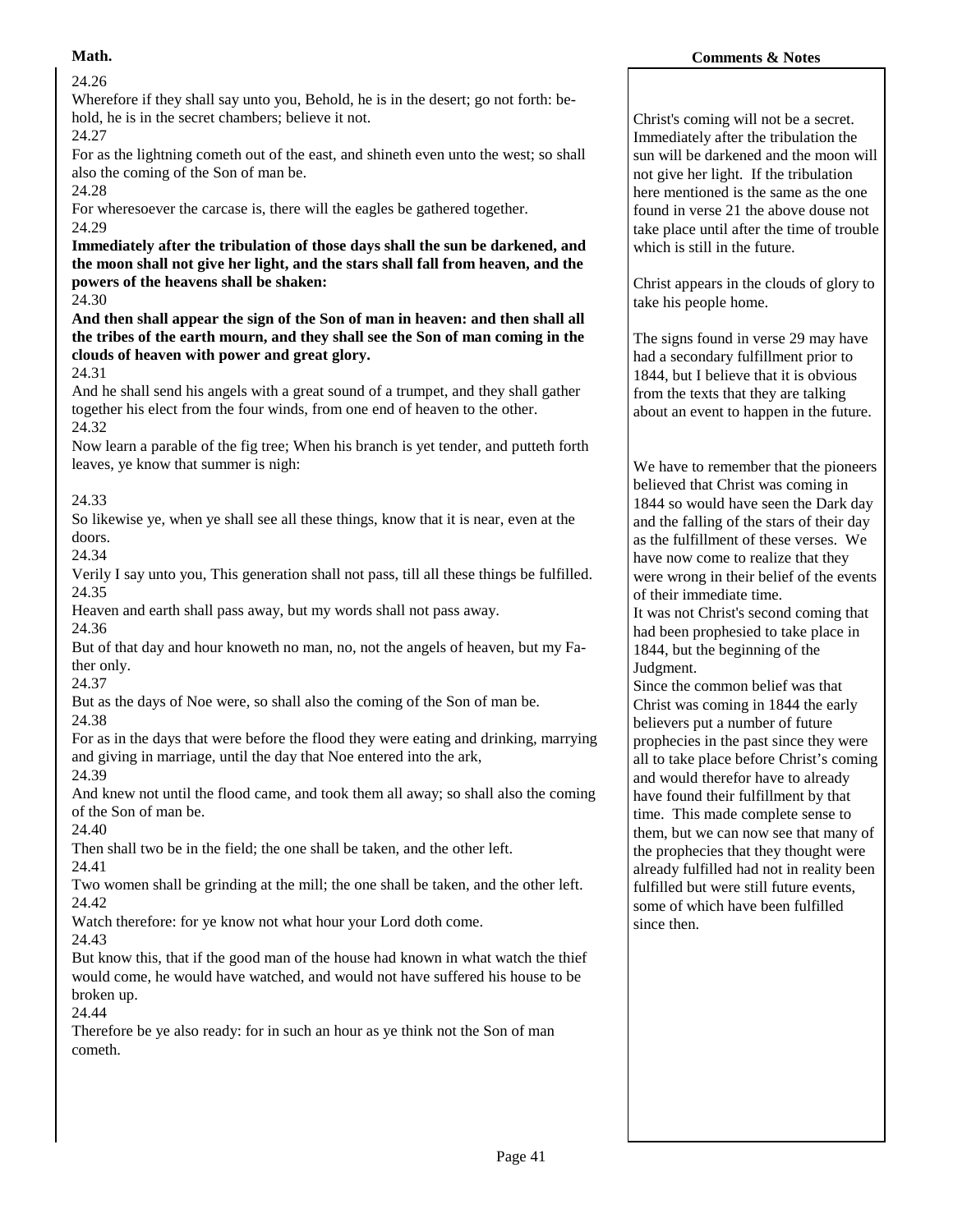**#1 The Daily**: Assumed root of the following. (*tämîd*) continuity. Most frequently this word is used in an adjectival genitive construction with '*ölâ* for the continual whole burnt offering made to God every morning and evening (Ex 29:42; Num 28:6, 10, 15, 23: Ezr 3:5; Neh 10:34; cf. Ezk 46:15, every morning; and the continual *minhâ,* Num 4:16 Neh 10:34; Lev 6:13. The word is used alone to designate the daily burnt offering in Dan 8:11-13; 11:31; 12:11. Numbers 4:7 refers to the "bread of continuity" meaning the bread that was always there.

 The word is also used adverbially in connection with the cult to denote constancy in cultic duties (e.g. Aaron's breastplate, Ex 28:29-30). **Some passages, however, stress constancy of personal devotion, e.g.,** Hosea 12:6, **"Turn to your God; keep mercy and justice and wait on your God continually."** The Psalms likewise urge, l**et his praises continually be in your mouth** (34:1; 71:6), **hope continually in the Lord** (71:14); **let God's truth continually preserve you** (40:11); **let prayer be made to him continually** (72:15), and **keep his law continually** (119:44). Isaiah promises that **the Lord will continually guide those who respond to the social needs about them as evidence of true spirituality**. Indeed, "**Seek the Lord and his strength, seek his face continually**" (1Chronicles 16:11). W.C.K.

#### *What about the word "Sacrifice" that is used in conjunction with the daily?*

 "Then I saw in relation to the "daily" (Dan. 8:12) that the word "**sacrifice**" was supplied by man's wisdom, and does not belong to the text, and that the Lord gave the correct view of it to those who gave the judgment hour cry. When union existed, before 1844, nearly all were united on the correct view of the "daily"; but in the confusion since 1844, other views have been embraced, and darkness and confusion have followed." Early Writings of Ellen G. White Page 74 Par. 2

#### *It is obvious from this statement that the word sacrifice does not belong in these texts so we will remove it.*

#### *Let's look at the first group of verses in Daniel where "the Daily" appears. See Daniel 8: 9-14*

 "And out of one of them came forth a little horn, which waxed exceeding great, toward the south, and toward the east, and toward the pleasant land. And it waxed great, even to the host of heaven; and it cast down some of the host and of the stars to the ground, and stamped upon them. Yea, he magnified himself even to the prince of the host, and by him the **Daily** was taken away, and the place of his sanctuary was cast down. And an host was given him against the **Daily** by reason of transgression, and it cast down the truth to the ground; and it practiced, and prospered. Then I heard one saint speaking, and another saint said unto that certain saint which spake, How long shall be the vision concerning the **Daily**, and the transgression of desolation, to give both the sanctuary and the host to be trodden under foot? And he said unto me, Unto **two thousand and three hundred days**; then shall the sanctuary be cleansed." Dan. 8:9-14

#### *Now let's look at the following verses to see if the Scripture itself gives further light. We find the angel, Gabriel, gives Daniel the explanation for the preceding verses. See Daniel 8:15,16 and verses 23 – 25.*

 "And in the latter time of their kingdom, when the transgressors are come to the full, a king of fierce countenance, and understanding dark sentences, shall stand up. And his power shall be mighty, but not by his own power: and he shall destroy wonderfully, and shall prosper, and practice, and **shall destroy the mighty and the holy people**. And through his policy also he shall cause craft to prosper in his hand; and he shall magnify himself in his heart, and by peace shall destroy many: he shall also stand up against the Prince of princes; but he shall be broken without hand." Dan 8:23-25

*What is the subject at the center of these texts? The* **mighty and the holy people**. *Yet in verses 9 -14, God's people are not mentioned. The central subject of verses 9-14 would seem to be the Daily. Why would the angel give Daniel an explanation of a group of texts with two different subjects in each? I believe that the Daily has been interpreted for us in Dan 8:23-25. Why do I believe this? Let's look at some more evidence for this conclusion. What are the characteristics of the mighty and the holy people? They are the people who seek the Lord continually, who continually seek for God's strength and power in their lives in order to overcome the evil one. They are continually giving thanks. They hope continually, obey continually and abide in Him continually. God's holy people are continually striving to do his will. They have also been continually present in the earth , from the time of creation. God has always had faithful witnesses.* 

 "For this cause also thank we God without ceasing. . ." 1 Thessalonians 2:13; "Pray without ceasing." 1 Thessalonians 5:17; "Seek the LORD and his strength, seek his face continually." 1 Chronicles 16:11; "I will bless the LORD at all times: his praise shall continually be in my mouth." Psalms 34:1; "Be thou my strong habitation, whereunto I may continually resort: thou hast given commandment to save me; for thou art my rock and my fortress." Psalms 71:3; " But I will hope continually, and will yet praise thee more and more." Psalms 71:14; "So shall I keep thy law continually for ever and ever." Psalms 119:44; "Hold thou me up, and I shall be safe: and I will have respect unto thy statutes continually." Psalms 119:117; "Then the king commanded, and they brought Daniel, and cast him into the den of lions. Now the king spake and said unto Daniel, Thy God whom thou servest continually, he will deliver thee." Daniel 6:16; "But we will give ourselves continually to prayer, and to the ministry of the word." Acts 6:4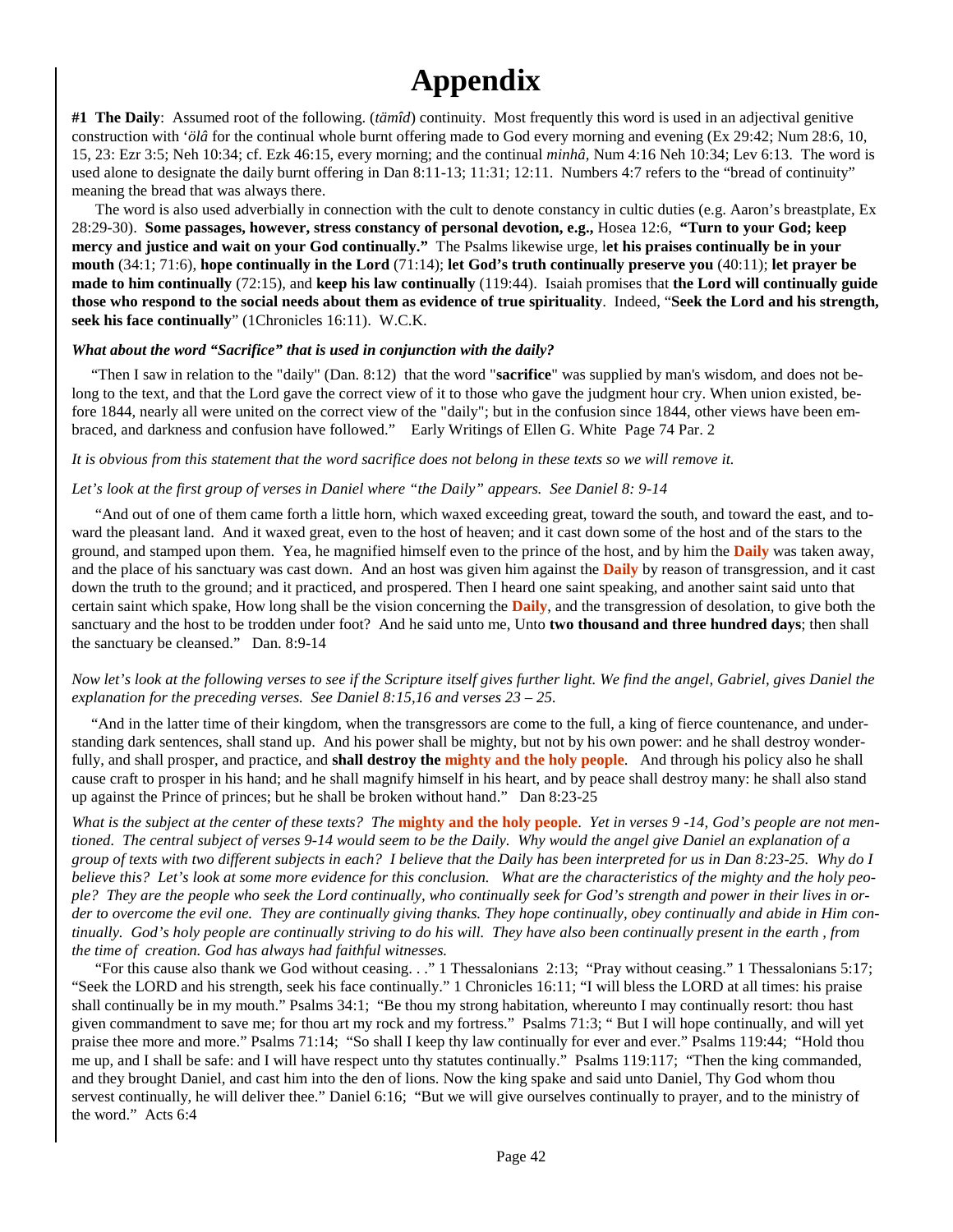"Notwithstanding the prevailing iniquity, there was a line of **holy men** who, **elevated and ennobled by communion with God**, **lived as in the companionship of heaven**. They were men of massive intellect, of wonderful attainments. They had a great and holy mission--to develop a character of righteousness, to teach a lesson of godliness, not only to the men of their time, but for future generations. Only a few of the most prominent are mentioned in the Scriptures; but **all through the ages God had faithfully witnesses, truehearted worshipers**." Ellen G. White Patriarchs & Prophets p. 84

 "**In all ages the Lord has had a people** who, while holding communion with God, have by word and character called that attention of their fellow-men to the grand themes that are of eternal interest to humanity. Saints and martyrs of former ages, and the disciples who were privileged to hear the lessons from the lips of Jesus, were holy and self-denying. They were beloved and honored of God above many who in our day profess to be disciples of Christ and teachers of the people,--not because God is a respecter of persons; not because a clearer, brighter light shone upon them, but **because they steadfastly believed the truth, and practiced it in the daily life**. These men faithfully improved their talents, and God registered them among His profitable servants. They were acknowledged and honoured by God because they were faithful to the light which shone upon them. To those around them they reflected that light received from the Light of the world. By their close connection with heaven, their pure and holy conversation, they became channels of light and blessing to the world. **They walked humbly with their God**, rejoicing, not in the favor and praise of men, but in the light of truth. They did not seek ways, nor fashion excuses, whereby they might evade obedience to the commandments of Jehovah. **The chosen of God believed His word, rested on His promises, and their steadfast confidence and strong faith made them willing and able to suffer the loss of all things for His dear sake**." E.G. White Bible Echoes 01-04-1897

Let's now compare verses 9-14 with verses 23-25 again,, remembering that verses 23-25 were given to Daniel as an explana*tion of the previous verses. For study purposes, let's also insert* (mighty and the holy people) where the word Daily comes.

| And out of one of them came forth a little horn, which<br>And in the latter time of their kingdom,<br>waxed exceeding great, toward the south, and toward the<br>when the transgressors are come to the full,<br>a king of fierce countenance, and understanding dark sen-<br>east, and toward the pleasant land.<br>And it waxed great, even to the host of heaven; and it cast<br>tences, shall stand up.<br>down some of the host and of the stars to the ground, and<br>And his power shall be mighty, but not by his own power:<br>and he shall destroy wonderfully,<br>stamped upon them. |
|-------------------------------------------------------------------------------------------------------------------------------------------------------------------------------------------------------------------------------------------------------------------------------------------------------------------------------------------------------------------------------------------------------------------------------------------------------------------------------------------------------------------------------------------------------------------------------------------------|
| and shall prosper, and practice,<br>Yea, he magnified himself even to the prince of the host,                                                                                                                                                                                                                                                                                                                                                                                                                                                                                                   |
| and by him the daily (mighty and the holy people) was<br>and shall destroy the mighty and the holy people.                                                                                                                                                                                                                                                                                                                                                                                                                                                                                      |
| <i>(were)</i> taken away, and the place of his sangulary was cast<br>And through his policy also he shall cause craft to prosper in                                                                                                                                                                                                                                                                                                                                                                                                                                                             |
| his hand;<br>down.                                                                                                                                                                                                                                                                                                                                                                                                                                                                                                                                                                              |
| And an host was given him against the daily (mighty and<br>and he shall magnify himself in his heart, and by peace shall                                                                                                                                                                                                                                                                                                                                                                                                                                                                        |
| destroy many:<br>the holy people)                                                                                                                                                                                                                                                                                                                                                                                                                                                                                                                                                               |
| by reason of transgression, and it cast down the truth to the<br>he shall also stand up against the Prince of princes;                                                                                                                                                                                                                                                                                                                                                                                                                                                                          |
| but he shall be broken without hand.<br>ground; and it practiced, and prospered. Then I heard one                                                                                                                                                                                                                                                                                                                                                                                                                                                                                               |
| saint speaking, and another saint said unto that certain saint<br>Dan 8:23-25                                                                                                                                                                                                                                                                                                                                                                                                                                                                                                                   |
| which spake, How long shall be the vision concerning the                                                                                                                                                                                                                                                                                                                                                                                                                                                                                                                                        |
| daily (mighty and the holy people), and the transgression                                                                                                                                                                                                                                                                                                                                                                                                                                                                                                                                       |
| of desolation, to give both the sanctuary and the host to be                                                                                                                                                                                                                                                                                                                                                                                                                                                                                                                                    |
| trodden under foot? And he said unto me, Unto two thou-                                                                                                                                                                                                                                                                                                                                                                                                                                                                                                                                         |
| sand and three hundred days; then shall the sanctuary be                                                                                                                                                                                                                                                                                                                                                                                                                                                                                                                                        |
| cleansed. Dan. 8:9-14                                                                                                                                                                                                                                                                                                                                                                                                                                                                                                                                                                           |

*Now let's put 'Mighty and holy people' in all the other places that 'Daily' appears in the prophecies of Daniel.* 

 And arms shall stand on his part, and they shall pollute the sanctuary of strength, and shall take away the **mighty and the holy people**, and they shall place the abomination that maketh desolate. Dan 11:31

Many shall be purified, and made white, and tried; but the wicked shall do wickedly: and none of the wicked shall understand; but the wise shall understand. And from the time that the **mighty and the holy people** shall be taken away, and the abomination that maketh desolate set up, there shall be a thousand two hundred and ninety days. Blessed is he that waiteth, and cometh to the thousand three hundred and five and thirty days. Dan. 12:10-12

*Let's look at the texts again with some amplification.*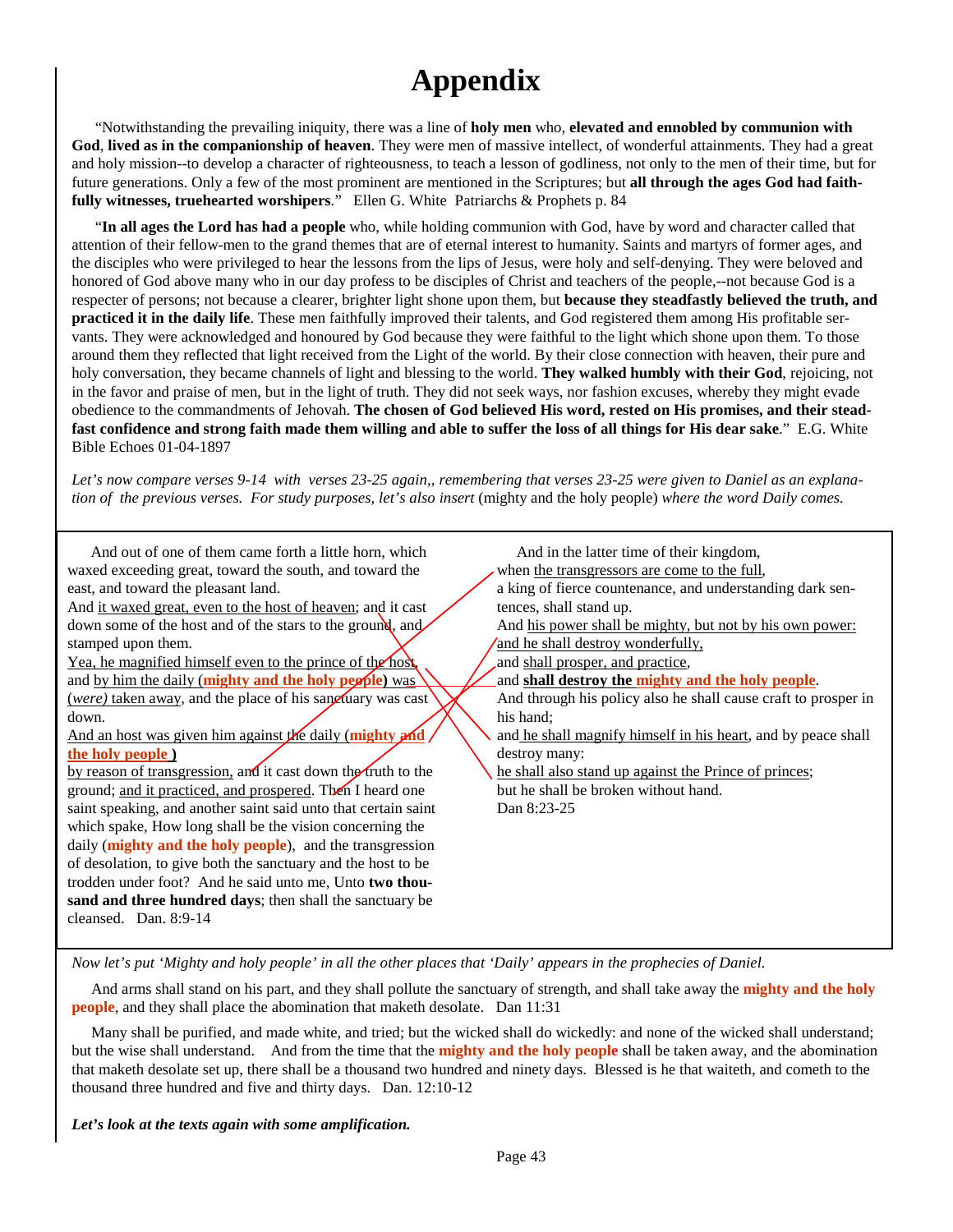And out of one of them came forth a little horn **(***Papacy***)**, which waxed exceeding great, toward the south, and toward the east, and toward the pleasant land **(***Palestine***)**. And it waxed great, even to the host of heaven **(***made himself to be God***)**; and it cast down some of the host and of the stars to the ground, and stamped upon them. Yea, he magnified himself even to the prince of the host **(***said that he was God***)**, and by him the ( **mighty and the holy people** ) (*who continually seek God's face*) (*were)* taken away **(***persecuted and killed throughout the known world, almost to extinction***)** , and the place of his sanctuary was cast down **(***God's system of worship done away with. Sunday worship by 'Christians'. People were told they could not go to God personally but had to go through a priest***)**. And an host **(***armies & power***)** was given him against the ( **mighty and the holy people** ) (*who continually seek God's face*) by reason of transgression, and it cast down the truth to the ground; and it practiced, and prospered. Then I heard one saint speaking, and another saint said unto that certain saint which spake, How long shall be the vision concerning the ( **mighty and the holy people** ) (*who continually seek God's face*), and the transgression of desolation **(***Papal system***)**, to give both the sanctuary and the host **(***all that represents God***)** to be trodden under foot? And he said unto me, Unto two thousand and three hundred days; then shall the sanctuary be cleansed. (*This time period began in 457 BC and covers the Dark Ages down to the fall of 1844***)** Dan. 8:9-14

 And arms shall stand on his part **(***armies will support him***)**, and they shall pollute the sanctuary of strength **(c***hange God's word and laws***)**, and shall take away **(***kill, persecute and scatter***)** the ( **mighty and the holy people** ) (*who continually seek God's face*), and they shall place the abomination that maketh desolate **(***put their beliefs and traditions, Sunday worship, in place of God's word***.** Dan 11:31

Many shall be purified, and made white, and tried; but the wicked shall do wickedly: and none of the wicked shall understand; but the wise shall understand. And from the time that the (**mighty and the holy people**) (*who continually seek God's face*) shall be taken away (*killed and persecuted*), and the abomination that maketh desolate (*Papacy, Sunday law*) set up, there shall be a thousand two hundred and ninety days. Blessed is he that waiteth, and cometh to the thousand three hundred and five and thirty days. Dan. 12:10-12

#### *Now look at Revelation. 3:5-7 to see if it supports the above conclusion since it is dealing with the same subject and time period.*

"And there was given unto him a mouth speaking great things and blasphemies; and power was given unto him to continue forty and two months. And he opened his mouth in blasphemy against God, to blaspheme his name, and his tabernacle, and them that dwell in heaven. And it was given unto him to make war with the **saints**, and to **overcome them**: and power was given him over all kindreds, and tongues, and nations.

*These prophecies are all dealing with Gods laws, His word, His people and what is happening to them. The subject (sacrifice) which the translators inserted into the KJV should rather be, (Gods mighty and holy people) and the adverb (daily) refers to those who continually seek God's face. This conclusion was come to after much soul searching and sincere prayer pleading with God to reveal the truth to me about the Daily. We are in the last days and if it is to be understood ,now is the time. I believe God has answered my prayer.* 

#### **Note:**

When we study what historians have written about the prophecies found in Daniel 11 and 12 and Revelation 6:11 and onward we need to remember that they believed that Jesus was coming in 1844. Because of this they would have believed that all prophecy would be fulfilled previous to this date. Since this was their thinking they took prophecies that are yet future and attached to them past events that seemed to fit them. You need a very good imagination to make them fit. I believe Ellen White also believed that these prophecies were still future events since she said "Solemn events before us are yet to transpire. Trumpet after trumpet is to be sounded; vial after vial poured out one after another upon the inhabitants of the earth. Scenes of stupendous interest are right upon us. . . ." 3 SM 426 The trumpets are found in Revelation 8-11 and the vials are found in Revelation 16. If one looks at Revelation carefully it can be seen that Revelation 4 to 22 is basically one continues sequence of events and is not broken up into segments as some believe it to be. Revelation 1 2 and 3 is a picture of church history. Daniel 12 contains three time lines that will be very important to those who live through the time of trouble which is just before us. "Let us read and study the 12th chapter of Daniel. It is a warning we shall all need to understand before the time of the end." Ellen G. White Ltr. 161, July 30, 1903 [Rev. 13:4-8, 10 quoted.] This entire chapter is a revelation of what will surely take place [Rev. 13:11, 15-17 quoted] (MS 88, 1897). I Believe we are living at the very end of the 5th seal of Revelation 6:9 and that the 6th seal of Revelation 6:12 is about to be opened and then the rest of Revelation will unfold in quick succession.

#### **#2**

Dan. 11:40,41 And at the time of the end shall the king of the south (Napoleon) who had just taken Egypt and become the king of the south, push at him. (the Papacy), Napoleon took the pope captive in 1798, and then the king of the north (The Ottoman Turkish Empire) which had been the king of the north for almost 350 years, declared war against Napoleon because Egypt had long been a semi-dependency of the Ottoman Empire which it was unwilling to lose. This king of the north therafter "came against him ( the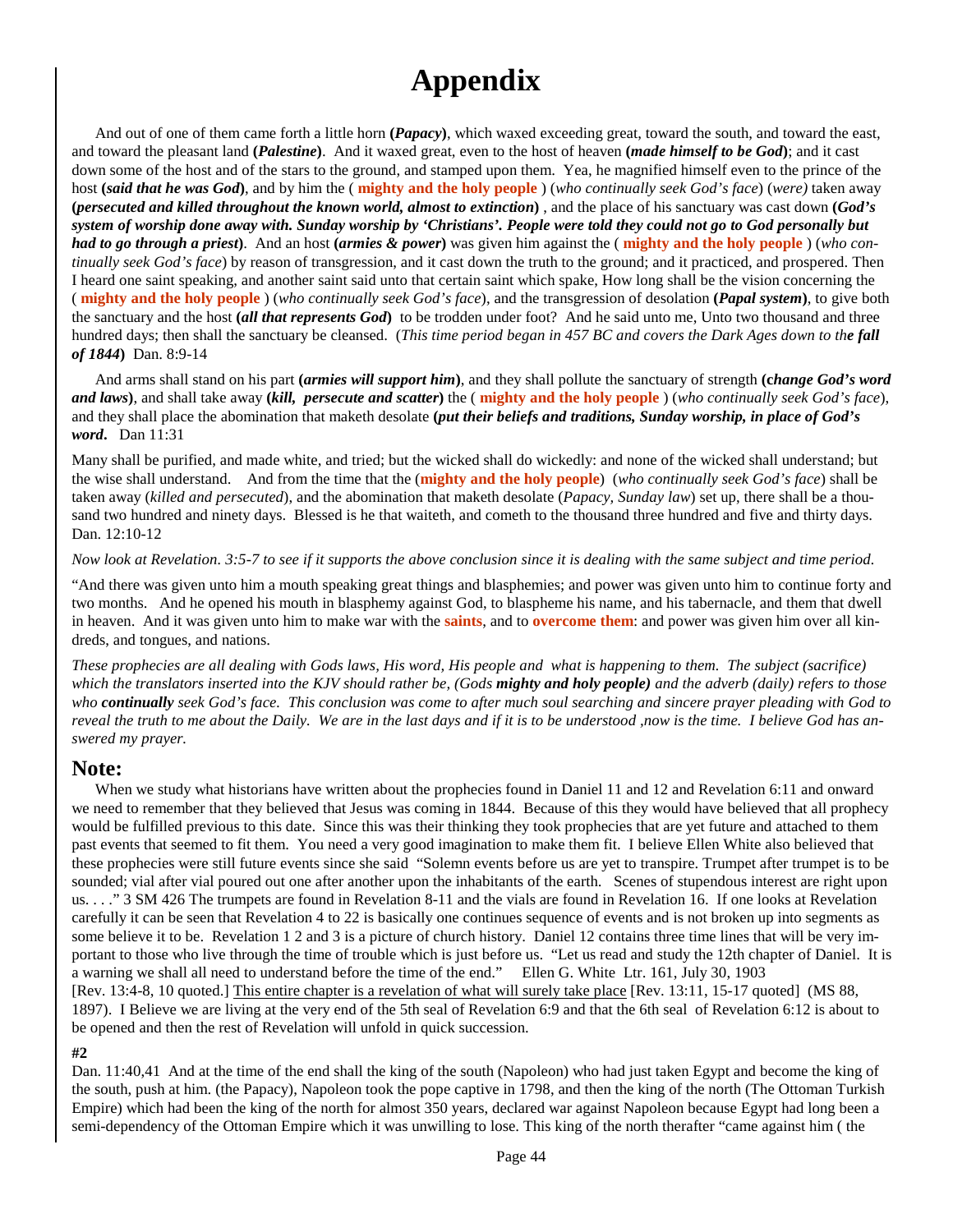king of the south, now Napoleon) like a whirlwind, with chariots, with horsemen, and with many ships" and "overflowed and passed over," 41 and "entered into the glorious land" (Judea) and "the land of Egypt shall not escape." Napoleon lost Egypt to the Turks.

#### **#3**

The king of the south is "Spiritual" Egypt - Atheism (France – Napoleon) Napoleon had taken Egypt thus becoming the king of the south.

 "The great city" in whose streets the witnesses are slain, and where their dead bodies lie, is "spiritually" Egypt. Of all nations presented in Bible history, Egypt most boldly denied the existence of the living God and resisted His commands. No monarch ever ventured upon more open and highhanded rebellion against the authority of Heaven than did the king of Egypt. When the message was brought him by Moses, in the name of the Lord, Pharaoh proudly answered: "Who is Jehovah, that I should hearken unto His voice to let Israel go? I know not Jehovah, and moreover I will not let Israel go." Exodus 5:2, A.R.V. This is atheism, and the nation represented by Egypt would give voice to a similar denial of the claims of the living God and would manifest a like spirit of unbelief and defiance. "The great city" is also compared, "spiritually," to Sodom. The corruption of Sodom in breaking the law of God was especially manifested in licentiousness. And this sin was also to be a pre-eminent characteristic of the nation that should fulfill the specifications of this scripture. The Great Controversy 269. **This quote was written prior to 1910.** 

#### **#4**

 We have no time to lose. Troublous times are before us. The world is stirred with the spirit of war. Soon the scenes of trouble spoken of in the prophecies will take place. **The prophecy in the eleventh of Daniel has nearly reached its complete fulfillment.** Much of the history that has taken place in fulfillment of this prophecy will be repeated. In the thirtieth verse a power is spoken of that "shall be grieved, and return, and have indignation against the holy covenant: so shall he do; he shall even return, and have intelligence with them that forsake the holy covenant." [Verses 31-36, quoted.]

 Scenes similar to those described in these words will take place. We see evidence that Satan is fast obtaining the control of human minds who have not the fear of God before them. Let all read and understand the prophecies of this book, for we are now entering upon the time of trouble spoken of: [Dan. 12:1-4, quoted.] Manuscript Releases Volume Thirteen p. 394 **This quote was written prior to 1910.**

 *The abomination that maketh desolate - Papal Rome. Thought to changed Sabbath to Sunday, caused people to confess to the priest, taught the immortality of the soul, eternal burning in Hell, Mary is redeemer, persecuted and killed God's people etc.* 

 The world is stirred with the spirit of war. **The prophecy of the eleventh chapter of Daniel has nearly reached its complete fulfillment.** Soon the scenes of trouble spoken of in the prophecies will take place. T9 14

#### **This quote was written prior to 1910.**

**#4B** Tidings from the east - preaching of the three angels messages. Will cause the Papacy to become furious against Gods people and persecution will begin again. The final time of trouble. Verse 45. The Papacy will make his headquarters in Jerusalem. The pope is even now making arrangements to reign from Jerusalem, he already has an embassy there. He will then come to his end.

#### **#5**

 We are close to the time spoken of by Daniel the prophet: "At that time shall Michael stand up, that great prince that standeth for the children of thy people: and there shall be a time of trouble such as never was since there was a nation, even to that same time: but at that time thy people shall be delivered, every one whose same shall be found written in the book. And many of them that sleep in the dust of the earth shall awake, some to life, and some to shame and everlasting contempt. And they that be wise shall shine as the brightness of the firmament, and they that turn many to righteousness as the stars for ever and ever" [Daniel 12:1-3]. **The Lord is about to do a short and effectual work in the earth.** Manuscript Releases Volume Five 212

#### **#6**

 The voice of God is heard from heaven, declaring the day and hour of Jesus' coming, and delivering the everlasting covenant to His people. Like peals of loudest thunder His words roll through the earth. The Israel of God stand listening, with their eyes fixed upward. Their countenances are lighted up with His glory, and shine as did the face of Moses when he came down from Sinai. The wicked cannot look upon them. And when the **blessing is pronounced** on those who have honored God by keeping His Sabbath holy, there is a mighty shout of victory. The Great Controversy 640

#### **#7**

 For years I have been given special light that we are not to center our work in the cities. The turmoil and confusion that fill these cities, the conditions brought about by the labor unions and the strikes, would prove a great hindrance to our work. Men are seeking to bring those engaged in the different trades under bondage to certain unions. This is not God's planning, but the planning of a power that we should in no wise acknowledge. God's word is fulfilling; the wicked are binding themselves up in bundles ready to be burned.

 We are now to use all our entrusted capabilities in giving the last warning message to the world. In this work we are to preserve our individuality. We are not to unite with secret societies or with trade-unions. We are to stand free in God, looking constantly to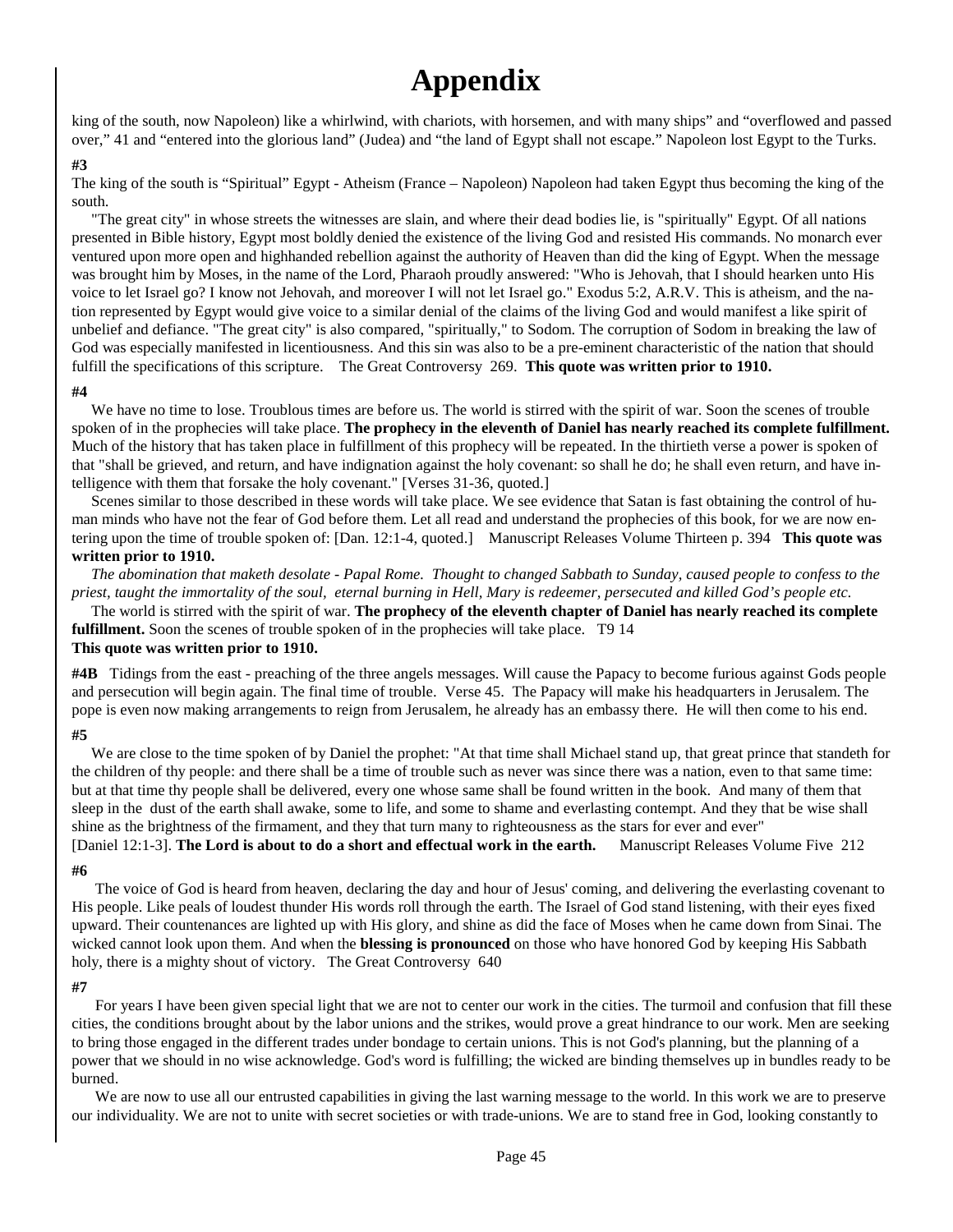Christ for instruction. All our movements are to be made with a realization of the importance of the work to be accomplished for God. 7T 84

#### **Evangelizing Big Cities From Outposts**

 As God's commandment-keeping people, we must leave the cities. As did Enoch, we must work in the cities but not dwell in them. Nothing that savors of extravagance is to be seen in the outlay of means for building or for furnishing because we have a prospect of receiving donations. Find a location that has a favorable atmosphere and carry on your work, but keep away from the residences of the rulers of the land. Exert your God-given powers for the people who need to be uplifted. Place not your institutions in the midst of the homes of wealthy men. If possible we must secure for the sanitarium a site that will not be crowded, where there is ground that can be cultivated. Nothing is to be done for display. By strict economy we are to show that we realize that we are strangers and pilgrims on the earth. Manuscript Releases Volume Ten p.241

#### **#8**

 Transgression has almost reached its limit. Confusion fills the world, and a great terror is soon to come upon human beings. The end is very near. We who know the truth should be preparing for what is soon to break upon the world as an overwhelming surprise.

 John writes: "And I saw a great white throne, and Him that sat on it, from whose face the earth and the heaven fled away; and there was found no place for them. And I saw the dead, small and great, stand before God; and the books were opened: and another book was opened, which is the book of life: and the dead were judged out of those things which were written in the books, according to their works." Revelation 20:11,12.

 Are we as a people asleep? Oh, if the young men and young women in our institutions who are now unready for the Lord's appearing, unfitted to become members of the Lord's family, could only discern the signs of the times, what a change would be seen in them! The Lord Jesus is calling for self-denying workers to follow in His footsteps, to walk and work for Him, to lift the cross, and to follow where He leads the way. Testimonies for the Church Volume Eight p. 28

#### **#9**

 Now there was a day when the sons of God came to present themselves before the LORD, and Satan came also among them. And the LORD said unto Satan, Whence comest thou? Then Satan answered the LORD, and said, From going to and fro in the earth, and from walking up and down in it. And the LORD said unto Satan, Behold, all that he hath is in thy power; only upon himself put not forth thine hand. So Satan went forth from the presence of the LORD. Job 1:6,7,12,

 Again there was a day when the sons of God came to present themselves before the LORD, and Satan came also among them to present himself before the LORD. And the LORD said unto Satan, From whence comest thou? And Satan answered the LORD, and said, From going to and fro in the earth, and from walking up and down in it. . . . So went Satan forth from the presence of the LORD, and smote Job with sore boils from the sole of his foot unto his crown. Job 2:1,2,7

#### **#10**

 The prophecy of Revelation 13 declares that the power represented by the beast with lamb-like horns shall cause "the earth and them which dwell therein" to worship the papacy--there symbolized by the beast "like unto a leopard." The beast with two horns is also to say "to them that dwell on the earth, that they should make an image to the beast;" and, furthermore, it is to command all, "both small and great, rich and poor, free and bond," to receive "the mark of the beast. "[REV. 13:11-16.] It has been shown that the United States is the power represented by the beast with lamb-like horns, and that this prophecy will be fulfilled when the United States shall enforce Sunday observance, which Rome claims as the special acknowledgment of her supremacy. GC 578

#### **#11**

Number of the beast is 666

| His name in Latin |               |                |     |                    |  |
|-------------------|---------------|----------------|-----|--------------------|--|
| $V \ldots 5$      | $F \ldots 0$  | $D \ldots 500$ |     |                    |  |
| $1 \ldots 1$      | $1 \ldots 1$  | $E \ldots 0$   |     |                    |  |
| $C \ldots 100$    | $L \ldots 50$ | $1 \ldots 1$   |     |                    |  |
| $A \ldots 0$      | $1 \ldots 1$  |                |     |                    |  |
| $R \ldots 0$      | $1 \ldots 1$  |                |     |                    |  |
| $1 \ldots 1$      |               |                |     |                    |  |
| $U \ldots 5$      |               |                |     |                    |  |
| $S \ldots 0$      |               |                |     |                    |  |
| Total<br>- 112    | Total<br>53   | Total          | 501 | Total for name 666 |  |

His name in Greek as well as in Hebrew also adds up to 666

#**12** I believe we are now in the time of the 5th seal and the 6th seal is not yet open, The events that took place on Nov. 1, 1755, May 19, 1790, Nov. 13, 1833 fit the description in verses 12 & 13 to a degree but they were not world wide, also verse 14 and on has not been fulfilled. I believe we may very well see a world wide re-enactment of these verses. Time will tell. I don't believe we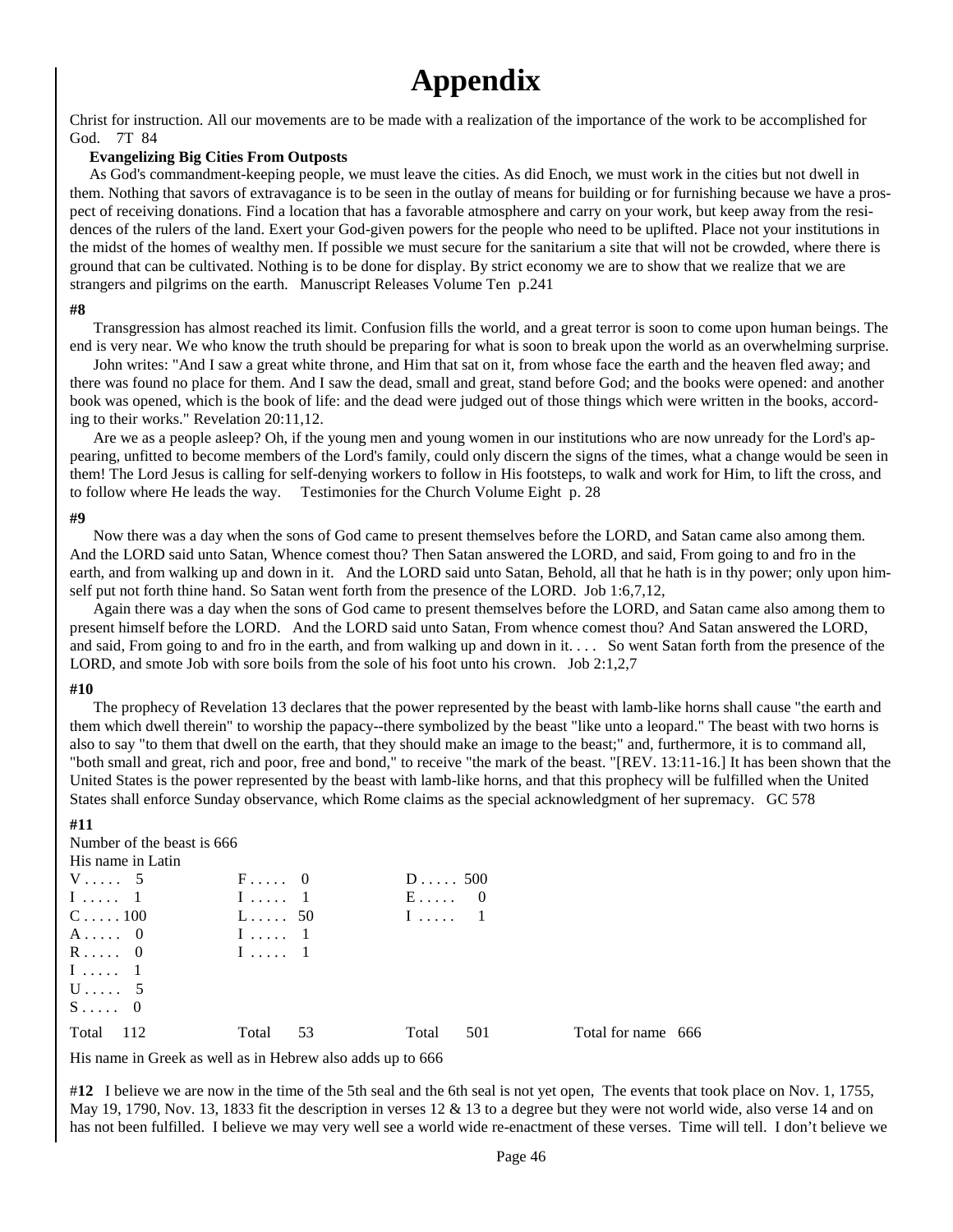have long to wait. We could see a reenactment of verses 12 & 13 and the fulfillment of verse 14 in the year 1999 or very soon their after. Verse 14 and onward has definitely not been fulfilled yet so it is definitely still in the future as well as all the following verses.

#**13** When the 7th seal is opened there is silence in heaven for about a ½ hour or about 7½ days. I believe this is a time period immediately following the enactment of the Sunday law. It is a time of silence when God holds the winds of his wrath long enough for His people who are still in the cities to flee. Then there are Thunderings and lightnings and an earthquake then the seven trumpets (the first seven judgments) begin to sound. They are a last warning to the world and cause all to take sides.

#### **Other Statements:**

 "Under the symbols of the great red dragon, a leopard-like beast, and a beast with lamb-like horns, the earthly governments which would be especially engaged in trampling upon God's law and persecuting His people, were presented to John. Their war is to be carried on till the close of time. The people of God, symbolized by a holy woman and her children, are represented as greatly in the minority. In the last days, only a remnant still exists. John speaks of them as those that "keep the commandments of God, and have the testimony of Jesus Christ."" The Signs of the Times 02-08-1910 Par. 03

 "More and more, as the days go by, it is becoming apparent that God's judgments are in the world. In fire and flood and earthquake He is warning the inhabitants of this earth of His near approach. The time is nearing when the great crisis in the history of the world will have come, when every movement in the government of God will be watched with intense interest and inexpressible apprehension. In quick succession the judgments of God will follow one another--fire and flood and earthquake, with war and bloodshed.

 Oh, that the people might know the time of their visitation! There are many who have not yet heard the testing truth for this time. There are many with whom the Spirit of God is striving. The time of God's destructive judgments is the time of mercy for those who have had no opportunity to learn what is truth. Tenderly will the Lord look upon them. His heart of mercy is touched; His hand is still stretched out to save, while the door is closed to those who would not enter." Testimonies for the Church Volume Nine p 97

 "The youth should seek God more earnestly. The tempest is coming, and we must get ready for its fury by having repentance toward God and faith toward our Lord Jesus Christ. The Lord will arise to shake terribly the earth. We shall see troubles on all sides. Thousands of ships will be hurled into the depths of the sea. Navies will go down, and human lives will be sacrificed by millions. Fires will break out unexpectedly, and no human effort will be able to quench them. The palaces of earth will be swept away in the fury of the flames. Disasters by rail will become more and more frequent; confusion, collision, and death without a moment's warning will occur on the great lines of travel. The end is near, probation is closing. Oh, let us seek God while He may be found, call upon Him while He is near! The prophet says: "Seek ye the Lord, all ye meek of the earth, which have wrought His judgment; seek righteousness, seek meekness: it may be ye shall be hid in the day of the Lord's anger.""

The Signs of the Times, April 21, 1890. & Messages to Young People p 89

 "By the decree enforcing the institution of the papacy in violation of the law of God, our nation will disconnect herself fully from righteousness. When Protestantism shall stretch her hand across the gulf to grasp the hand of the Roman power, when she shall reach over the abyss to clasp hands with spiritualism, when, under the influence of this threefold union, our country shall repudiate every principle of its Constitution as a Protestant and republican government, and shall make provision for the propagation of papal falsehoods and delusions, then we may know that the time has come for the marvelous working of Satan and that the end is near.

 As the approach of the Roman armies was a sign to the disciples of the impending destruction of Jerusalem, so may this apostasy be a sign to us that the limit of God's forbearance is reached, that the measure of our nation's iniquity is full, and that the angel of mercy is about to take her flight, never to return. The people of God will then be plunged into those scenes of affliction and distress which prophets have described as the time of Jacob's trouble. The cries of the faithful, persecuted ones ascend to heaven. And as the blood of Abel cried from the ground, there are voices also crying to God from martyrs' graves, from the sepulchers of the sea, from mountain caverns, from convent vaults: "How long, O Lord, holy and true, dost Thou not judge and avenge our blood on them that dwell on the earth?"

 The Lord is doing His work. All heaven is astir. The Judge of all the earth is soon to arise and vindicate His insulted authority. The mark of deliverance will be set upon the men who keep God's commandments, who revere His law, and who refuse the mark of the beast or of his image.

 God has revealed what is to take place in the last days, that His people may be prepared to stand against the tempest of opposition and wrath. Those who have been warned of the events before them are not to sit in calm expectation of the coming storm, comforting themselves that the Lord will shelter His faithful ones in the day of trouble. We are to be as men waiting for their Lord, not in idle expectancy, but in earnest work, with unwavering faith. It is no time now to allow our minds to be engrossed with things of minor importance. While men are sleeping, Satan is actively arranging matters so that the Lord's people may not have mercy or justice. The Sunday movement is now making its way in darkness. The leaders are concealing the true issue, and many who unite in the movement do not themselves see whither the undercurrent as tending. Its professions are mild and apparently Christian, but when it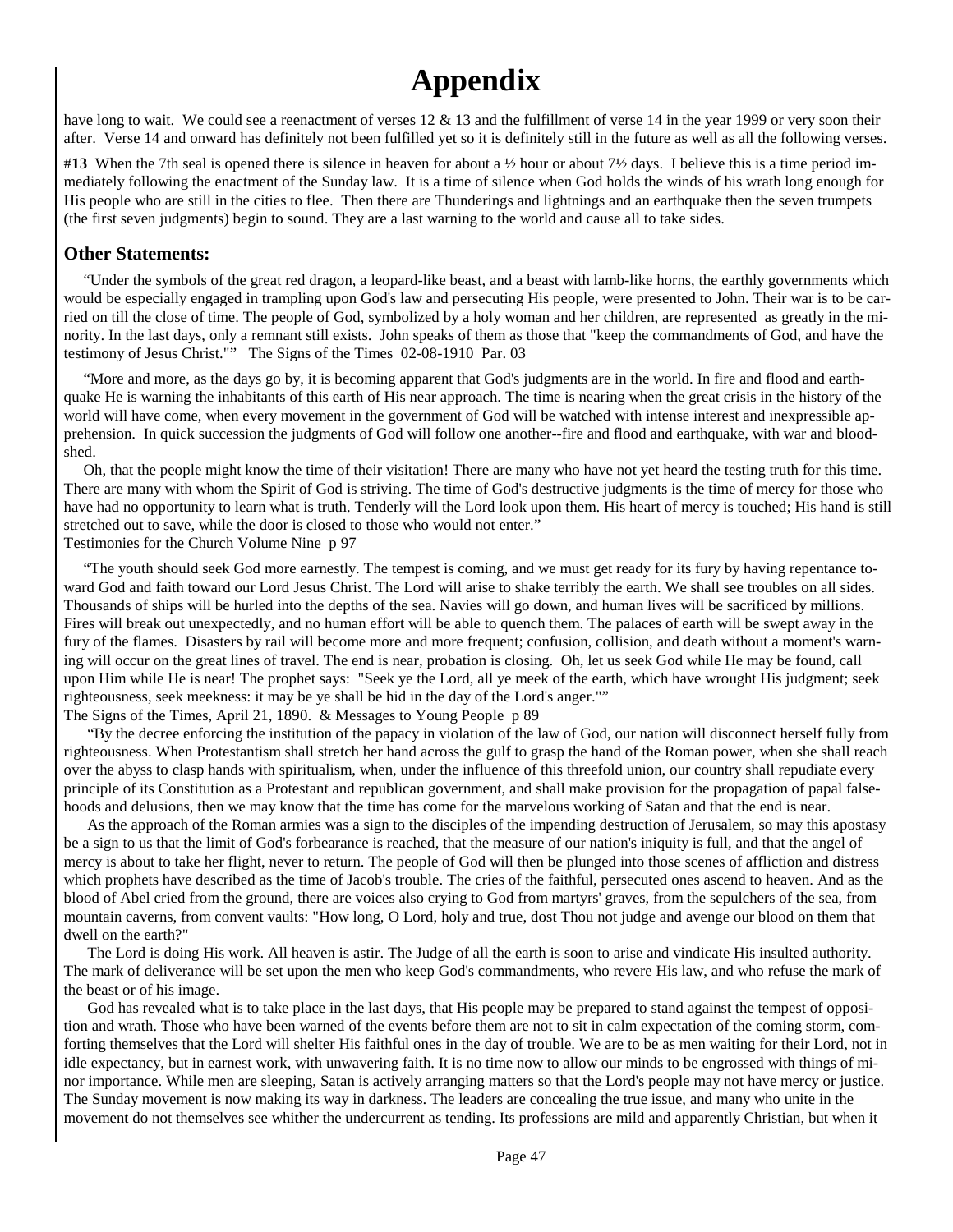shall speak it will reveal the spirit of the dragon. It is our duty to do all in our power to avert the threatened danger. We should endeavor to disarm prejudice by placing ourselves in a proper light before the people. We should bring before them the real question at issue, thus interposing the most effectual protest against measures to restrict liberty of conscience. We should search the Scriptures and be able to give the reason for our faith. Says the prophet: "The wicked shall do wickedly: and none of the wicked shall understand; but the wise shall understand."" 5T 451,452

 "Through the two great errors, the immortality of the soul and Sunday sacredness, Satan will bring the people under his deceptions. While the former lays the foundation of spiritualism, the latter creates a bond of sympathy with Rome. The Protestants of the United States will be foremost in stretching their hands across the gulf to grasp the hand of spiritualism; they will reach over the abyss to clasp hands with the Roman power; and under the influence of this threefold union, this country will follow in the steps of Rome in trampling on the rights of conscience.

 As spiritualism more closely imitates the nominal Christianity of the day, it has greater power to deceive and ensnare. Satan himself is converted, after the modern order of things. He will appear in the character of an angel of light. Through the agency of spiritualism, miracles will be wrought, the sick will be healed, and many undeniable wonders will be performed. And as the spirits will profess faith in the Bible, and manifest respect for the institutions of the church, their work will be accepted as a manifestation of divine power. The line of distinction between professed Christians and the ungodly is now hardly distinguishable. Church members love what the world loves and are ready to join with them, and Satan determines to unite them in one body and thus strengthen his cause by sweeping all into the ranks of spiritualism. Papists, who boast of miracles as a certain sign of the true church, will be readily deceived by this wonder-working power; and Protestants, having cast away the shield of truth, will also be deluded. Papists, Protestants, and worldlings will alike accept the form of godliness without the power, and they will see in this union a grand movement for the conversion of the world and the ushering in of the long-expected millennium.

 Through spiritualism, Satan appears as a benefactor of the race, healing the diseases of the people, and professing to present a new and more exalted system of religious faith; but at the same time he works as a destroyer. His temptations are leading multitudes to ruin. Intemperance dethrones reason; sensual indulgence, strife, and bloodshed follow. Satan delights in war, for it excites the worst passions of the soul and then sweeps into eternity its victims steeped in vice and blood. It is his object to incite the nations to war against one another, for he can thus divert the minds of the people from the work of preparation to stand in the day of God." The Great Controversy 588,589

 "Let no man deceive you by any means: for that day shall not come, except there come a falling away first, and that man of sin be revealed, the son of perdition; Who opposeth and exalteth himself above all that is called God, or that is worshipped; so that he as God sitteth in the temple of God, showing himself that he is God. Remember ye not, that, when I was yet with you, I told you these things? And now ye know what withholdeth that he might be revealed in his time. For the mystery of iniquity doth already work: only he who now letteth will let, until he be taken out of the way. And then shall that Wicked be revealed, whom the Lord shall consume with the spirit of his mouth, and shall destroy with the brightness of his coming: Even him, whose coming is after the working of Satan with all power and signs and lying wonders, And with all deceivableness of unrighteousness in them that perish; because they received not the love of the truth, that they might be saved. And for this cause God shall send them strong delusion, that they should believe a lie: That they all might be damned who believed not the truth, but had pleasure in unrighteousness." 2 Thessalonians 2:3-12

#### **The Coming Crisis**

 By the decree enforcing the institution of the papacy in violation of the law of God, our nation will disconnect herself fully from righteousness. When Protestantism shall stretch her hand across the gulf to grasp the hand of the Roman power, when she shall reach over the abyss to clasp hands with spiritualism, when, under the influence of this threefold union, our country shall repudiate every principle of its Constitution as a **Protestant and republican government**, and shall make provision for the propagation of papal falsehoods and delusions, then we may know that the time has come for the marvelous working of Satan and that the end is near.

As the approach of the Roman armies was a sign to the disciples of the impending destruction of Jerusalem, so may this apostasy be a sign to us that the limit of God's forbearance is reached, that the measure of our nation's iniquity is full, and that the angel of mercy is about to take her flight, never to return. The people of God will then be plunged into those scenes of affliction and distress which prophets have described as the time of Jacob's trouble. The cries of the faithful, persecuted ones ascend to heaven. And as the blood of Abel cried from the ground, there are voices also crying to God from martyrs' graves, from the sepulchers of the sea, from mountain caverns, from convent vaults: "How long, O Lord, holy and true, dost Thou not judge and avenge our blood on them that dwell on the earth?" Testimonies for the Church Volume Five page 451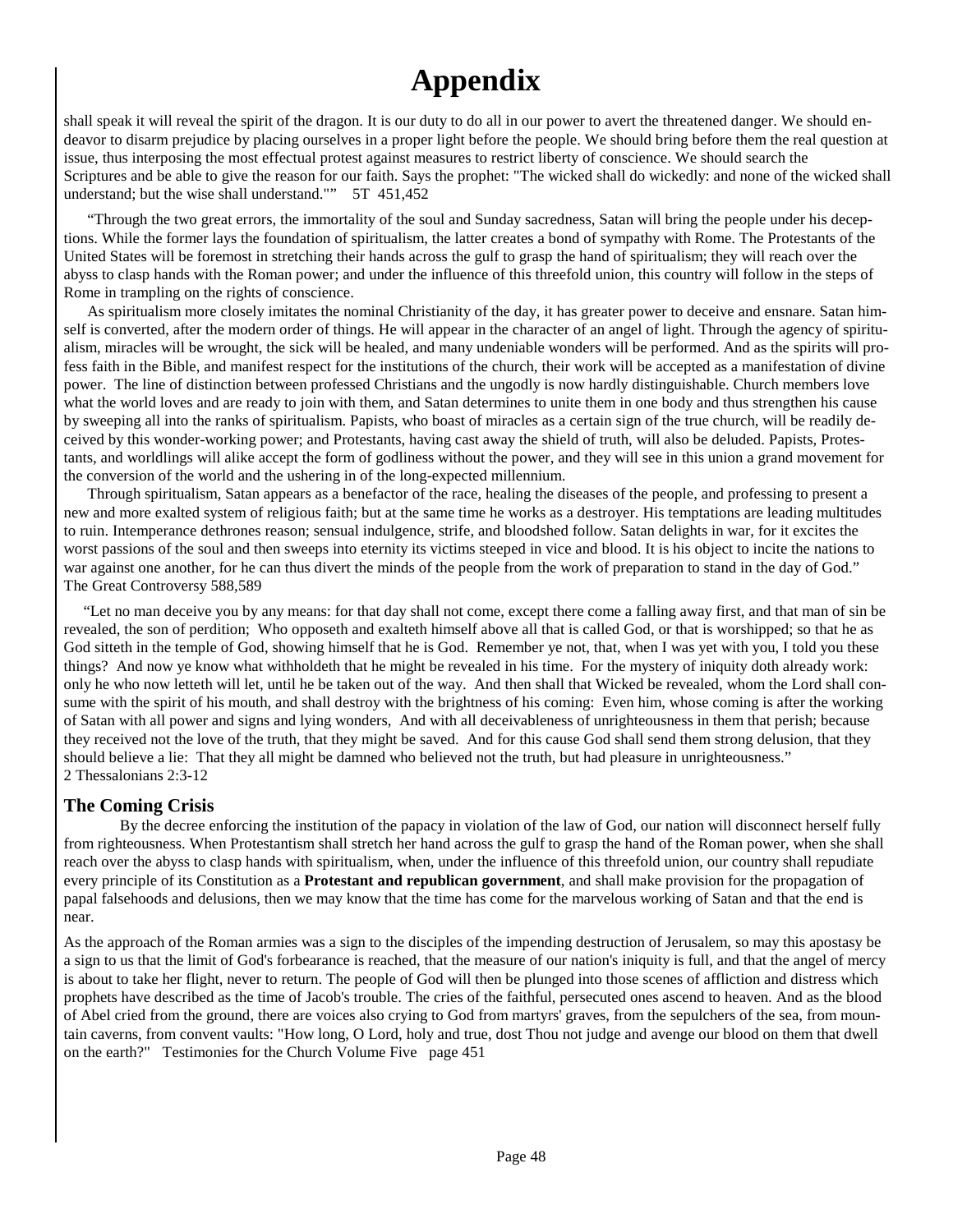